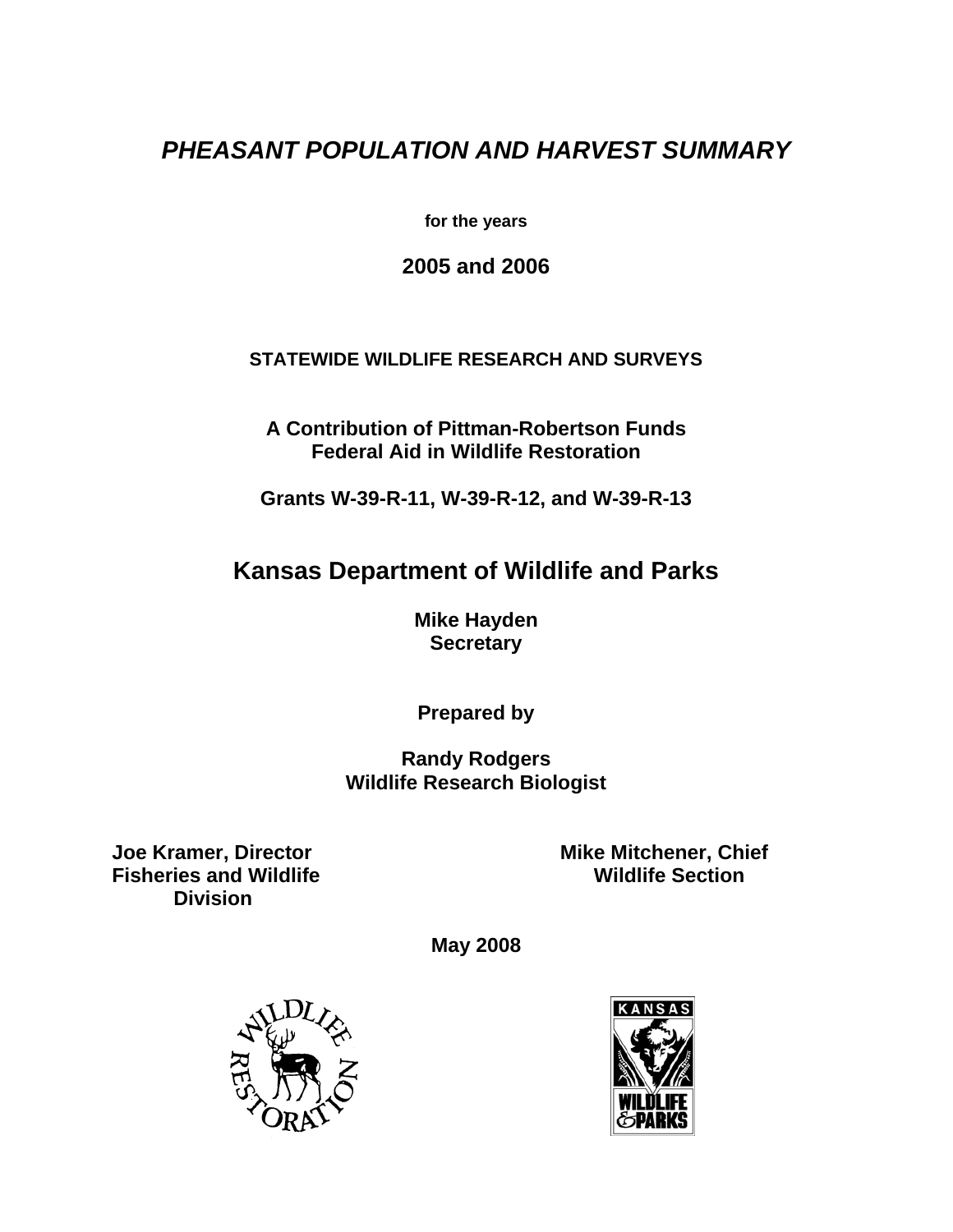### **PERMISSION TO QUOTE**

**This progress report may contain information subject to future modification or revision. Persons wishing to quote from this report, for reproduction or reference, should first obtain permission from the Chief of the Wildlife Section, Kansas Department of Wildlife and Parks, 512 SE 25th Avenue, Pratt, KS 67124.** 

### **EQUAL OPPORTUNITY STATEMENT**

**This program receives Federal financial assistance from the U.S. Fish and Wildlife Service. Under Title VI of the Civil Rights Act of 1964, Section 504 of the Rehabilitation Act of 1973, Title II of the Americans with Disabilities Act of 1990, the Age Discrimination Act of 1975, and Title IX of the Education Amendments of 1972, the U.S. Department of the Interior and its bureaus prohibit discrimination on the basis of race, color, national origin, age, disability or sex (in educational programs). If you believe that you have been discriminated against in any program, activity or facility, or if you desire further information, please write to:** 

**The U.S. Fish and Wildlife Service Office of Diversity and Civil Rights Programs- External Programs 4040 North Fairfax Drive, Suite 130 Arlington, VA 22203**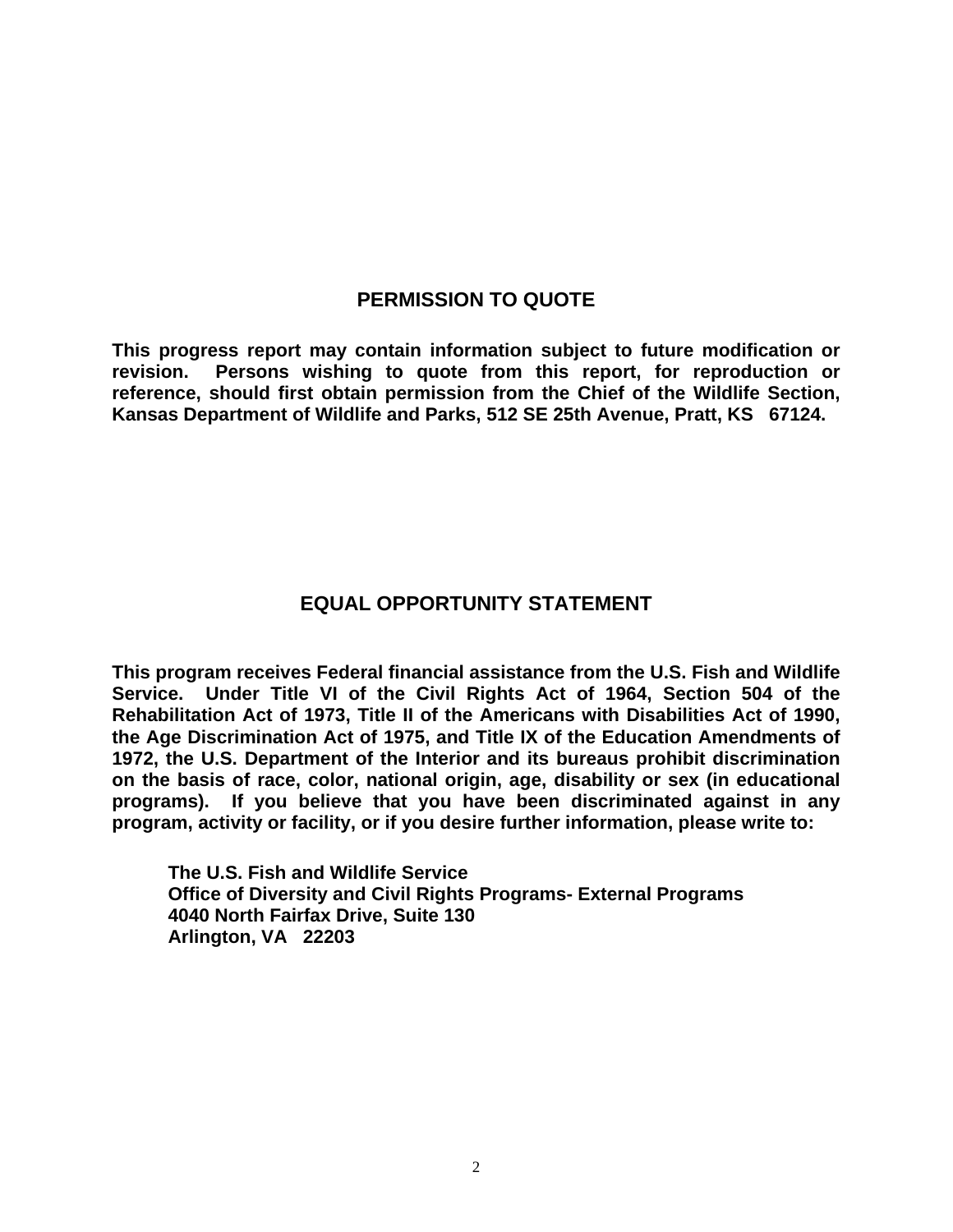# *PHEASANT POPULATION AND HARVEST SUMMARY*

**for the years** 

**2005 and 2006** 

**A Contribution of Pittman-Robertson Funds Federal Aid in Wildlife Restoration** 

**Grants W-39-R-11, W-39-R-12, and W-39-R-13**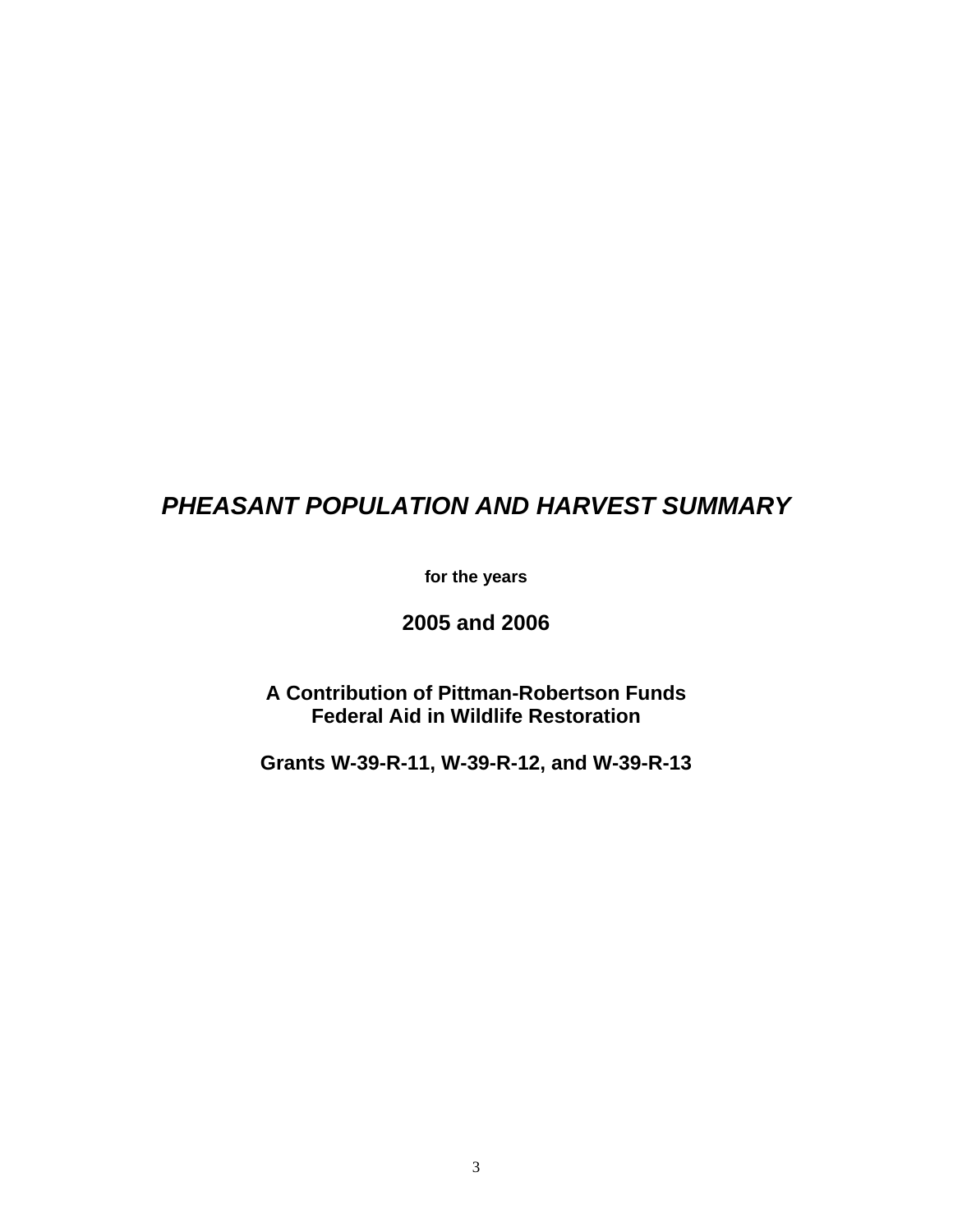# **TABLE OF CONTENTS**

| Annual Information                                         |  |
|------------------------------------------------------------|--|
|                                                            |  |
|                                                            |  |
| Long-Term Trends                                           |  |
|                                                            |  |
| Population Trends (Graphs) - Rural Mail Carriers Survey 26 |  |
| <b>Rural Mail Carriers Survey</b>                          |  |
|                                                            |  |
|                                                            |  |
| <b>Summer Brood Survey</b>                                 |  |
| - Traditional Indices                                      |  |
|                                                            |  |
| - New Indices                                              |  |
|                                                            |  |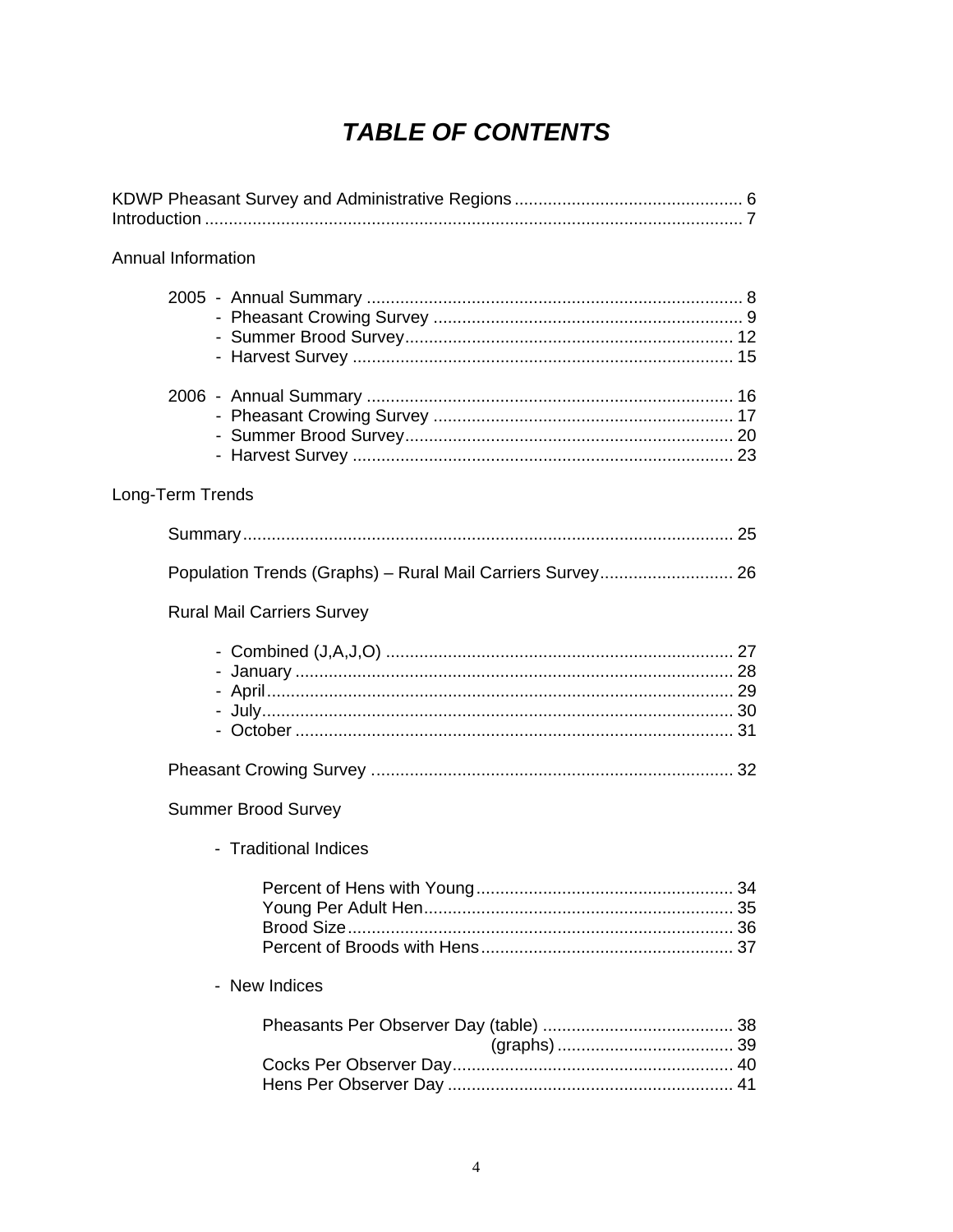Long-Term Trends (cont.)

| <b>Harvest Survey</b> |  |
|-----------------------|--|
|                       |  |
|                       |  |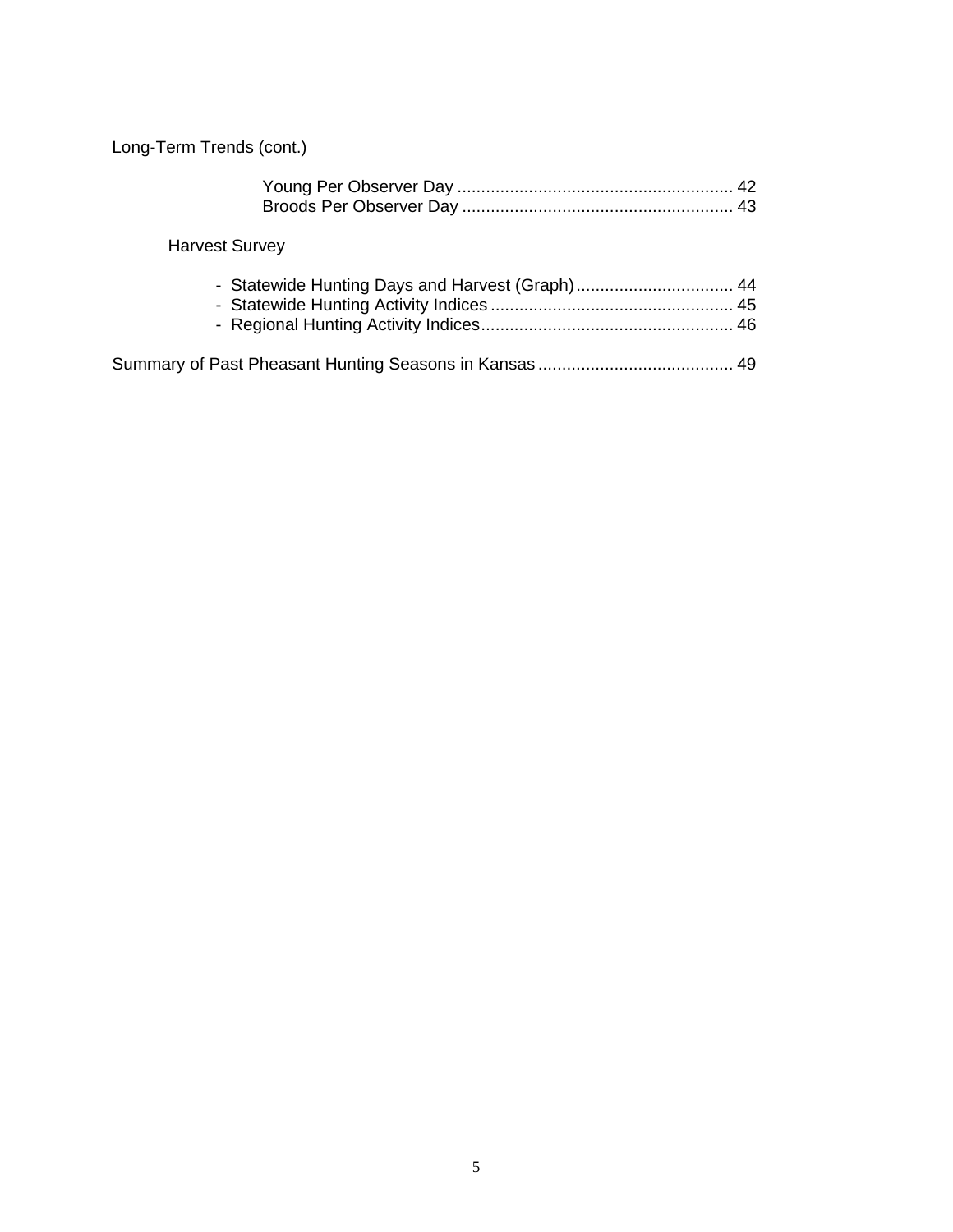| Cheyenne        |              | <b>Rawtina</b>                     | <b>Decatur</b>        | <b>Bertes</b>            | Phillips                               | هانعةآ         | <b>Jewell</b>                       | Republic  | Weshington       | Marshall     | Nemakt               | inrews                      | Dealer                  |                 |
|-----------------|--------------|------------------------------------|-----------------------|--------------------------|----------------------------------------|----------------|-------------------------------------|-----------|------------------|--------------|----------------------|-----------------------------|-------------------------|-----------------|
| Sherm.n         |              |                                    |                       |                          |                                        |                |                                     | Cloud     | प्रान्           |              | Pottswatemie Jackson |                             | Atchison                |                 |
|                 |              | Thomas<br>$\overline{\phantom{a}}$ | Sheridan<br>NORTHWEST | Graham                   | Rooks<br>3<br>$\overline{\phantom{a}}$ | <b>Quborns</b> | Mitchell<br>NORTHCENTRAI<br>Liscota |           | <b>CL-y</b><br>S |              | NORTHEAST            | <b>Shawnee</b>              | Jellerson<br>distants.  |                 |
| Wallace         | Logan        |                                    | <b>Gove</b>           | <b>Trege</b>             | Ellis.                                 | Russell        | Ellaworth                           | Saline    | ā<br>Dickinson   | Morris       | Wabaunser<br>Tyou    | 0.00                        | 큰<br>۰<br>۵<br>Franklin | leha19<br>Misml |
| <b>Creeky</b>   | Wichita      | Scott                              | i La ne               | IN eas                   | <b>Lusk</b><br>Pawnee                  | Barton         | Eice <sup></sup>                    | McPherson | Manon            | <b>C2114</b> |                      | Colley                      | Anderson                | itino           |
| <b>Hamilton</b> | Kearny       | Finney                             | $G \rightarrow Y$     | Hodgeman                 | į                                      | Stafford       | <b>Bene</b>                         | Harvey    | Butler           |              | Greenwood            | Woodson  Alles<br>NON-RANGE |                         | Boutban         |
| Stanton         | <b>Grant</b> | Haskell<br>2                       |                       | <b>Ford</b><br>SOUTHWEST | K.owa                                  | Pratt          | Kingman<br>4                        | Sedgwick  | SOUTHCHNTRAL     | ZIE.         |                      | Wilson                      | <b>Heoshe</b>           | Crawlord        |
| Morton          | Stevens      | Seward                             | Meade                 | <b>CLASE</b>             | Comanche                               | <b>Bather</b>  | Harper                              | Sumacr    | Cowley           |              | Chautaugua           | Healgemery Labour           |                         | Cherak CK       |

 **Kansas PHEASANT Survey Regions.** 



 **Kansas Department of Wildlife and Parks ADMINISTRATIVE Regions.**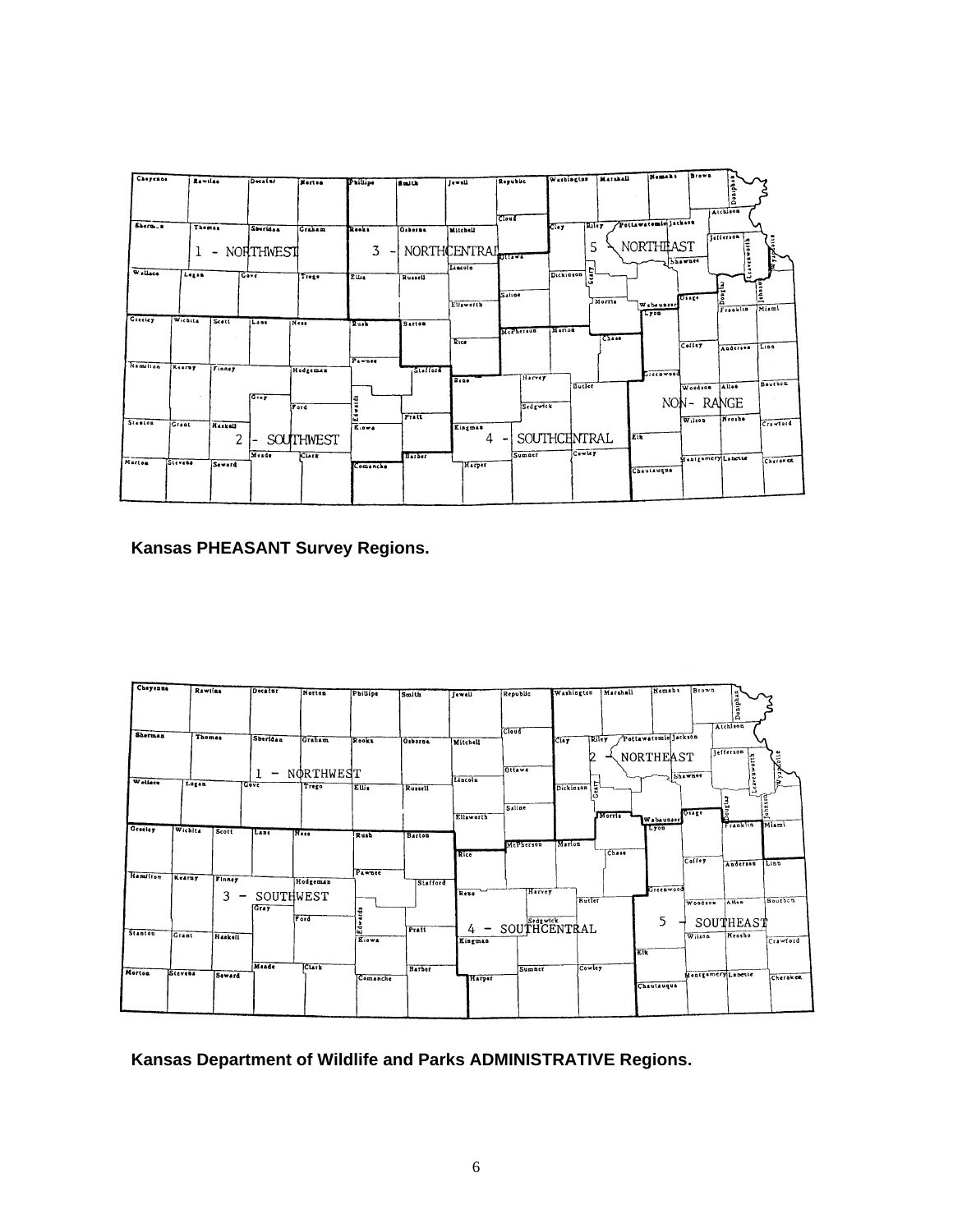## *Introduction*

This report is a compilation of ring-necked pheasant survey data collected by the Kansas Department of Wildlife and Parks (KDWP). It contains pheasant-related segments from Kansas population survey and harvest reports for the years 2005 and 2006 as well as long-term population and harvest trends for Kansas pheasants. Data were derived primarily from (1) Rural Mail Carriers Surveys, (2) the Pheasant Crowing Survey, (3) the Summer Brood Survey, and (4) the Small Game Harvest Survey. These surveys provide three important benefits. They monitor long-term pheasant population trends. Annual surveys also permit reasonable prediction of pheasant population conditions relative to the subsequent hunting season. Such information is widely requested by the media and the public. These ongoing surveys also provide a scientific basis for the development of management recommendations.

The Rural Mail Carriers Survey (RMCS) was established in 1962 and is used to estimate long-term changes in population density and distribution and, to a lesser degree, in estimating annual production success. Carriers cooperate by making wildlife counts during the third or fourth week of January, April, and July and during the second week of October. About 400 carriers in Kansas participate in any one survey by counting small game species observed while traveling their normal delivery routes. About 280 of these report information from within Kansas' pheasant range while traveling between 125,000 and 150,000 miles during each survey period.

The Pheasant Crowing Survey (PCS) was first established in 1962 and used 29 survey routes. This survey was discontinued after 1972. The PCS was re-established in 1997 to provide additional long-term population monitoring and uses 63 permanent survey routes scattered throughout the Kansas pheasant range. It is conducted entirely by KDWP personnel in the Fish and Wildlife (FW) and Law Enforcement (LE) divisions. Each route is run once, under good weather conditions, and consists of 11 listening stations placed every 2-miles over the 20-mile course. Between April 25 and May 15, observers count the number of 2-note pheasant crows they hear during a 2-minute interval at each station, beginning 45 minutes before sunrise.

The Summer Brood Survey (SBS), begun in 1963, has been conducted to monitor changes in annual production success and hatching chronology. This survey provides one of the state's best source of information for predicting hunter success in the upcoming season. The survey is conducted by KDWP personnel in the LE and FW divisions. Observations of pheasant, quail, and turkey broods made incidental to normal field duties are recorded during a 6 week period beginning in the third full week of July and ending with the fourth week of August. Traditional indices derived from this survey were ratios of one cohort to another. Most of these ratios eventually proved inadequate as indicators of population productivity or change. In 1986, observers began reporting days in the field for each of the 6 weeks of the survey to permit computation of new indices based on observations per unit effort.

The Small Game Harvest Survey (SGHS) was established in 1957 and is used to estimate statewide harvest and hunter activity for a variety of small game species. It has been conducted by mailing a pre-season notification and post-season questionnaires to 5–10 percent of the Kansas residents who held hunting licenses in the previous license year and to non-residents who purchase licenses through a web-based licensing site (INK) contracted by the KDWP. Beginning with the 2006 calendar year, the entire sample was obtained from the Kansas Outdoors Automated Licensing System (KOALS) database which permitted sampling same-year resident and non-resident license buyers. Also, a web-based survey format was initiated, replacing the paper questionnaire (still offered to sample hunters without web access). Typically, 25 to 30 percent of the hunters contacted have returned usable data indicating they hunted small game. This has provided data from between 2,000 and 3,000 small game hunters, representing about 2 to 3 percent of the license holders.

Other surveys have been experimentally conducted in the past, but were discontinued for various reasons including: (1) duplication of effort, (2) poor reliability, (3) production of non-essential data, (4) insufficient potential variability, and (5) high cost relative to the value of the information provided. Surveys falling into this category included: (1) Random Hunter Bag Checks, 1961-65; (2) Voluntary Hunter Check Stations, 1963-67; (3) Brood Route Counts, 1961-65; (4) Wing-Leg Envelope Collections, 1962-65; (5) February Sex-Ratio Counts, 1963-68. These data are not addressed in this report.

Summaries of research, management projects, or literature reviews relevant to Kansas pheasant populations and performed by the small game staff may also occasionally appear in this report.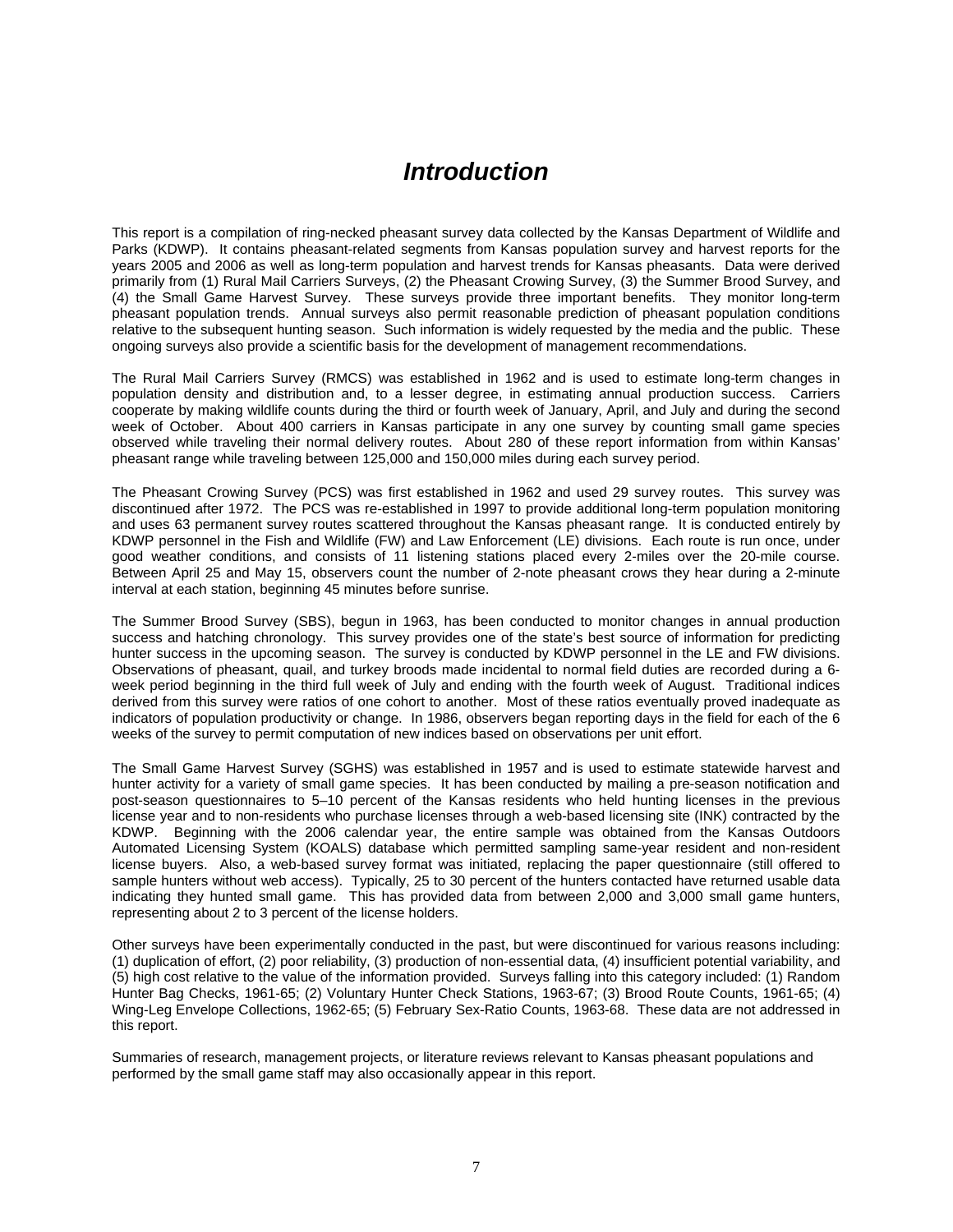# *2005 Kansas Pheasant Summary*

Weather conditions during the winter of 2004–2005 did not produce any unusual level of stress or mortality, apparently leaving Kansas' pheasant breeding populations in good shape. For the entire Kansas pheasant range, the April Rural Mail Carriers Survey (RMCS) index increased 14% and the Pheasant Crowing Survey index increased 13% indicating a modest improvement over what was considered a relatively good breeding population in 2004.

Good establishment of winter wheat in the fall of 2004 coupled with its early greenup and rapid growth created excellent nesting potential in the spring of 2005. Most green wheat in Kansas was well in excess of the height needed ( $>$  10 in.) by mid-April to provide good nesting cover. May proved to be unusually dry in much of the state, allowing nesting hens to complete incubation uninterrupted by inclement weather. Although wheat grain yields were seriously reduced when the crop ran out of soil moisture, the vegetative height that the crop had already attained was more than adequate for good nesting concealment. In western Kansas, overall nesting success was probably enhanced by the fact that the wheat stubble remaining from the poor 2004 crop was unusually short. This combination of poor stubble and good green wheat usually results in excellent overall nest success since stubble is often unsafe for nesting due to agricultural operations, whereas green wheat is mostly undisturbed yielding good nest success.

Unfortunately, persistent heavy rains in southcentral, part of northcentral, and northeast Kansas prevailed during the first two weeks of June, at the peak of pheasant hatching. Downy chicks are highly vulnerable to chilling during their first two weeks of life and these rains likely produced significant chick mortalities in the affected areas. The negative effect of these poorly-timed rains became clear with results from both the July RMCS and the Summer Brood Survey (SBS). The primary July RMCS indices increased 110% and 82% in the northwest and southwest regions where the early-June rains were moderate, but were little changed or modestly down where the heavy rains occurred. Indices from the SBS also showed strong increases in the northwest (42%) and southwest (47%), but were down further east. This created an unusually sharp contrast in production and fall populations from west to east.

A period of extremely hot, windy, and dry conditions took hold in mid-July and probably reduced chick survival throughout the range, as indicated by the small brood sizes recorded throughout the Kansas pheasant range. Fortunately, this period only last 2 weeks and gave way to relatively mild conditions for the remainder of the summer. Habitat conditions were generally good going into the fall, although some areas of below-average cover were present.

The 2005–2006 rangewide harvest estimate was 764,000 roosters, a 12% increase over the 2004–2005 season. This increase was primarily driven by stong increases in the northwest (31%) and northcentral (26%) regions, with a more-modest increase (14%) in the southwest. This occurred despite a blizzard that occurred just after Thanksgiving in northwest Kansas during which modest pheasant losses occurred.

Wheat establishment conditions in western Kansas were again good in the fall of 2005, but subsequent dry conditions substantially diminished nesting prospects for 2006.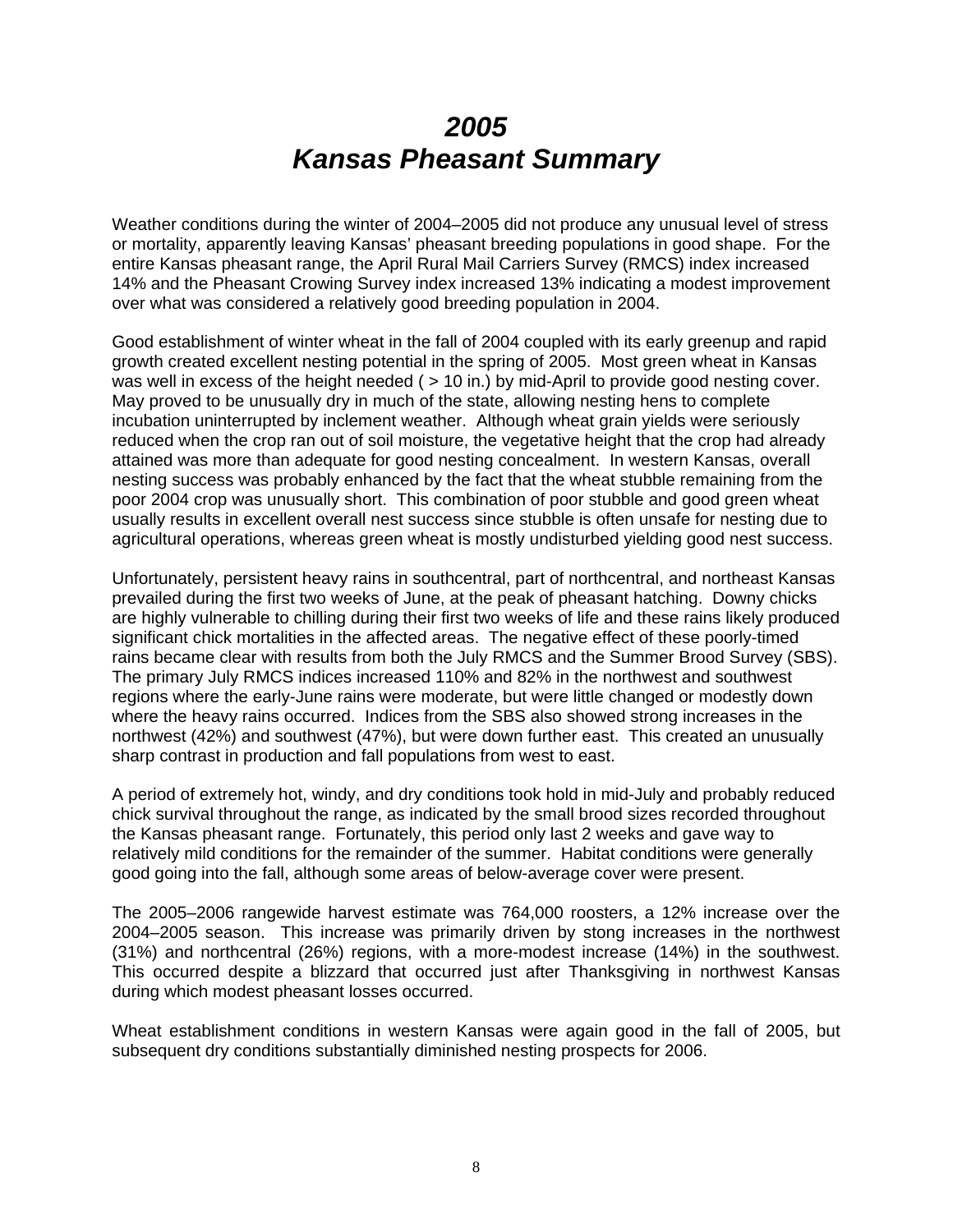### **KANSAS PHEASANT CROWING SURVEY – 2005 Federal Aid in Wildlife Restoration Grant W-39-R-11**

Prepared by: Randy Rodgers, Wildlife Research Biologist

The survey period was from April 25 through May 20. The survey was extended 5 days later than the normal May 15 cutoff due to windy weather conditions. Table 1 indicates the results of the 2005 survey and compares them to 2004. Sixty-one of the 63 established routes were assigned for 2005 (routes in Osage and Coffee counties are run only in even-numbered years) and 57 were successfully run. Forty-eight of the routes were completed in both 2004 and 2005 by the same observers. Personnel assigned these surveys are noted in Table 2.

The **Rangewide** PCS index was 16.6 crows per station, 13.3% greater than in 2004. This was a statistically significant change (*P* = 0.013). Overall, 32 of the 48 comparable routes increased this year and 16 decreased. In the **Northwest**, 10 of the 12 routes were run and all of those were run by the same observers as in 2004. The overall Northwest PCS index was 23.9 and the 10 routes comparable to 2004 increased by an average of 4.2%, a non-significant change (*P*  $= 0.222$ ). Five of these 10 routes increased and 5 decreased. All of the 12 routes in the **Northcentral** region were run, yielding a PCS index of 19.2. Ten of these routes were run by last year's observers. The average of those 10 routes increased by 29.0%, which was statistically significant ( $P = 0.011$ ). Nine of the 10 comparable routes increased over 2004 and 1 decreased. Nine of the 10 routes in the **Northeast** survey region were successfully run, but only 5 were run by the 2004 observers. The overall PCS index was 7.9. The mean PCS index for the 5 comparable routes did not change from last year  $(P = 0.446)$ . Of the 5 comparable routes, 2 increased and 3 decreased. In the **Southwest**, 17 of the 18 routes were successfully run and all of these were run by last year's observers. The overall PCS index was 19.0 and the 17 comparable routes increased by an average of 10.0%. This change was not statistically significant  $(P = 0.267)$ . Ten of the 17 comparable routes increased and 7 decreased. All of the 9 routes in the **Southcentral** survey region were successfully run this spring and, of those, 6 were run by the 2004 observers. This yielded an overall PCS index of 9.4. The PCS index for the 6 comparable routes increased 34.4%, which was statistically significant ( $P = 0.014$ ). All of the 6 comparable Southcentral routes increased.

Overall, the state's pheasant breeding population continued to improve and was 74% higher than the low levels experienced in the drought years of 2001 to 2003. Significant increases in the PCS indices of the Northcentral and Southcentral region likely reflect the relatively good production that occurred in those areas. The wheat crop, with it's strong influence on nesting success, in the central portions of the state was relatively good in 2004 and a mild summer created good brood rearing conditions. While the wheat crop was poor in the west last year, exceptionally mild summer conditions appear to have allowed the Northwest and Southwest regions to, at least, remain stable or to slightly increase. Weather conditions during the winter of 2004-05 did not appear to produce any unusual level of stress or mortality, leaving this spring's breeding population in good shape. This good breeding population, coupled with the good vegetative stature of the 2005 wheat crop suggest good pheasant production potential this year. However, excessive rains that occurred in southcentral Kansas in the first half of June may have reduced production potential in parts of that region.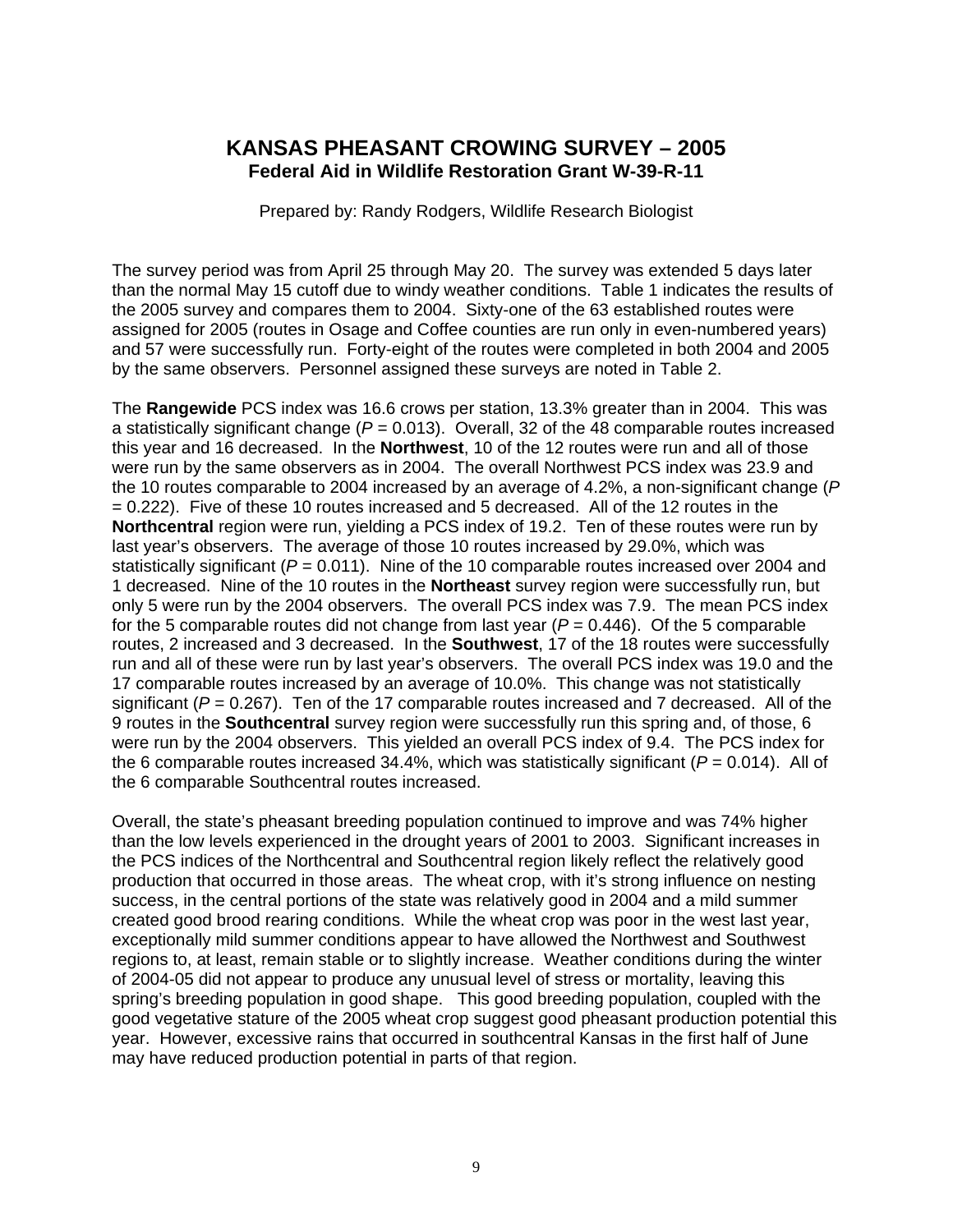Table 1. Kansas Pheasant Crowing Survey Results – 2005.

|   |                | 2004      | 2005      | 1-Year |   |                 | 2004      | 2005          | 1-Yea         |
|---|----------------|-----------|-----------|--------|---|-----------------|-----------|---------------|---------------|
|   |                | Crows Per | Crows Per | Change |   |                 | Crows Per | Crows Per     | Chand         |
|   | Route          | Station   | Station   | (%)    |   | Route           | Station   | Station       | (%)           |
|   |                |           |           |        |   |                 |           |               |               |
|   | Gove NE        | 13.0      | 19.5      | 50     |   | Clark           | 16.1      | 17.0          | 6             |
|   | Gove SW        | 15.6      | 10.5      | -33    |   | Edwards         | 6.6       | 8.6           | 32            |
| N | Gove-Logan     | 19.6      | 18.1      | $-7$   |   | Finney          | 15.6      | 23.0          | 48            |
| O | Graham         | 42.4      | 40.5      | -5     |   | Ford            | 45.1      | 37.4          | $-17$         |
| R | Logan          | 23.4      | 37.3      | 60     | s | Gray            | 40.6      | 35.8          | -12           |
|   | Logan SE       | 6.8       | 10.6      | 55     | Ο | Hodgeman        | 12.2      | 14.9          | 22            |
| н | Norton         | 37.1      | 30.5      | -18    | U | Kearny-Hamilton | 13.2      | 15.1          | 15            |
| w | Rawlins-Thomas | 15.9      | 17.6      | 10     |   | Morton-Stanton  | 8.4       | 10.0          | 20            |
| Е | Sheridan       | 18.0      | 25.3      | 40     | н | Ness-Lane       | 9.1       | 7.3           | $-20$         |
| s | Sherman        | 20.6      |           |        | W | Pawnee          | 26.6      | 29.6          | 11            |
|   | Thomas         |           |           |        | Е | Pawnee (Irrig.) | 12.3      | 10.8          | -12           |
|   | Trego          | 38.1      | 29.7      | -22    | S | Pratt           | 16.5      | 11.4          | $-31$         |
|   |                |           |           |        |   | Rush            | 12.4      |               |               |
|   | Region Mean*   | 22.8      | 23.9      | $(+4)$ |   | Scott           | 14.7      | 29.8          | 102           |
|   |                |           |           |        |   | .  .            | $\sim$    | $\sim$ $\sim$ | $\sim$ $\sim$ |

|   |                 | 2004      | 2005      | 1-Year                |   | Stafford-Barton      | 19.1      | 11.0      | $-42$   |
|---|-----------------|-----------|-----------|-----------------------|---|----------------------|-----------|-----------|---------|
|   |                 | Crows Per | Crows Per | Change                |   | <b>Stevens</b>       | 16.8      | 27.1      | 61      |
|   | Route           | Station   | Station   | (%)                   |   | Wichita-Greeley      | 10.8      | 4.1       | $-62$   |
|   |                 |           |           |                       |   |                      |           |           |         |
| N | Barton          | 12.3      | 15.6      | $\tilde{\phantom{a}}$ |   | Region Mean *        | 17.0      | 19.0      | $(+10)$ |
| O | Cloud           | 8.6       | 12.5      | 44                    |   |                      |           |           |         |
| R | <b>Ellis</b>    | 5.0       | 7.5       | 49                    |   |                      | 2004      | 2005      | 1-Year  |
|   | Lincoln         | 23.0      | 32.1      | 40                    | s |                      | Crows Per | Crows Per | Change  |
| н | Mitchell        | 27.8      | 35.4      | 27                    | O | Route                | Station   | Station   | $(\%)$  |
| C | Osborne         | 28.4      | 43.0      | 52                    | U |                      |           |           |         |
| Е | <b>Phillips</b> |           | 6.5       |                       | т | <b>Butler-Marion</b> | 2.9       | 3.6       | 24      |
| N | Republic        | 23.4      | 29.8      | 27                    | н | Comanche             | 16.4      | 22.4      | 37      |
| т | Rice            | 5.7       | 7.4       | 28                    | С | Cowley-Sumner        | 2.5       | 4.5       |         |
| R | Rooks           | 14.2      | 18.4      | 29                    | Е | Harper               | 5.1       | 6.6       | 30      |
| A | Russell         | 8.0       | 8.8       | 10                    | N | Kingman-Reno         | 6.4       | 8.2       | 29      |
|   | Smith           | 17.2      | 13.2      | $-23$                 | т | McPherson            | 13.4      | 15.5      |         |
|   |                 |           |           |                       | R | McPhers.-Marion      |           | 0.6       |         |
|   | Region Mean *   | 15.8      | 19.2      | $***$<br>$(+29)$      | A | Reno                 | 13.3      | 18.6      | 40      |

|    |                  |                   |                   |                       |   | ໍ່ບ                                |           |           |                  |
|----|------------------|-------------------|-------------------|-----------------------|---|------------------------------------|-----------|-----------|------------------|
|    |                  | 2004<br>Crows Per | 2005<br>Crows Per | 1-Year<br>Change      |   | Region Mean *                      | 7.9       | 9.4       | $***$<br>$(+34)$ |
|    | Route            | Station           | Station           | (%)                   |   |                                    |           |           |                  |
|    |                  |                   |                   |                       | s |                                    | 2004      |           | 2-Year           |
| N  | Brown-Nemaha     | 3.1               | 3.5               | 12                    | O |                                    | Crows Per | Crows Per | Change           |
| O  | Dickinson-Clay   | 15.2              | 14.8              | $-2$                  | U | Route                              | Station   | Station   | $(\%)$           |
| R  | Jackson-Jeffers. | 3.5               | 3.4               | $-3$                  | т |                                    |           |           |                  |
|    | Marshall         | 8.9               | 9.2               | 3                     | н | Coffee                             | 0.0       |           | 0                |
| н  | Morris           |                   |                   |                       | E | Osage                              | 0.0       |           |                  |
| Е. | Ottawa           | 6.5               | 17.0              | $\tilde{\phantom{a}}$ | А |                                    |           |           |                  |
| A  | Riley            | 6.4               | 6.2               | $-3$                  | S | Region Mean *                      | 0.0       |           |                  |
| s  | Shawnee          | 1.5               | 2.6               | $\tilde{\phantom{a}}$ |   | (SE routes run only in even years) |           |           |                  |
|    | Wabaunsee        | 0.8               | 0.9               | $\tilde{\phantom{a}}$ |   |                                    |           |           |                  |
|    | Washington       | 7.6               | 13.9              | $\tilde{\phantom{a}}$ |   |                                    | 2004      | 2005      | 1-Year           |
|    |                  |                   |                   |                       | R |                                    | Crows Per | Crows Per | Change           |
|    | Region Mean *    | 5.9               | 7.9               | (0)                   | A | Route                              | Station   | Station   | (%)              |

|                | 2004      | 2005      | 1-Year                |                      | 2004      | 2005      | 1-Year |
|----------------|-----------|-----------|-----------------------|----------------------|-----------|-----------|--------|
|                | Crows Per | Crows Per | Change                |                      | Crows Per | Crows Per | Change |
| Route          | Station   | Station   | (%)                   | Route                | Station   | Station   | (%)    |
|                |           |           |                       |                      |           |           |        |
| Gove NE        | 13.0      | 19.5      | 50                    | Clark                | 16.1      | 17.0      | 6      |
| Gove SW        | 15.6      | 10.5      | -33                   | Edwards              | 6.6       | 8.6       | 32     |
| Gove-Logan     | 19.6      | 18.1      | $-7$                  | Finney               | 15.6      | 23.0      | 48     |
| Graham         | 42.4      | 40.5      | $-5$                  | Ford                 | 45.1      | 37.4      | $-17$  |
| Logan          | 23.4      | 37.3      | 60                    | s<br>Gray            | 40.6      | 35.8      | $-12$  |
| Logan SE       | 6.8       | 10.6      | 55                    | Hodgeman<br>O        | 12.2      | 14.9      | 22     |
| Norton         | 37.1      | 30.5      | $-18$                 | Kearny-Hamilton<br>U | 13.2      | 15.1      | 15     |
| Rawlins-Thomas | 15.9      | 17.6      | 10                    | Morton-Stanton<br>т  | 8.4       | 10.0      | 20     |
| Sheridan       | 18.0      | 25.3      | 40                    | Ness-Lane<br>н       | 9.1       | 7.3       | $-20$  |
| Sherman        | 20.6      |           |                       | W<br>Pawnee          | 26.6      | 29.6      | 11     |
| Thomas         |           |           |                       | Е<br>Pawnee (Irrig.) | 12.3      | 10.8      | $-12$  |
| Trego          | 38.1      | 29.7      | -22                   | S<br>Pratt           | 16.5      | 11.4      | $-31$  |
|                |           |           |                       | т<br>Rush            | 12.4      |           |        |
| Region Mean*   | 22.8      | 23.9      | $(+4)$                | Scott                | 14.7      | 29.8      | 102    |
|                |           |           |                       | Seward-Haskell       | 10.1      | 30.3      | 200    |
|                | 2004      | 2005      | 1-Year                | Stafford-Barton      | 19.1      | 11.0      | -42    |
|                | Crows Per | Crows Per | Change                | <b>Stevens</b>       | 16.8      | 27.1      | 61     |
| Route          | Station   | Station   | (%)                   | Wichita-Greeley      | 10.8      | 4.1       | -62    |
|                |           |           |                       |                      |           |           |        |
| Barton         | 12.3      | 15.6      | $\tilde{\phantom{a}}$ | Region Mean *        | 17.0      | 19.0      | (+10)  |

| <b>Ellis</b>    | 5.0       | 7.5       | 49             |   |                      | 2004      | 2005        | 1-Year     |
|-----------------|-----------|-----------|----------------|---|----------------------|-----------|-------------|------------|
| Lincoln         | 23.0      | 32.1      | 40             | s |                      | Crows Per | Crows Per   | Change     |
| Mitchell        | 27.8      | 35.4      | 27             | O | Route                | Station   | Station     | (%)        |
| Osborne         | 28.4      | 43.0      | 52             | U |                      |           |             |            |
| <b>Phillips</b> |           | 6.5       |                |   | <b>Butler-Marion</b> | 2.9       | 3.6         | 24         |
| Republic        | 23.4      | 29.8      | 27             | н | Comanche             | 16.4      | 22.4        | 37         |
| Rice            | 5.7       | 7.4       | 28             | С | Cowley-Sumner        | 2.5       | 4.5         |            |
| Rooks           | 14.2      | 18.4      | 29             | Е | Harper               | 5.1       | 6.6         | 30         |
| Russell         | 8.0       | 8.8       | 10             | N | Kingman-Reno         | 6.4       | 8.2         | 29         |
| Smith           | 17.2      | 13.2      | $-23$          |   | McPherson            | 13.4      | 15.5        |            |
|                 |           |           |                | R | McPhers.-Marion      |           | 0.6         |            |
| Region Mean *   | 15.8      | 19.2      | $***$<br>(+29) | A | Reno                 | 13.3      | 18.6        | 40         |
|                 |           |           |                |   | Sedgwick-Harv.       | 3.3       | 4.3         | 32         |
|                 | 2004      | 2005      | 1-Year         |   |                      |           |             |            |
|                 | Crowe Par | Crows Par | Change         |   | Region Mean *        | 7 ۵       | $Q \Lambda$ | $(134)$ ** |

|      |      | $\sim$                |   |                                    |           |           |         |
|------|------|-----------------------|---|------------------------------------|-----------|-----------|---------|
|      |      |                       | s |                                    | 2004      |           | 2-Year  |
| 3.1  | 3.5  | 12                    | О |                                    | Crows Per | Crows Per | Change  |
| 15.2 | 14.8 | $-2$                  | U | Route                              | Station   | Station   | $(\% )$ |
| 3.5  | 3.4  | -3                    |   |                                    |           |           |         |
| 8.9  | 9.2  | 3                     | н | Coffee                             | 0.0       |           |         |
|      |      |                       | Е | Osage                              | 0.0       |           |         |
| 6.5  | 17.0 | $\tilde{}$            | А |                                    |           |           |         |
| 6.4  | 6.2  | -3                    | s | Region Mean *                      | 0.0       |           |         |
| 1.5  | 2.6  | $\tilde{\phantom{a}}$ |   | (SE routes run only in even years) |           |           |         |
|      |      |                       |   |                                    |           |           |         |

| Washington                                                                                                          |     | 13.9 | $\tilde{}$ |                                   | 2004                 | 2005                 | 1-Year        |
|---------------------------------------------------------------------------------------------------------------------|-----|------|------------|-----------------------------------|----------------------|----------------------|---------------|
| Region Mean *                                                                                                       | 5.9 |      | (0)        | R<br>Route<br>А                   | Crows Per<br>Station | Crows Per<br>Station | Change<br>(%) |
|                                                                                                                     |     |      |            | N                                 |                      |                      |               |
| tes consist of 11 stations at approx. 2-mile intervals.<br>listening interval at each station is exactly 2 minutes. |     |      |            | Range Mean*<br>G<br>(Excludes SE) | 14.9                 | 16.6                 | $(+13)$ **    |

Routes consist of 11 stations at approx. 2-mile intervals. The listening interval at each station is exactly 2 minutes.

\* **Means** are derived from **all completed** survey routes in the respective year. **Annual change** and **statistical Significance** are computed **only** from survey routes **completed in both years** by the **same observer**.

\*\* Denotes a significant change (*P* < 0.10) from previous year (1-tailed *P*, Wilcoxon Signed Rank Sums Test).

~ Indicates a different observer from previous year.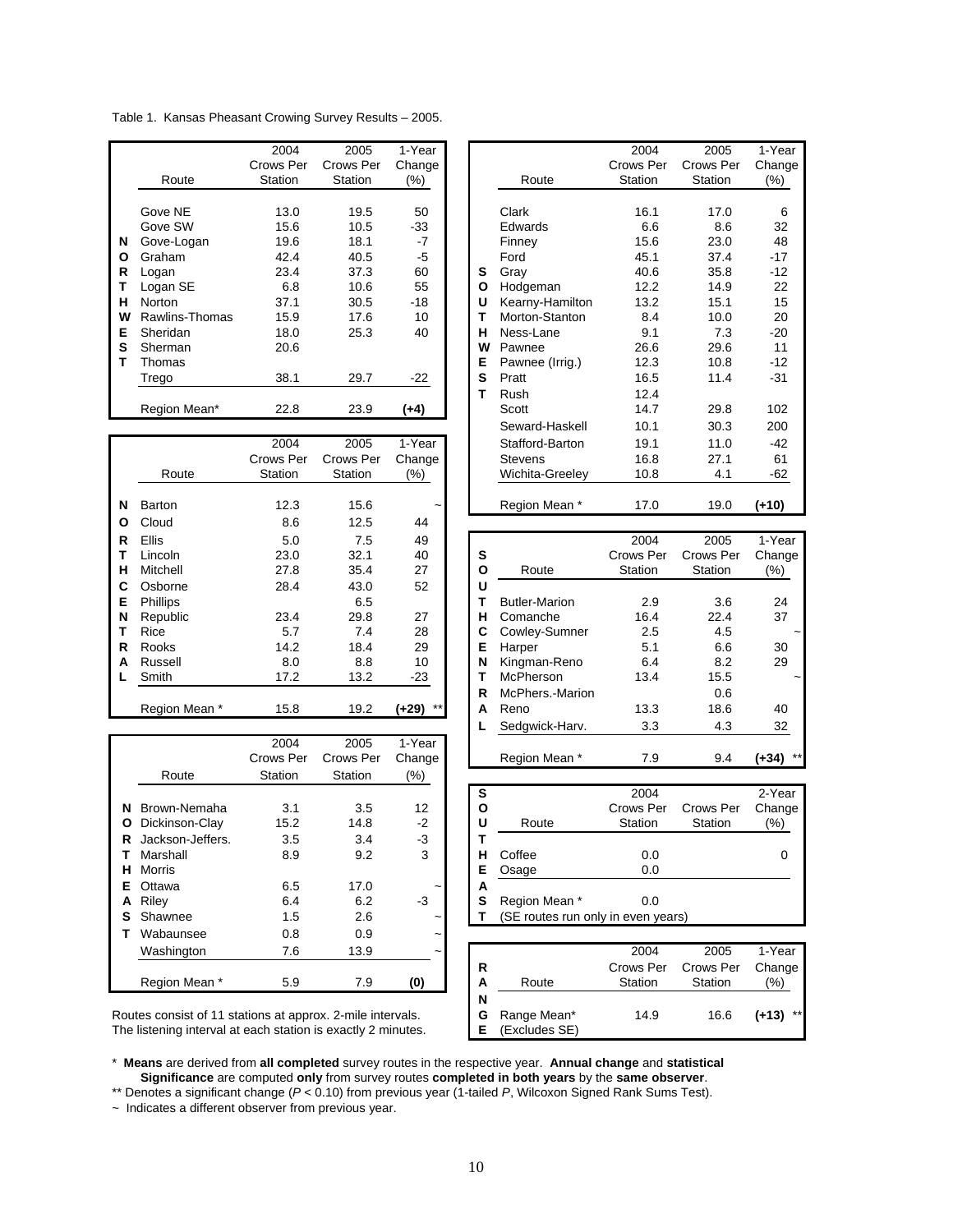### Kansas Pheasant Crowing Survey Routes and Survey Regions



Table 2. Kansas Department of Wildlife and Parks personnel assigned pheasant crowing survey routes – 2005.

| Region | Route                                                                                                                                                   | Observer                                                                                                                                                                                                        |                       | Region | Route                                                                                                                                             | Observer                                                                                                                                                                                                                                  |
|--------|---------------------------------------------------------------------------------------------------------------------------------------------------------|-----------------------------------------------------------------------------------------------------------------------------------------------------------------------------------------------------------------|-----------------------|--------|---------------------------------------------------------------------------------------------------------------------------------------------------|-------------------------------------------------------------------------------------------------------------------------------------------------------------------------------------------------------------------------------------------|
|        | NW Gove NE<br>Gove SW<br>Gove-Logan<br>Graham<br>Logan<br>Logan SE<br>Norton<br>Rawlins-Thomas<br>Sheridan<br>Sherman <sup>*</sup><br>Thomas *<br>Trego | <b>Steve Price</b><br><b>Randy Rodgers</b><br><b>Randy Rodgers</b><br>Marc Gray<br>Matt Bain<br><b>Randy Rodgers</b><br>Cris Mulder<br>Matt Bain<br>Randy Rodgers<br>Mike Hopper<br>Benny Young<br>Kent Hensley |                       |        | SW Clark<br>Edwards<br>Finney<br>Ford<br>Gray<br>Hodgeman<br>Kearny-Hamilton<br>Morton-Stanton<br>Ness-Lane<br>Pawnee<br>Pawnee (Irrig.)<br>Pratt | Jon Zuercher<br><b>Matt Stucker</b><br>Daryl Fisher<br>Scotty Baugh<br>Lowell Aberson<br><b>Craig Curtis</b><br>Mark Sexson<br>B.J. Thurman<br><b>Troy Schroeder</b><br><b>Charlie Swank</b><br><b>Helen Hands</b><br><b>Brad Simpson</b> |
|        | NC Barton<br>Cloud<br>Ellis<br>Lincoln<br>Mitchell                                                                                                      | Gene Scheweis<br>Ron Ruthstrom<br><b>Bruce Taggart</b><br><b>Aaron Deters</b><br>Mike Nyhoff                                                                                                                    |                       |        | Rush *<br>Scott<br>Seward-Haskell<br>Stafford-Barton<br><b>Stevens</b><br>Wichita-Greeley                                                         | <b>Brian Hanzlick</b><br><b>Manuel Torres</b><br>Tim Urban<br><b>Charlie Swank</b><br><b>Kraig Schultz</b><br>Daryl Fisher                                                                                                                |
|        | Osborne<br>Phillips<br>Republic<br>Rice<br>Rooks<br>Russell<br>Smith                                                                                    | <b>Toby Marlier</b><br>Marc Gray<br>Rob Unruh<br><b>Steve Adams</b><br>Mike Zajic<br>Matt Smith<br>Ron Ruthstrom                                                                                                |                       | SC     | <b>Butler-Marion</b><br>Comanche<br>Cowley-Sumner<br>Harper<br>Kingman-Reno<br>McPherson<br>McPhers.-Marion                                       | <b>Charlie Cope</b><br><b>Craig Curtis</b><br>Kurt Grimm<br><b>Brad Odle</b><br><b>Troy Smith</b><br><b>Brent Theede</b><br>Cliff Peterson                                                                                                |
|        | NE Brown-Nemaha<br>Dickinson-Clay<br>Jackson-Jeffers.<br>Marshall<br>Morris <sup>*</sup>                                                                | Randy Whiteaker<br>Tom Bowman<br>Randy Whiteaker<br>Keith Salmans<br>Roger Applegate                                                                                                                            |                       | SE     | Reno<br>Sedgwick-Harv.<br>Coffee **<br>Osage **                                                                                                   | Jeff Rue<br><b>Charlie Cope</b><br><b>Bob Culbertson</b><br>Matt Peek                                                                                                                                                                     |
|        | Ottawa<br>Riley<br>Shawnee<br>Wabaunsee<br>Washington                                                                                                   | Eli Makings<br>Corey Alderson<br><b>Clint Thornton</b><br><b>Clint Thornton</b><br>Tom Bowman                                                                                                                   | $\tilde{\phantom{a}}$ |        | ~ New Observer<br>* Route not completed<br>** Southeast routes run only in even years.                                                            |                                                                                                                                                                                                                                           |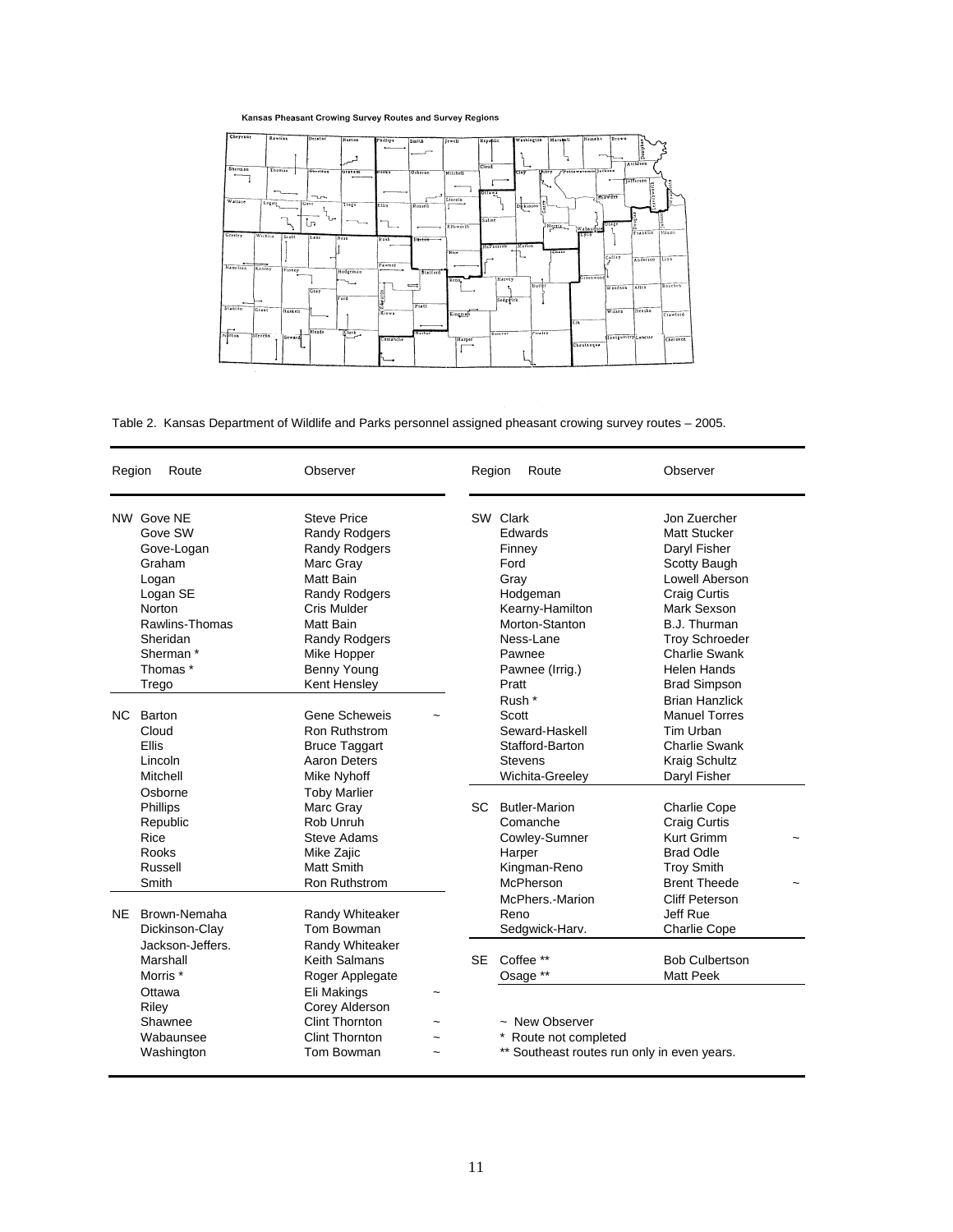## *PHEASANT BROOD SURVEY RESULTS – 2005*

### **Prepared by Randy Rodgers, Wildlife Biologist**

Dates for the 2005 Summer Brood Survey were from July 17 through August 27. Tables 3 and 4, and Figure 2 summarize the pheasant information collected by Kansas Department of Wildlife and Parks personnel.

Temperatures during the first half of the survey period were exceptionally hot, often well exceeding 100° F, with generally dry and windy conditions. Conditions moderated substantially for the second half of the survey period with much cooler temperatures and more frequent precipitation. Exceptionally heavy rains occurred during the last week of the survey period in parts of southcentral Kansas and the southern Flint Hills.

### *PHEASANT*

KDWP personnel reported 5,289 pheasants this year, including 3,965 young in 825 broods. In 2004, 4,815 pheasants were reported with 3,609 young in 669 broods. Fifty-seven broods were not classified by age. Adult pheasant observations this year included 544 cocks and 775 hens, compared to 516 cocks and 690 hens in 2004. A weekly average of 78.5 observers spent 1,537 observer-days in the field this year compared to 70.0 and 1,434, respectively, in 2004.

The statewide pheasants-per-observer-day index (3.44) increased 2% compared to 2004 which was not statistically significant  $(P = 0.380)$ . The 2005 index exceeded both the 2000–2004 5year mean (2.58) and the 1995–2004 10-year mean (2.67). There were, however, very sharp contrasts in this index on a regional basis. Pheasants made very strong gains in western Kansas, but these gains were countered by lower indices in the central and eastern regions. The northwest and southwest survey regions increased significantly, by 42% (*P =* 0.023) and 47% (*P* = 0.014), respectively. Nesting conditions in green wheat were particularly good in western Kansas this year. The wheat greened early and attained good height and density by mid-April. A relatively dry May, while negatively affecting wheat grain yields, may actually have helped with pheasant nesting success in the west. In contrast to gains in the west, the northcentral regional index was down 29% ( $P = 0.014$ ) and the northeast was down 44% ( $P =$ 0.023). Both decreases were statistically significant. The southcentral region also trended downward (-13%), but this was not statistically significant ( $P = 0.232$ ). It was particularly disheartening to see such substantial declines in the northeast, which has seen unusually low, but slowly recovering, pheasant populations for several years.

Pheasant production appears to have been best in the northwest survey region where observations of young birds jumped  $(P = 0.014)$  by 66% over 2004. This is particularly impressive relative to observations of adult hens which were unchanged from 2004. The 51% increase in young observed  $(P = 0.014)$  in the southwest region appeared to be driven more by a substantially improved breeding population, as indicated by a 46% increase ( $P = 0.014$ ) in the adult hen index over last year. Indices of young birds in the northcentral, southcentral, and northeast survey regions were all lower than adult indices, indicating below-average production. Frequent heavy rains in early June in the central and eastern portions of Kansas' pheasant range probably account for much of the decline that occurred in these regions. These rains were concurrent with the peak of hatching and likely caused heavy losses among recentlyhatched chicks.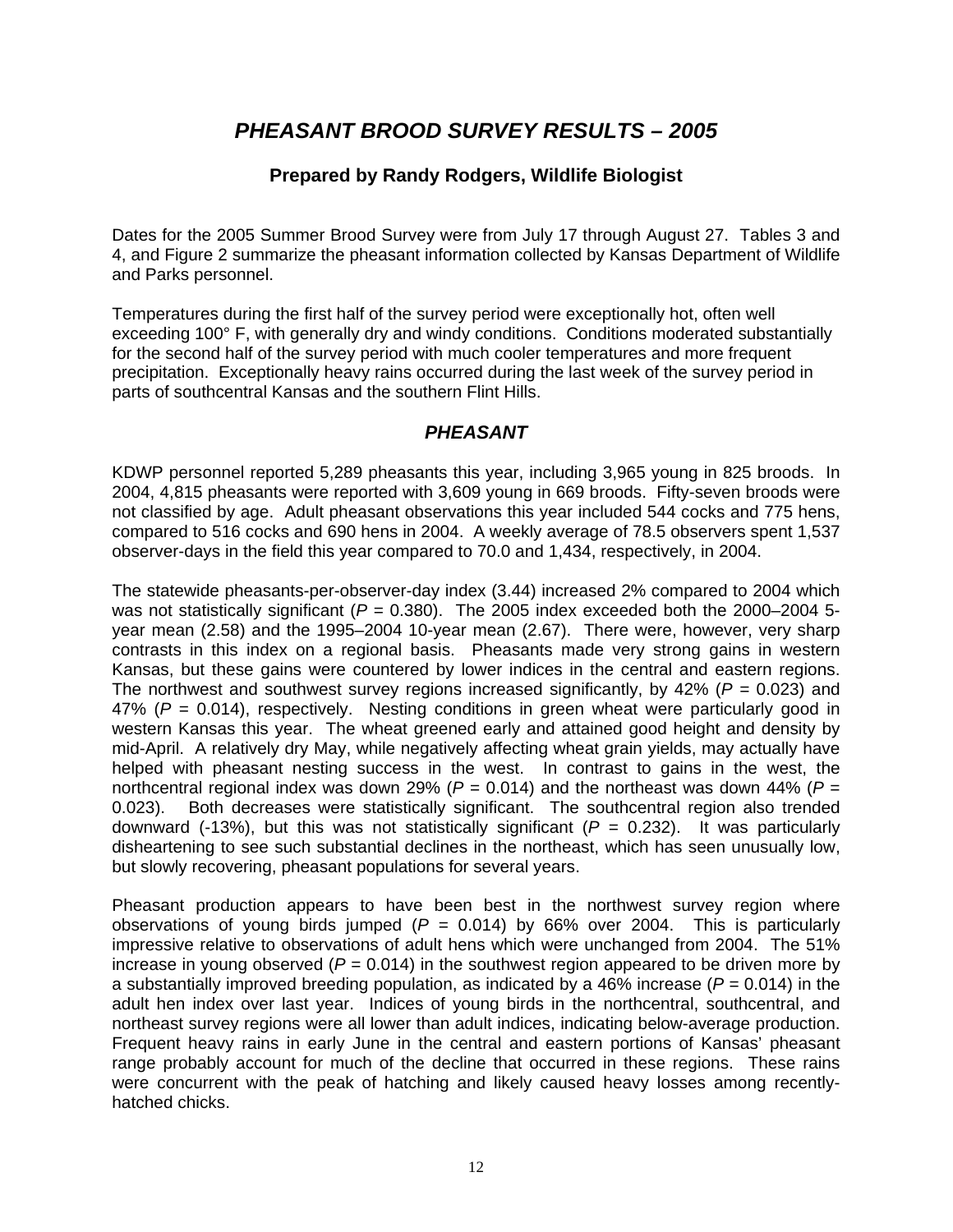The pheasant hatching histogram indicated a normal peak of hatch during the first ten days of June and a relatively normal distribution of hatching. Brood size was, however, unusually small (4.81). Extremely hot and dry conditions that prevailed in mid-July may have reduced survival of young chicks causing partial losses of many broods.



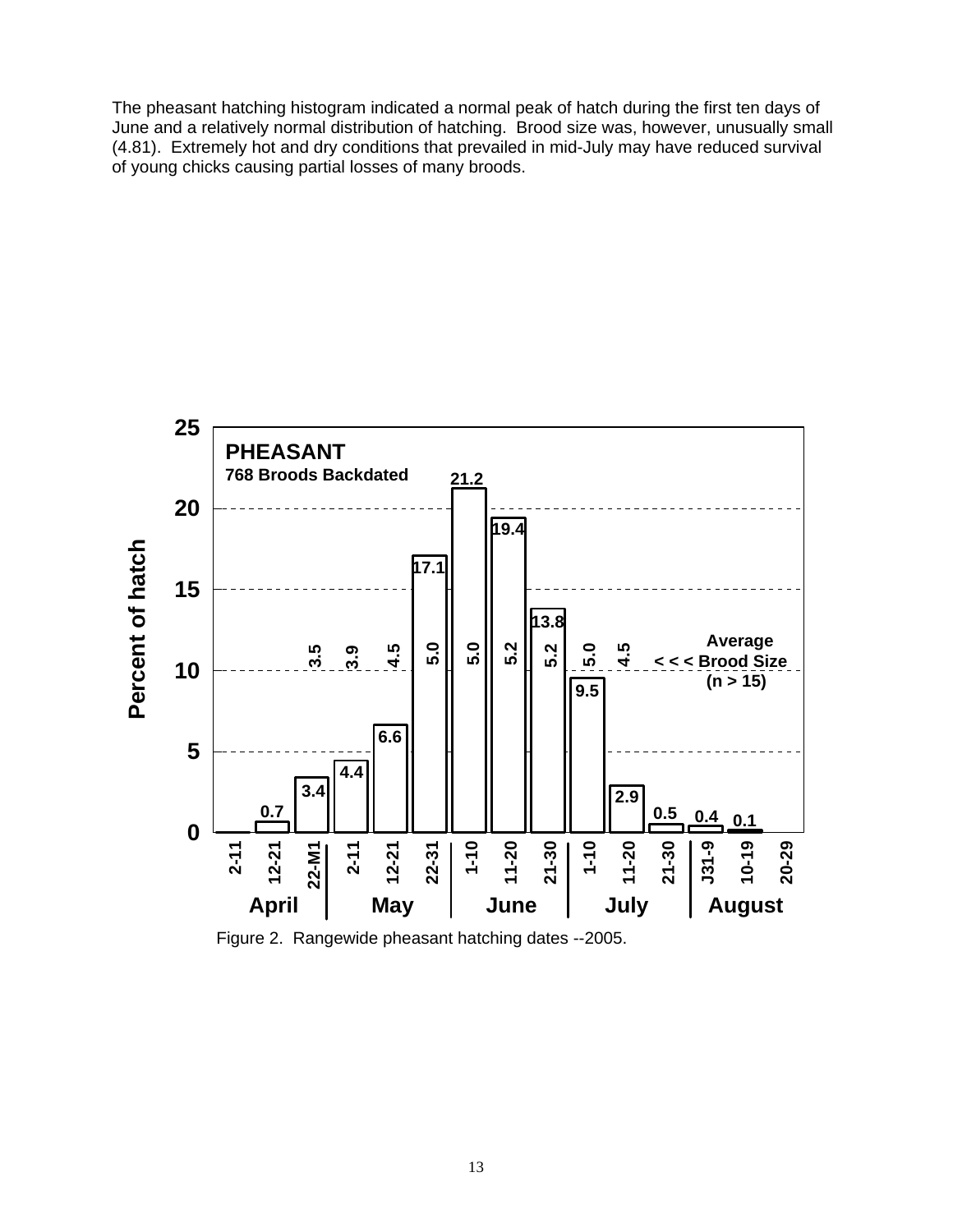| Survey<br>Region | <b>Observers</b><br>Per<br>Week | Observer<br>Days | Uncl.<br>Pheasants | Cocks | Hens | Hens<br>With<br>Young | Young | <b>Broods</b> |
|------------------|---------------------------------|------------------|--------------------|-------|------|-----------------------|-------|---------------|
| $1-NW$           | 6.83                            | 118              |                    | 70    | 109  | 81                    | 856   | 160           |
| 2-SW             | 14.17                           | 302              | 1                  | 184   | 305  | 191                   | 1431  | 309           |
| $3-NC$           | 18.67                           | 341              | $\overline{4}$     | 180   | 248  | 163                   | 1327  | 271           |
| 4-SC             | 18.67                           | 375              |                    | 73    | 82   | 36                    | 258   | 64            |
| $5-NE$           | 20.17                           | 401              |                    | 37    | 31   | 16                    | 93    | 21            |
|                  |                                 |                  |                    |       |      |                       |       |               |
| <b>STWD</b>      | 78.50                           | 1,537            | 5                  | 544   | 775  | 487                   | 3,965 | 825           |

Table 3. Distribution of PHEASANT observations by survey region – 2005.

Table 4. Change in PHEASANT production indices - 2004 to 2005.

| Index                | Year                     | 1-NW              | 2-SW                  | 3-NC                | 4-SC                  | 5-NE                | <b>STWD</b>           |
|----------------------|--------------------------|-------------------|-----------------------|---------------------|-----------------------|---------------------|-----------------------|
| Pheas, Per           | 2004                     | 6.17              | 4.33                  | 7.26                | 1.27                  | 0.72                | 3.36                  |
| Observer             | 2005                     | 8.77              | 6.36                  | 5.16                | 1.10                  | 0.40                | 3.44                  |
| Day                  | % Change                 | 42                | 47                    | $-29$               | $-13$                 | $-44$               | 2                     |
| Cocks Per            | 2004                     | 0.88              | 0.50                  | 0.52                | 0.17                  | 0.07                | 0.36                  |
| Observer             | 2005                     | 0.59              | 0.61                  | 0.53                | 0.19                  | 0.09                | 0.35                  |
| Day                  | % Change                 | $-33$             | 22                    | 2                   | 15                    | 32                  | $-2$                  |
| Hens Per             | 2004                     | 0.92              | 0.69                  | 0.84                | 0.23                  | 0.12                | 0.48                  |
| Observer             | 2005                     | 0.92              | 1.01                  | 0.73                | 0.22                  | 0.08                | 0.50                  |
| Day                  | % Change                 | $\mathbf 0$       | 46                    | $-13$               | $-5$                  | -36                 | 5                     |
| Young Per            | 2004                     | 4.38              | 3.14                  | 5.90                | 0.87                  | 0.53                | 2.52                  |
| Observer             | 2005                     | 7.25              | 4.74                  | 3.89                | 0.69                  | 0.23                | 2.58                  |
| Day                  | % Change                 | 66                | 51                    | $-34$               | $-21$                 | -56                 | 2                     |
| <b>Broods Per</b>    | 2004                     | 0.86              | 0.61                  | 1.03                | 0.16                  | 0.10                | 0.47                  |
| Observer             | 2005                     | 1.36              | 1.02                  | 0.79                | 0.17                  | 0.05                | 0.54                  |
| Day                  | % Change                 | 58                | 68                    | $-23$               | 7                     | -48                 | 14                    |
| <b>Brood</b><br>Size | 2004<br>2005<br>% Change | 5.11<br>5.35<br>5 | 5.12<br>4.63<br>$-10$ | 5.75<br>4.90<br>-15 | 5.39<br>4.03<br>$-25$ | 5.53<br>4.43<br>-20 | 5.39<br>4.81<br>$-11$ |

Changes in *bold italics* denote a significant change (*P* < 0.10) between years.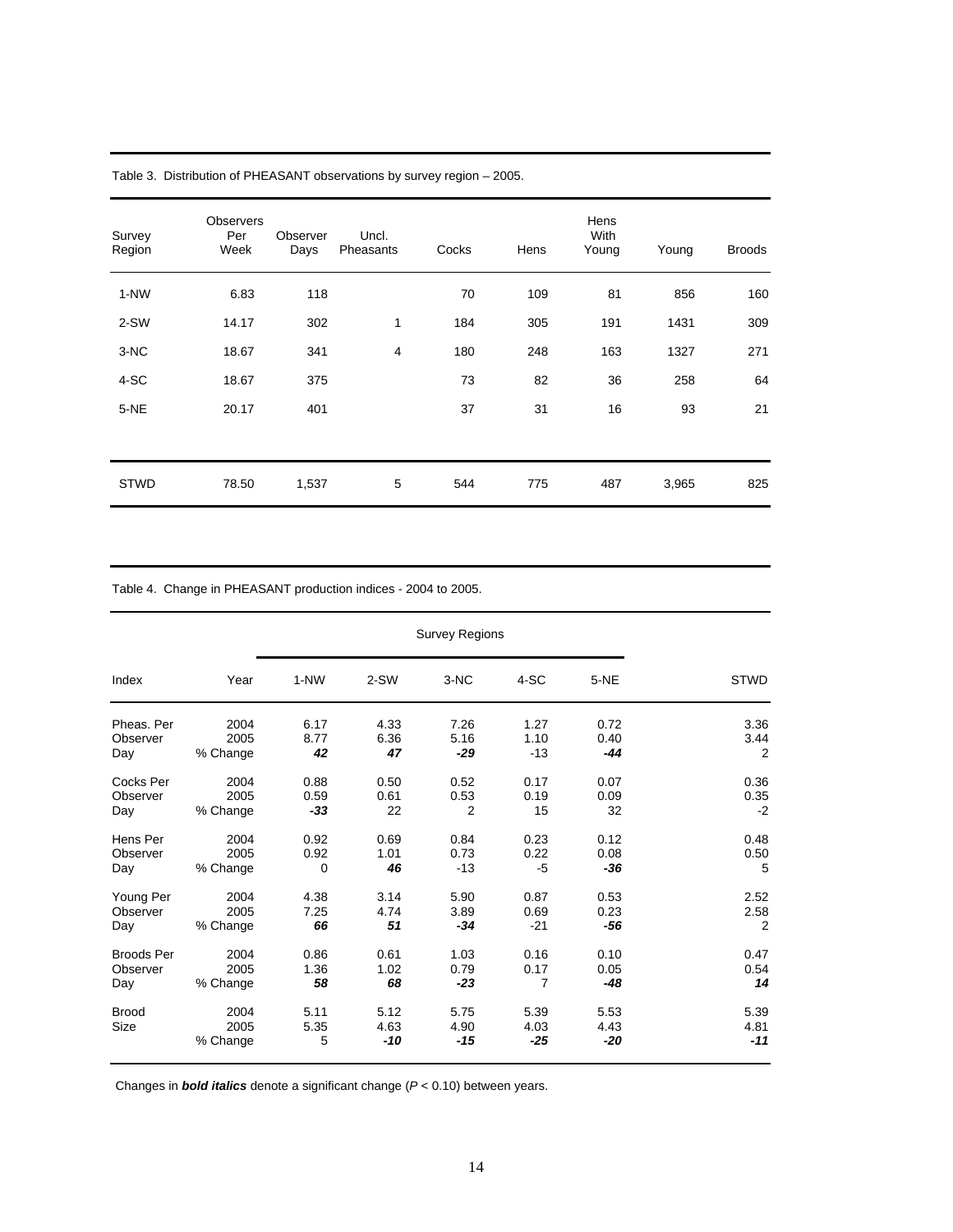#### ALL hunter activity for PHEASANTS, 2005-2006 season<sup>a</sup>.

| Region                         | Sample<br>Size | Est.<br>Total<br><b>Hunters</b> | Est.<br>Total<br>Days | Est.<br>Total<br>Harvest | Season<br>Days Per<br>Hunter | Season<br>Bag Per<br>Hunter | Avg.<br>Bag Per<br>Day |
|--------------------------------|----------------|---------------------------------|-----------------------|--------------------------|------------------------------|-----------------------------|------------------------|
| <b>STATE</b>                   | 1,242          | 124,700                         | 673,000               | 764,000                  | 5.40                         | 6.12                        | 1.20                   |
| A <sub>1</sub> -N <sub>W</sub> | 431            | 43,300                          | 233,700               | 269,100                  | 5.40                         | 6.22                        | 1.24                   |
| A2-NE                          | 184            | 18,500                          | 93,500                | 60,900                   | 5.06                         | 3.30                        | 0.73                   |
| A3-SW                          | 311            | 31,200                          | 188,500               | 265,400                  | 6.04                         | 8.50                        | 1.53                   |
| A4-SC                          | 203            | 20.400                          | 109,600               | 108,300                  | 5.38                         | 5.31                        | 0.98                   |
| A5-SE                          | 10             | 1,000                           | 2,700                 | 4,200                    | 2.67                         | 4.22                        | 1.97                   |
| A0-NS <sup>b</sup>             | 103            | 10,300                          | 38,900                | 51,200                   | 3.77                         | 4.95                        | 1.28                   |
| M <sub>1</sub> -N <sub>W</sub> | 103            | 10,300                          | 63,100                | 74,600                   | 6.10                         | 7.22                        | 1.22                   |
| M2-SW                          | 276            | 27,700                          | 170,600               | 237,600                  | 6.16                         | 8.57                        | 1.51                   |
| M3-NC                          | 324            | 32.500                          | 166.600               | 209.000                  | 5.12                         | 6.43                        | 1.35                   |
| M4-SC                          | 193            | 19,400                          | 104,100               | 98,200                   | 5.37                         | 5.06                        | 0.96                   |
| M5-NE                          | 226            | 22,700                          | 118,700               | 82,900                   | 5.23                         | 3.65                        | 0.78                   |
| M6-SE                          | 17             | 1,700                           | 4,900                 | 5,400                    | 2.88                         | 3.19                        | 1.41                   |

<sup>a</sup> The sum of regional values may not precisely equal state total due to computation method.<br><sup>b</sup> County hunted not specified. Non-specified management region equals non-specified administrative region.

#### **NON-RESIDENT** hunter activity for PHEASANTS, 2005-2006 season<sup>a</sup>.

| Region                         | Sample<br>Size | Est.<br>Total<br><b>Hunters</b> | Est.<br>Total<br>Days | Est.<br>Total<br>Harvest | Season<br>Days Per<br>Hunter | Season<br>Bag Per<br>Hunter | Avg.<br>Bag Per<br>Day |
|--------------------------------|----------------|---------------------------------|-----------------------|--------------------------|------------------------------|-----------------------------|------------------------|
| <b>STATE</b>                   | 1,032          | 48,400                          | 202,000               | 348,000                  | 4.17                         | 7.19                        | 1.70                   |
| A <sub>1</sub> -N <sub>W</sub> | 412            | 19,300                          | 84,600                | 139,000                  | 4.38                         | 7.20                        | 1.62                   |
| A <sub>2</sub> -NE             | 54             | 2,500                           | 9,400                 | 9.900                    | 3.71                         | 3.93                        | 1.19                   |
| A3-SW                          | 336            | 15.800                          | 66.500                | 136,000                  | 4.22                         | 8.63                        | 2.02                   |
| A4-SC                          | 45             | 2,100                           | 7,200                 | 10,300                   | 3.40                         | 4.89                        | 1.14                   |
| A5-SE                          | 4              | 200                             | 600                   | 1,100                    | 3.00                         | 6.00                        | 2.27                   |
| A0-NS <sup>b</sup>             | 181            | 8,500                           | 32,200                | 47,600                   | 3.79                         | 5.61                        | 1.55                   |
| M <sub>1</sub> -N <sub>W</sub> | 141            | 6,600                           | 29,300                | 52,500                   | 4.43                         | 7.94                        | 1.67                   |
| M2-SW                          | 316            | 14,800                          | 62,800                | 129,300                  | 4.24                         | 8.73                        | 2.03                   |
| M3-NC                          | 267            | 12,500                          | 55,600                | 88,500                   | 4.44                         | 7.07                        | 1.62                   |
| M4-SC                          | 50             | 2,300                           | 8,000                 | 11,900                   | 3.43                         | 5.06                        | 1.23                   |
| M5-NE                          | 71             | 3,300                           | 11,700                | 12,700                   | 3.51                         | 3.80                        | 1.16                   |
| M6-SE                          | 6              | 300                             | 800                   | 1,700                    | 2.80                         | 6.20                        | 2.36                   |

<sup>a</sup> The sum of regional values may not precisely equal state total due to computation method.<br><sup>b</sup> County hunted not specified. Non-specified management region equals non-specified administrative region.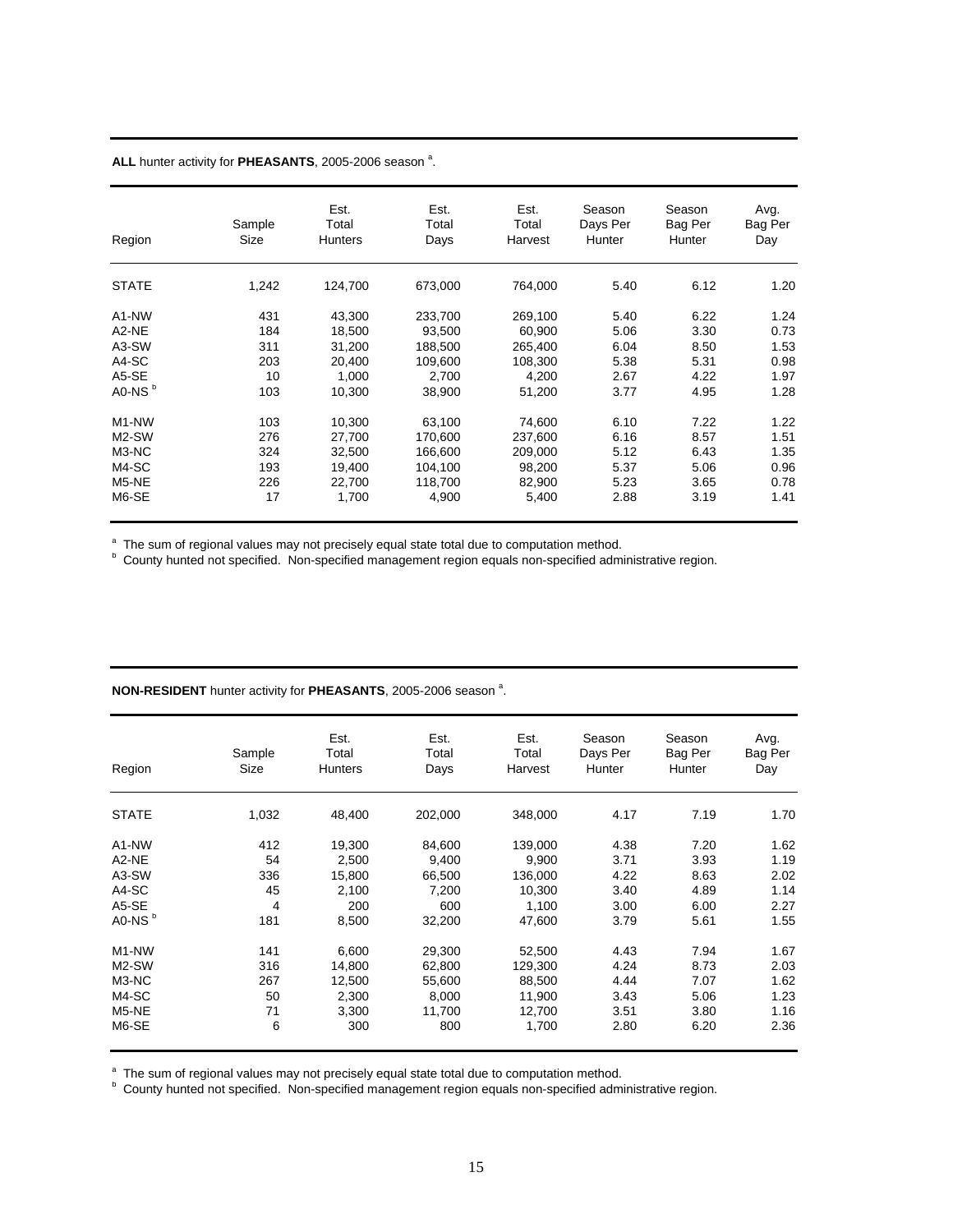# *2006 Kansas Pheasant Summary*

Weather conditions during the winter of 2005–2006 were mild with very little precipitation, leaving western Kansas' pheasant breeding populations at their highest levels since the onset of drought in 2000. Averaged over the entire Kansas pheasant range, the April Rural Mail Carriers Survey (RMCS) index increased 27%, but this increase was accounted for by large increases in the Northwest (61%) and Southwest (158%) regions, with other regions declining modestly. Excellent 2005 production and good winter survival in western Kansas were also reflected in the Pheasant Crowing Survey (PCS) with 35% and 61% increases recorded in the Northwest and Southwest, respectively. The rangewide PCS index was the highest in 10 years.

Unusually dry conditions overwinter persisted through spring and into early August for most of the state. Nesting conditions in green wheat were poor. The wheat greened early but quickly ran out of moisture, resulting in short, thin stands that matured well ahead of normal. This situation was particularly severe in western Kansas where many wheat stands were abandoned. The poor condition of the wheat crop reduced its concealment quality, probably leading to higher nest predation, and likely caused a shift to wheat stubble as many hens' initial choice for nest placement. Wheat stubble is a dangerous nesting habitat as it is mechanically disturbed during the nesting period, either by tillage or row-crop planting. Early wheat maturity also resulted in wheat harvest occurring 10 to 14 days ahead of normal, sharply reducing the time available for nesting and early brood rearing to safely occur. Unusual numbers of reports of hen or chick destruction were received this year as harvesters lowered their headers and increased combine ground speed to harvest the short, thin stands of wheat. The rangewide Summer Brood Survey (SBS) index decreased 23% compared to 2005 and was down most sharply (- 42%) in the southwest, where drought conditions were most severe.

One area along the Nebraska border received significant rains in late June, much earlier than most of the state, and experienced relatively good pheasant reproduction. This area, roughly extended from Norton and northern Graham counties eastward through Phillips, northern Rooks, Smith, northern Osborne, and Jewell counties, roughly north of Highway 24. Significant, often heavy rains, occurred statewide in August. These rains substantially improved habitat quality through the remainder of the growing season. This improved habitat set the stage for good overwinter survival. The widespread August rains also provided excellent soil moisture for seeding and early development of the state's winter wheat crop, creating conditions for potential good recruitment in 2007.

The 2006–2007 rangewide harvest estimate was 774,000 roosters. Although this value was slightly greater than the 2005–2006 harvest, this increase was probably due to an improvement in how harvest estimates were obtained. For the first time, we were able to randomly sample non-resident hunters. This improvement was made possible by the new Kansas Automated Outdoors Licensing System (KOALS). In reality, Kansas pheasant hunting proved more difficult in 2006 than in 2005, with the exception of the area in northern Kansas (noted above) where hunting success remained very good.

The most severe blizzard and persistent deep-snow conditions in decades hit far western Kansas in the final days of 2006. Snow cover exceeded 2 feet in many areas and persisted through February roughly west of a line from Stevens County in the southwest to Decatur County in northwest Kansas, creating difficult survival conditions for pheasants.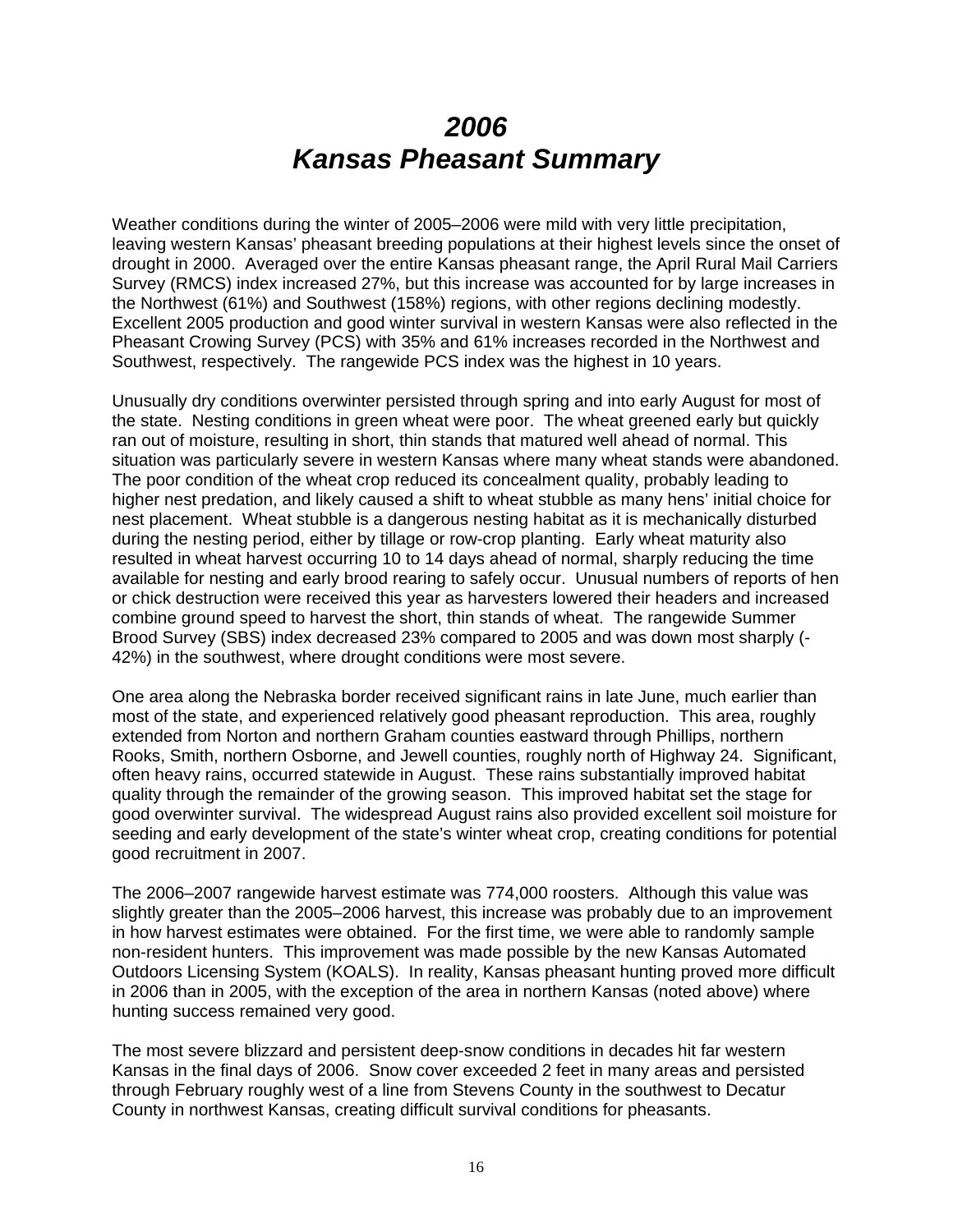### **KANSAS PHEASANT CROWING SURVEY – 2006 Federal Aid in Wildlife Restoration Grant W-39-R-12**

Prepared by: Randy Rodgers, Wildlife Research Biologist

The survey period was from April 25 through May 20 and was extended 5 days later than the normal May 15 ending due to unfavorable weather conditions that prevailed throughout much of the survey period. Table 1 indicates the results of the 2006 survey and compares them to 2005. All of the 63 established routes were assigned for 2006 and 62 were successfully run. Forty-six of the routes were completed in both 2005 and 2006 by the same observers. Personnel assigned these surveys are noted in Table 2.

The **Rangewide** PCS index (excluding the Coffee and Osage routes in the southeast) was 20.5 crows per station, 28% greater than in 2005. This was a statistically significant increase (*P* < 0.001). Overall, 28 of the 46 comparable routes increased this year and 18 decreased. In the **Northwest**, 9 of the 12 routes were run by the same observers as in 2005. The regional Northwest PCS index was 30.3 and the mean of the 9 comparable routes increased by 35%, a significant change ( $P = 0.008$ ). Eight of the 9 routes run by the same observer in both years increased. All of the 12 routes in the **Northcentral** survey region were run, yielding a PCS index of 16.6. Nine of the 12 routes were run by last year's observers. One route increased, eight decreased and the average of those 9 routes decreased 18% which was statistically significant ( $P = 0.033$ ). All of the 10 routes in the **Northeast** were successfully run, but only 5 were completed by the 2005 observers. The regional PCS index was 7.5. The mean PCS index for the 5 comparable routes decreased 1% which was not significant ( $P = 0.446$ ). Two of the 5 comparable survey routes increased and 3 decreased. In the **Southwest**, all 18 routes were successfully completed and 15 of the 18 routes were run by the same observer as last year. The regional PCS index was 28.1 and the 15 comparable routes all increased by an average of 61%, a highly-significant change (*P* < 0.001). Eight of the 9 survey routes in the **Southcentral** survey region were successfully run this spring by the same observers as in 2005. This yielded a regional PCS index of 10.9. The PCS index for the 8 comparable routes increased 5%, but this was not significant ( $P = 0.289$ ). Two comparable routes increased and 6 decreased.

Overall, the state's pheasant breeding population improved for the third consecutive year with the rangewide PCS index double that recorded only 3 years ago. The overall PCS index for 2006 was also the highest recorded since this survey was begun in 1997. Pheasant production in 2005 in the western third of the state was exceptional and carryover through the comparably mild winter was apparently good. Although prospects initially looked good for western Kansas to have continued good pheasant production in 2006, with good establishment of the winter wheat crop last fall, an exceedingly dry winter and spring has severely damaged the wheat this year. This has already resulted in swathing of many fields and will likely result in an unusually early wheat harvest with only very short stubble remaining. These factors will probably result in diminished pheasant production in the west this year. The significant decrease in the 2006 PCS index for the northcentral region probably reflects the diminished production experienced in that region in 2005 when frequent heavy rains concurrent with the peak of hatching caused heavy losses among recently-hatched chicks. Wheat condition in the northcentral region this spring is reasonably good, however, and this could foster good productivity this year, if the summer weather is moderate.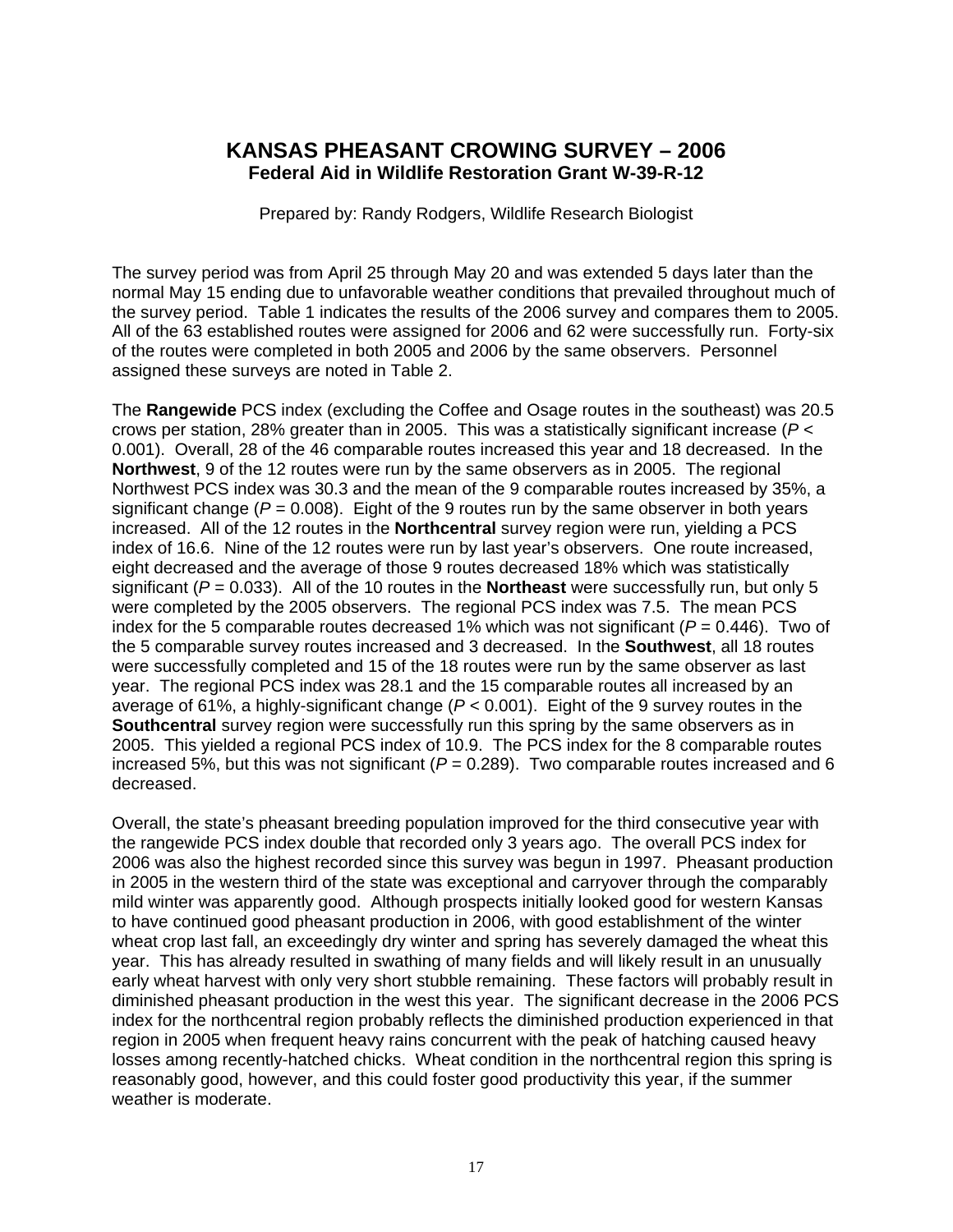Table 1. Kansas Pheasant Crowing Survey Results -- 2006.

|   |                | 2005      | 2006      | 1-Year                |   |                 | 2005          | 2006            | 1-Year |
|---|----------------|-----------|-----------|-----------------------|---|-----------------|---------------|-----------------|--------|
|   |                | Crows Per | Crows Per | Change                |   |                 | Crows Per     | Crows Per       | Change |
|   | Route          | Station   | Station   | (%)                   |   | Route           | Station       | Station         | (%)    |
|   |                |           |           |                       |   |                 |               |                 |        |
|   | Gove NE        | 19.5      | 28.9      | 49                    |   | Clark           | 17.0          | 20.3            | 19     |
|   | Gove SW        | 10.5      | 20.8      | 98                    |   | Edwards         | 8.6           | 9.8             | 14     |
| N | Gove-Logan     | 18.1      | 32.8      | 81                    |   | Finney          | 23.0          | 27.7            | 21     |
| O | Graham         | 40.5      | 50.5      | 25                    |   | Ford            | 37.4          | 53.9            | 44     |
| R | Logan          | 37.3      | 42.6      | 14                    | s | Gray            | 35.8          | 60.2            | 68     |
|   | Logan SE       | 10.6      | 16.4      | 55                    | Ο | Hodgeman        | 14.9          | 32.8            | 120    |
| н | <b>Norton</b>  | 30.5      | 41.9      | 38                    | U | Kearny-Hamilton | 15.1          | 33.3            | 120    |
| W | Rawlins-Thomas | 17.6      | 31.6      | 80                    | т | Morton-Stanton  | 10.0          | 35.4            | 254    |
| Е | Sheridan       | 25.3      | 20.8      | $\tilde{\phantom{a}}$ | н | Ness-Lane       | 7.3           | 21.2            |        |
| s | Sherman        |           | 18.2      |                       | W | Pawnee          | 29.6          | 37.5            | 27     |
|   | Thomas         |           | 34.4      |                       | Е | Pawnee (Irrig.) | 10.8          | 17.4            | 60     |
|   | Trego          | 29.7      | 24.3      | $-18$                 | S | Pratt           | 11.4          | 14.0            | 23     |
|   |                |           |           |                       |   | Rush            |               | 10.1            |        |
|   | Region Mean*   | 23.9      | 30.3      | $***$<br>$(+35)$      |   | Scott           | 29.8          | 39.9            | 34     |
|   |                |           |           |                       |   | .               | $\sim$ $\sim$ | $\cdot$ $\cdot$ |        |

|   |                 | 2005      | 2006      | 1-Year                |              | Stafford-Barton      | 11.0      | 14.5      | 31               |
|---|-----------------|-----------|-----------|-----------------------|--------------|----------------------|-----------|-----------|------------------|
|   |                 | Crows Per | Crows Per | Change                |              | <b>Stevens</b>       | 27.1      | 47.6      | 76               |
|   | Route           | Station   | Station   | (%)                   |              | Wichita-Greeley      | 4.1       | 16.2      | 296              |
| N | Barton          | 15.6      | 12.6      | $-19$                 |              | Region Mean *        | 19.0      | 28.1      | $***$<br>$(+61)$ |
| O | Cloud           | 12.5      | 7.5       | $\tilde{}$            |              |                      |           |           |                  |
| R | <b>Ellis</b>    | 7.5       | 5.0       | $-33$                 |              |                      | 2005      | 2006      | 1-Year           |
|   | Lincoln         | 32.1      | 28.3      | $\tilde{}$            | s            |                      | Crows Per | Crows Per | Change           |
| н | Mitchell        | 35.4      | 33.6      | -5                    | $\mathbf{o}$ | Route                | Station   | Station   | $(\%)$           |
| C | Osborne         | 43.0      | 31.2      | $-27$                 | U            |                      |           |           |                  |
| Е | <b>Phillips</b> | 6.5       | 10.5      | 62                    | т            | <b>Butler-Marion</b> | 3.6       | 3.3       | -9               |
| N | Republic        | 29.8      | 18.6      | $-37$                 | н            | Comanche             | 22.4      | 22.2      | $-1$             |
|   | Rice            | 7.4       | 6.6       | $-10$                 | С            | Cowley-Sumner        | 4.5       | 11.2      | 151              |
| R | Rooks           | 18.4      | 16.7      | -9                    | E            | Harper               | 6.6       | 6.3       | -6               |
| A | Russell         | 8.8       | 7.0       | $-21$                 | N            | Kingman-Reno         | 8.2       | 7.7       | -6               |
|   | Smith           | 13.2      | 22.1      | $\tilde{\phantom{a}}$ |              | McPherson            | 15.5      | 11.0      | $-29$            |
|   |                 |           |           |                       | R            | McPhers.-Marion      | 0.6       |           |                  |
|   | Region Mean *   | 19.2      | 16.6      | $***$<br>(-18)        | A            | Reno                 | 18.6      | 22.8      | 23               |

|    |                  | 2005      | 2006      | 1-Year                |   |                                    |           |           |        |
|----|------------------|-----------|-----------|-----------------------|---|------------------------------------|-----------|-----------|--------|
|    |                  | Crows Per | Crows Per | Change                |   | Region Mean *                      | 9.4       | 10.9      | $(+5)$ |
|    | Route            | Station   | Station   | $(\%)$                |   |                                    |           |           |        |
|    |                  |           |           |                       | S |                                    | 2004      | 2006      | 2-Year |
| N  | Brown-Nemaha     | 3.5       | 3.0       | $-13$                 | О |                                    | Crows Per | Crows Per | Change |
| O  | Dickinson-Clay   | 14.8      | 18.7      | $\tilde{}$            | U | Route                              | Station   | Station   | $(\%)$ |
| R  | Jackson-Jeffers. | 3.4       | 2.6       | $-21$                 | т |                                    |           |           |        |
|    | Marshall         | 9.2       | 10.0      | 9                     | н | Coffee                             | 0.0       | 0.0       |        |
| н  | Morris           |           | 0.8       | $\tilde{\phantom{a}}$ | Е | Osage                              | 0.0       | 0.2       |        |
| E. | Ottawa           | 17.0      | 14.6      | $-14$                 | А |                                    |           |           |        |
| A  | Riley            | 6.2       | 8.6       | 38                    | S | Region Mean *                      | 0.0       | 0.1       |        |
| s  | Shawnee          | 2.6       | 1.0       | $\tilde{}$            |   | (SE routes run only in even years) |           |           |        |
|    | Wabaunsee        | 0.9       | 0.3       | $\tilde{\phantom{a}}$ |   |                                    |           |           |        |
|    | Washington       | 13.9      | 15.8      | $\tilde{}$            |   |                                    | 2005      | 2006      | 1-Year |
|    |                  |           |           |                       | R |                                    | Crows Per | Crows Per | Change |
|    | Region Mean *    | 7.9       | 7.5       | (-1)                  | Α | Route                              | Station   | Station   | (%)    |

|                | 2005      | 2006      | 1-Year     |   |                 | 2005      | 2006      | 1-Year           |
|----------------|-----------|-----------|------------|---|-----------------|-----------|-----------|------------------|
|                | Crows Per | Crows Per | Change     |   |                 | Crows Per | Crows Per | Change           |
| Route          | Station   | Station   | (%)        |   | Route           | Station   | Station   | (%)              |
|                |           |           |            |   |                 |           |           |                  |
| Gove NE        | 19.5      | 28.9      | 49         |   | Clark           | 17.0      | 20.3      | 19               |
| Gove SW        | 10.5      | 20.8      | 98         |   | Edwards         | 8.6       | 9.8       | 14               |
| Gove-Logan     | 18.1      | 32.8      | 81         |   | Finney          | 23.0      | 27.7      | 21               |
| Graham         | 40.5      | 50.5      | 25         |   | Ford            | 37.4      | 53.9      | 44               |
| Logan          | 37.3      | 42.6      | 14         | S | Gray            | 35.8      | 60.2      | 68               |
| Logan SE       | 10.6      | 16.4      | 55         | O | Hodgeman        | 14.9      | 32.8      | 120              |
| Norton         | 30.5      | 41.9      | 38         | U | Kearny-Hamilton | 15.1      | 33.3      | 120              |
| Rawlins-Thomas | 17.6      | 31.6      | 80         | т | Morton-Stanton  | 10.0      | 35.4      | 254              |
| Sheridan       | 25.3      | 20.8      |            | н | Ness-Lane       | 7.3       | 21.2      |                  |
| Sherman        |           | 18.2      |            | W | Pawnee          | 29.6      | 37.5      | 27               |
| Thomas         |           | 34.4      |            | Е | Pawnee (Irrig.) | 10.8      | 17.4      | 60               |
| Trego          | 29.7      | 24.3      | -18        | S | Pratt           | 11.4      | 14.0      | 23               |
|                |           |           |            | т | Rush            |           | 10.1      |                  |
| Region Mean*   | 23.9      | 30.3      | $(+35)$ ** |   | Scott           | 29.8      | 39.9      | 34               |
|                |           |           |            |   | Seward-Haskell  | 30.3      | 14.0      |                  |
|                | 2005      | 2006      | 1-Year     |   | Stafford-Barton | 11.0      | 14.5      | 31               |
|                | Crows Per | Crows Per | Change     |   | <b>Stevens</b>  | 27.1      | 47.6      | 76               |
| Route          | Station   | Station   | (%)        |   | Wichita-Greeley | 4.1       | 16.2      | 296              |
| Barton         | 15.6      | 12.6      | $-19$      |   | Region Mean *   | 19.0      | 28.1      | $***$<br>$(+61)$ |
| Cloud          | 12.5      | 75        | $\tilde{}$ |   |                 |           |           |                  |

| Ellis         | 7.5       | 5.0       | $-33$                 |   |                      | 2005      | 2006      | 1-Year |
|---------------|-----------|-----------|-----------------------|---|----------------------|-----------|-----------|--------|
| Lincoln       | 32.1      | 28.3      | $\tilde{\phantom{a}}$ | s |                      | Crows Per | Crows Per | Change |
| Mitchell      | 35.4      | 33.6      | $-5$                  | O | Route                | Station   | Station   | (%)    |
| Osborne       | 43.0      | 31.2      | $-27$                 | U |                      |           |           |        |
| Phillips      | 6.5       | 10.5      | 62                    |   | <b>Butler-Marion</b> | 3.6       | 3.3       | -9     |
| Republic      | 29.8      | 18.6      | $-37$                 | н | Comanche             | 22.4      | 22.2      | $-1$   |
| Rice          | 7.4       | 6.6       | $-10$                 | С | Cowley-Sumner        | 4.5       | 11.2      | 151    |
| Rooks         | 18.4      | 16.7      | -9                    | Е | Harper               | 6.6       | 6.3       | -6     |
| Russell       | 8.8       | 7.0       | $-21$                 | N | Kingman-Reno         | 8.2       | 7.7       | -6     |
| Smith         | 13.2      | 22.1      | $\tilde{}$            |   | McPherson            | 15.5      | 11.0      | $-29$  |
|               |           |           |                       | R | McPhers.-Marion      | 0.6       |           |        |
| Region Mean * | 19.2      | 16.6      | $***$<br>(-18)        | A | Reno                 | 18.6      | 22.8      | 23     |
|               |           |           |                       |   | Sedgwick-Harv.       | 4.3       | 3.1       | -29    |
|               | 2005      | 2006      | 1-Year                |   |                      |           |           |        |
|               | Crows Per | Crows Per | Change                |   | Region Mean *        | 9.4       | 10.9      | (+5)   |

| ------- |      | ------ | $\cdot$               |                    |                                    |           |        |
|---------|------|--------|-----------------------|--------------------|------------------------------------|-----------|--------|
|         |      |        |                       | s                  | 2004                               | 2006      | 2-Year |
|         | 3.5  | 3.0    | $-13$                 | Ο                  | Crows Per                          | Crows Per | Change |
|         | 14.8 | 18.7   | $\tilde{\phantom{a}}$ | U<br>Route         | Station                            | Station   | $(\%)$ |
|         | 3.4  | 2.6    | $-21$                 |                    |                                    |           |        |
|         | 9.2  | 10.0   | 9                     | Coffee<br>н        | 0.0                                | 0.0       |        |
|         |      | 0.8    | $\tilde{}$            | Е<br>Osage         | 0.0                                | 0.2       |        |
|         | 17.0 | 14.6   | -14                   | А                  |                                    |           |        |
|         | 6.2  | 8.6    | 38                    | s<br>Region Mean * | 0.0                                | 0.1       |        |
|         | 2.6  | 1.0    | $\tilde{\phantom{a}}$ |                    | (SE routes run only in even years) |           |        |
|         |      |        |                       |                    |                                    |           |        |

| Washington                                               | 13.9 | 15.8 | $\tilde{\phantom{a}}$ |   |               | 2005      | 2006      | 1-Year           |
|----------------------------------------------------------|------|------|-----------------------|---|---------------|-----------|-----------|------------------|
|                                                          |      |      |                       | R |               | Crows Per | Crows Per | Change           |
| Region Mean *                                            |      |      |                       | А | Route         | Station   | Station   | (%)              |
|                                                          |      |      |                       | N |               |           |           |                  |
| tes consist of 11 stations at approx. 2-mile intervals.  |      |      |                       | G | Range Mean*   | 16.6      | 20.5      | $***$<br>$(+28)$ |
| listening interval at each station is exactly 2 minutes. |      |      |                       |   | (Excludes SE) |           |           |                  |

Routes consist of 11 stations at approx. 2-mile intervals. The listening interval at each station is exactly 2 minutes.

\* **Means** are derived from **all completed** survey routes in the respective year. **Annual change** and **statistical significance** are computed **only** from survey routes **completed in both years** by the **same observer**.

\*\* Denotes a significant change (*P* < 0.10) from previous year (1-tailed *P*, Wilcoxon Signed Rank Sums Test).

~ Indicates a different observer from previous year.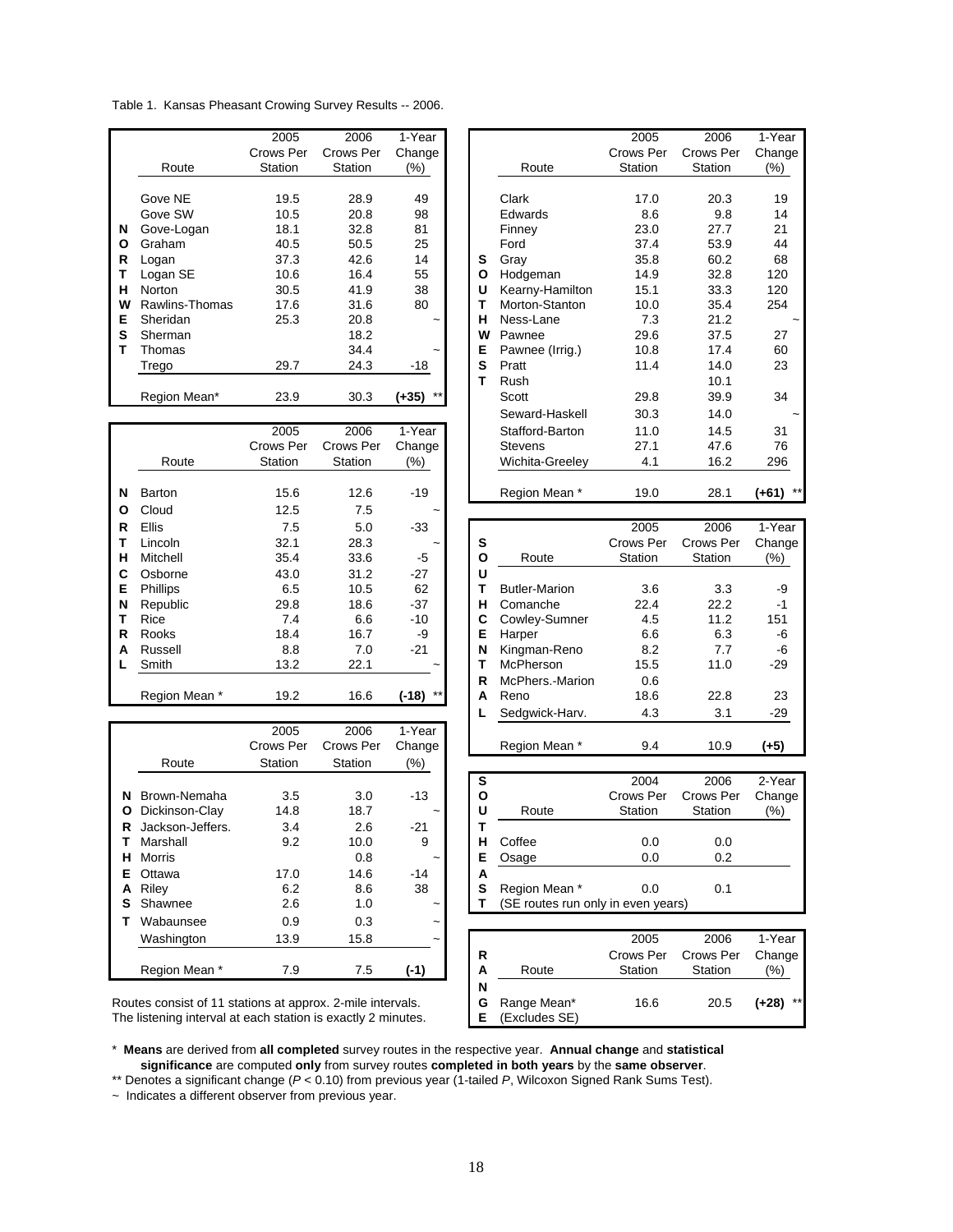#### Kansas Pheasant Crowing Survey Routes and Survey Regions



Table 2. Kansas Department of Wildlife and Parks personnel assigned pheasant crowing survey routes -- 2006.

| Region | Route                                                                                                                                           | Observer                                                                                                                                                                                                        |            | Region    | Route                                                                                                                                                              | Observer                                                                                                                                                                                                                                 |  |
|--------|-------------------------------------------------------------------------------------------------------------------------------------------------|-----------------------------------------------------------------------------------------------------------------------------------------------------------------------------------------------------------------|------------|-----------|--------------------------------------------------------------------------------------------------------------------------------------------------------------------|------------------------------------------------------------------------------------------------------------------------------------------------------------------------------------------------------------------------------------------|--|
|        | NW Gove NE<br>Gove SW<br>Gove-Logan<br>Graham<br>Logan<br>Logan SE<br><b>Norton</b><br>Rawlins-Thomas<br>Sheridan<br>Sherman<br>Thomas<br>Trego | <b>Steve Price</b><br><b>Randy Rodgers</b><br><b>Randy Rodgers</b><br>Marc Gray<br>Matt Bain<br><b>Randy Rodgers</b><br>Cris Mulder<br>Matt Bain<br>Chris Berens<br>Mike Hopper<br>Chris Berens<br>Kent Hensley | $\tilde{}$ |           | SW Clark<br>Edwards<br>Finney<br>Ford<br>Gray<br>Hodgeman<br>Kearny-Hamilton<br>Morton-Stanton<br>Ness-Lane<br>Pawnee<br>Pawnee (Irrig.)<br>Pratt                  | Jon Zuercher<br><b>Matt Stucker</b><br>Daryl Fisher<br>Scotty Baugh<br>Lowell Aberson<br><b>Craig Curtis</b><br>Mark Sexson<br>B.J. Thurman<br><b>Randy Rodgers</b><br><b>Charlie Swank</b><br><b>Helen Hands</b><br><b>Brad Simpson</b> |  |
|        | NC Barton<br>Cloud<br><b>Ellis</b><br>Lincoln<br>Mitchell<br>Osborne<br>Phillips<br>Republic<br>Rice<br><b>Rooks</b><br>Russell                 | Gene Scheweis<br>Aaron Deters<br><b>Bruce Taggart</b><br>Shane Hesting<br>Mike Nyhoff<br><b>Toby Marlier</b><br>Marc Gray<br>Rob Unruh<br>Steve Adams<br>Mike Zajic<br>Matt Smith                               |            |           | Rush<br>Scott<br>Seward-Haskell<br>Stafford-Barton<br><b>Stevens</b><br>Wichita-Greeley<br>SC Butler-Marion<br>Comanche<br>Cowley-Sumner<br>Harper<br>Kingman-Reno | <b>Brian Hanzlick</b><br><b>Manuel Torres</b><br>Aaron Baugh<br><b>Charlie Swank</b><br><b>Kraig Schultz</b><br>Daryl Fisher<br><b>Charlie Cope</b><br><b>Craig Curtis</b><br>Kurt Grimm<br><b>Brad Odle</b><br><b>Troy Smith</b>        |  |
|        | Smith<br>NE Brown-Nemaha<br>Dickinson-Clay                                                                                                      | <b>Aaron Deters</b><br>Randy Whiteaker<br><b>Clint Thornton</b>                                                                                                                                                 |            |           | McPherson<br>McPhers.-Marion *<br>Reno<br>Sedgwick-Harv.                                                                                                           | <b>Brent Theede</b><br>Cliff Peterson<br>Jeff Rue<br><b>Charlie Cope</b>                                                                                                                                                                 |  |
|        | Jackson-Jeffers.<br>Marshall<br>Morris<br>Ottawa<br>Riley<br>Shawnee<br>Wabaunsee<br>Washington                                                 | Randy Whiteaker<br>Keith Salmans<br><b>Brent Konen</b><br>Eli Makings<br>Corey Alderson<br>Mike McFadden<br>Mike McFadden<br>Clint Thornton                                                                     | $\sim$     | <b>SE</b> | Coffee **<br>Osage **<br>~ New Observer<br>Route not completed<br>** Southeast routes run only in even years.                                                      | <b>Bob Culbertson</b><br><b>Matt Peek</b>                                                                                                                                                                                                |  |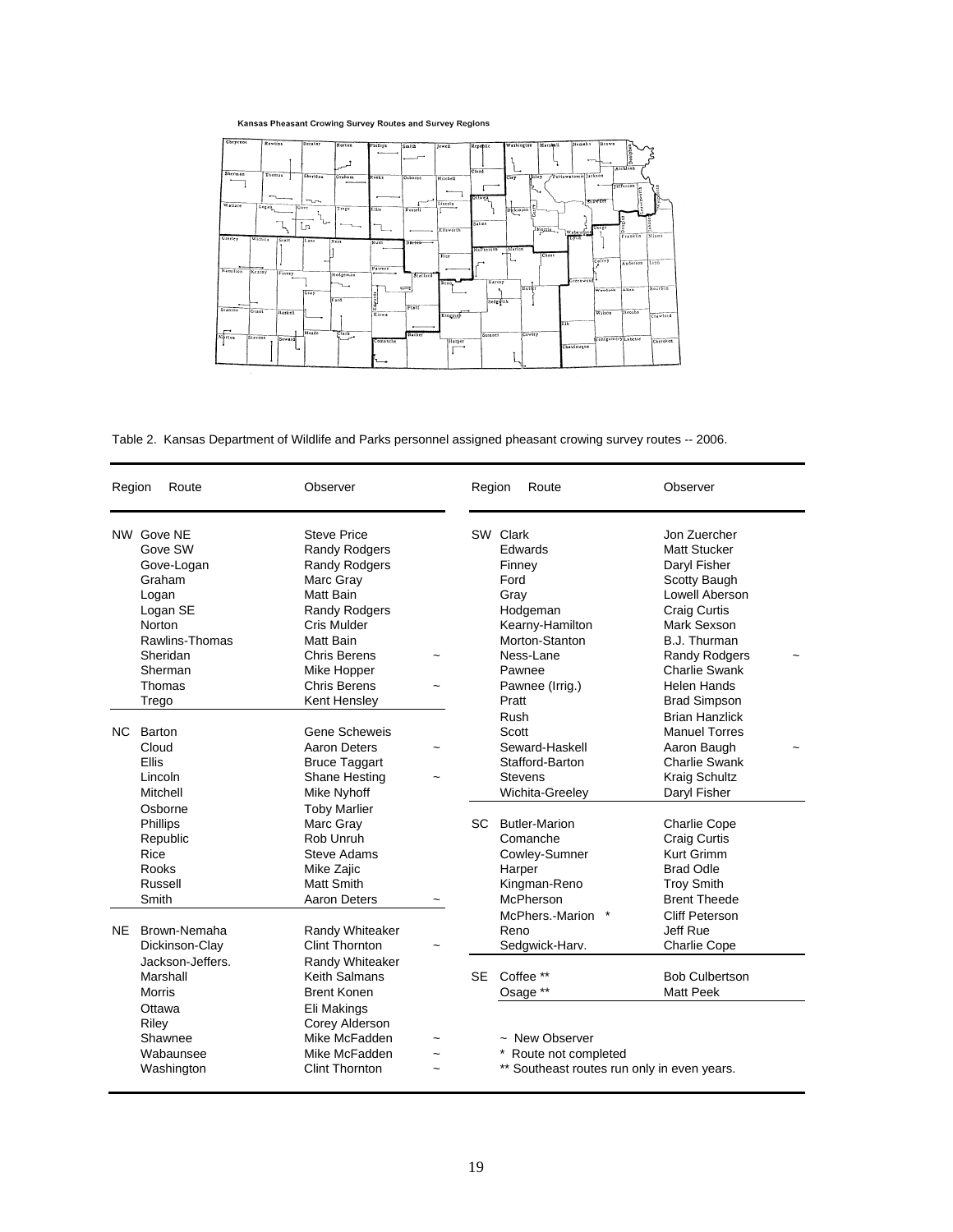### *PHEASANT BROOD SURVEY RESULTS – 2006*

### **Prepared by Randy Rodgers, Wildlife Biologist**

Dates for the 2006 Summer Brood Survey were from July 16 through August 26. Tables 3 & 4, and Figures 2 & 4 summarize the pheasant data collected by Kansas Department of Wildlife and Parks personnel.

Temperatures during the first half of the survey period were exceptionally hot, sometimes exceeding 110° F, with unusually dry conditions. Conditions moderated substantially for the second half of the survey period with much cooler temperatures and more frequent precipitation. Localized but exceptionally-heavy rains occurred during the latter half of the survey period across the state, but many areas remained relatively dry.

## *PHEASANT*

KDWP personnel reported 4,239 pheasants this year, including 3,022 young in 616 broods. In 2005, 5,289 pheasants were reported with 3,965 young in 825 broods. Only 3 broods were not classified by age. Adult pheasant observations this year included 559 cocks and 658 hens, compared to 544 cocks and 775 hens in 2005. A weekly average of 76.2 observers spent 1,595 observer-days in the field this year compared to 78.5 and 1,537, respectively, in 2005.

The statewide pheasants-per-observer-day index (2.66) decreased 23% compared to 2005 which was statistically significant ( $P = 0.037$ ). The 2006 index was 3.3% less than the 2001– 2005 5-year mean (2.75) and 5.7% less than the 1996–2005 10-year mean (2.82). Statistically significant decreases in the pheasant index occurred in the Southwest region (3.69, -42%, *P* = 0.014) and in the Southcentral region (0.88, -20%, *P* = 0.014). Other regional changes were not statistically significant although changes in the Northwest (7.18, -18%, *P* = 0.173) and the Northeast (0.52, +31%,  $P = 0.458$ ) were likely driven by dry conditions. Drought in already semi-arid western Kansas is typically harmful for pheasants, but below-normal precipitation can benefit pheasant production in more-mesic northeastern Kansas. Nesting conditions in green wheat were poor in much of Kansas this year. Wheat greened early but quickly ran out of moisture resulting in short, thin stands that matured well ahead of normal. This situation was particularly severe in western Kansas where many wheat stands were abandoned. The poor condition of the wheat crop reduced its concealment quality, probably leading to higher nest predation, and likely caused a shift to wheat stubble as many hens' initial choice for nest placement. Wheat stubble is, however, a very dangerous place for hens to nest as this habitat is mechanically disturbed during the nesting period, either by tillage or row-crop planting. Early wheat maturity also resulted in wheat harvest occurring 10 to 14 days ahead of normal, sharply reducing the time available for nesting and early brood rearing to safely occur. Unusual numbers of reports of hen or chick destruction were received this year as harvesters lowered their headers and increased combine ground speed to harvest the short, thin stands of wheat.

Indices for young birds were down sharply in the Southwest (3.69, -42%, *P* = 0.014), although the adult breeding population was much higher this spring (see pheasant crowing survey). A very unusual disparity between the changes in cocks (+41%) and hens (-33%) was observed in the Southwest. While speculative, it is possible that hens experienced very high mortality during nesting in western Kansas due to the circumstances noted above. One area along the Nebraska border received significant rains much earlier than most of the state and appears to have experienced relatively good pheasant reproduction. This area, roughly extends from Norton and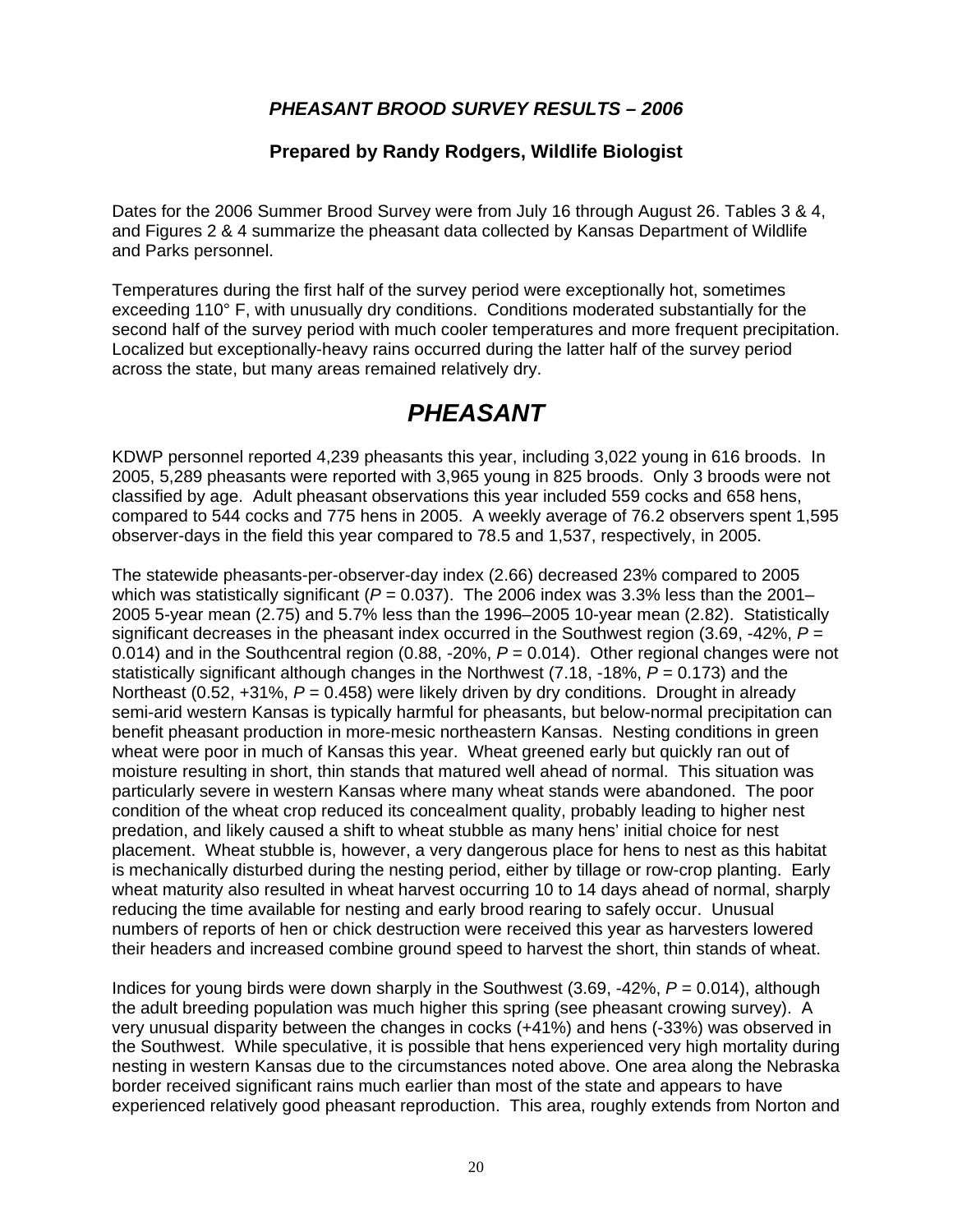northern Graham counties eastward through Phillips, northern Rooks, Smith, northern Osborne, and Jewell counties. This had the effect of moderating a decline in indices from the Northcentral region, but production to the south of U.S Highway 24 appears to have been poorer than Northcentral indices suggest.

The pheasant hatching histogram indicated a normal peak of hatch during the first ten days of June and a relatively normal hatching distribution. Brood size was, however, below average. An unusual pattern in brood size occurred with early-hatched broods being smaller than laterhatched broods. This may reflect poor chick survival during the exceptionally dry and poorcover conditions that prevailed early, with somewhat better survival occurring as precipitation and cover increased in the latter half of the summer.



Figure 2. Rangewide pheasant hatching dates --2006.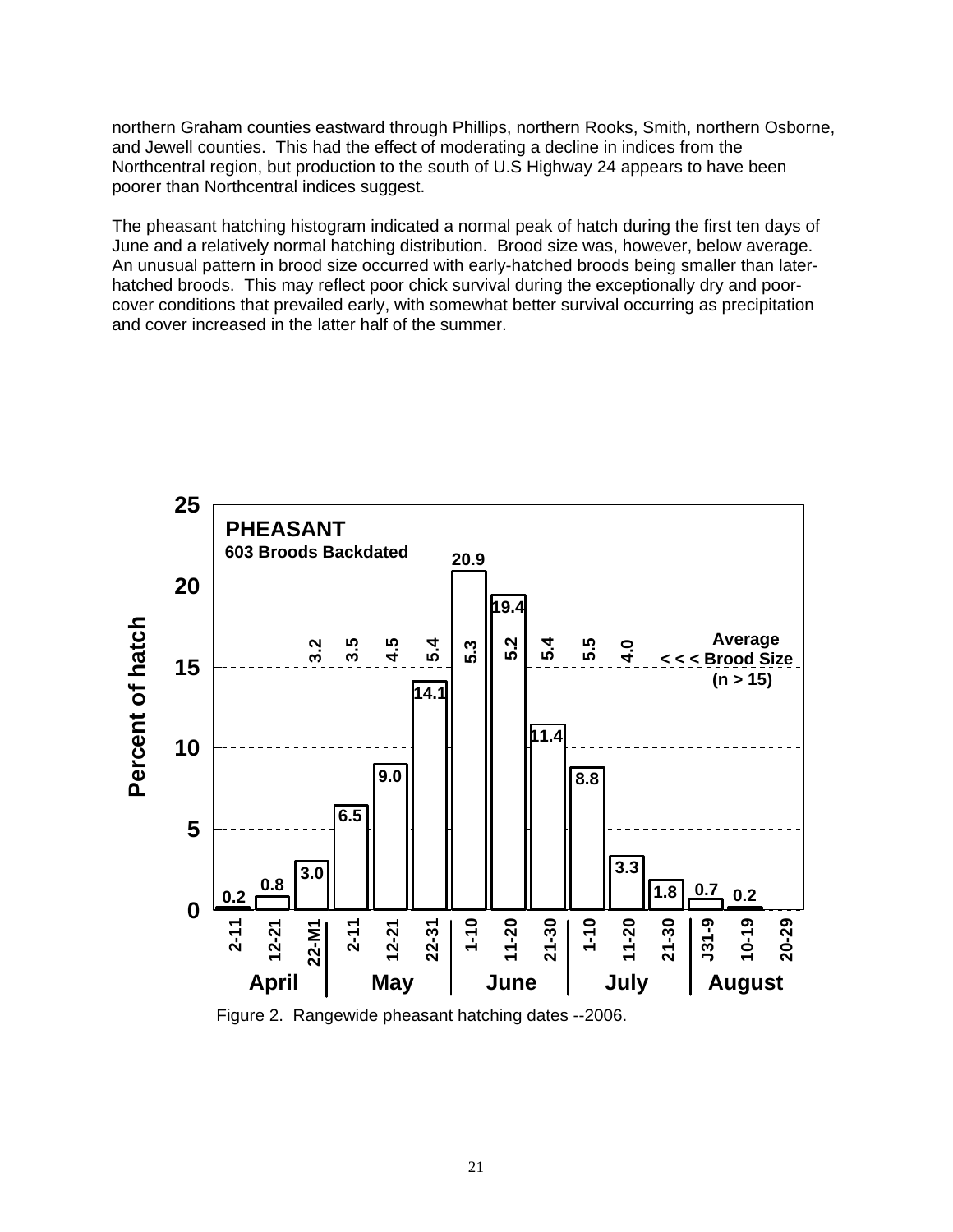| Survey<br>Region | <b>Observers</b><br>Per<br>Week | Observer<br>Days | Uncl.<br>Pheasants | Cocks | Total<br>Hens | Hens<br>With<br>Young | Young | <b>Broods</b> |
|------------------|---------------------------------|------------------|--------------------|-------|---------------|-----------------------|-------|---------------|
| $1-NW$           | 6.17                            | 114              |                    | 68    | 94            | 71                    | 656   | 125           |
| 2-SW             | 15.17                           | 331              |                    | 285   | 225           | 127                   | 710   | 177           |
| 3-NC             | 17.67                           | 346              |                    | 124   | 228           | 154                   | 1299  | 243           |
| 4-SC             | 17.17                           | 366              |                    | 48    | 64            | 26                    | 209   | 45            |
| $5-NE$           | 20.00                           | 438              |                    | 34    | 47            | 22                    | 148   | 26            |
|                  |                                 |                  |                    |       |               |                       |       |               |
| <b>STWD</b>      | 76.17                           | 1,595            | 0                  | 559   | 658           | 400                   | 3,022 | 616           |

Table 3. Distribution of PHEASANT observations by survey region – 2006.

Table 4. Change in PHEASANT production indices - 2005 to 2006.

|                      |                          | <b>Survey Regions</b> |                       |                   |                    |                    |                                |  |
|----------------------|--------------------------|-----------------------|-----------------------|-------------------|--------------------|--------------------|--------------------------------|--|
| Index                | Year                     | 1-NW                  | $2-SW$                | 3-NC              | 4-SC               | 5-NE               | <b>STWD</b>                    |  |
| Pheas, Per           | 2005                     | 8.77                  | 6.36                  | 5.16              | 1.10               | 0.40               | 3.44                           |  |
| Observer             | 2006                     | 7.18                  | 3.69                  | 4.77              | 0.88               | 0.52               | 2.66                           |  |
| Day                  | % Change                 | $-18$                 | -42                   | -8                | $-20$              | 31                 | $-23$                          |  |
| Cocks Per            | 2005                     | 0.59                  | 0.61                  | 0.53              | 0.19               | 0.09               | 0.35                           |  |
| Observer             | 2006                     | 0.60                  | 0.86                  | 0.36              | 0.13               | 0.08               | 0.35                           |  |
| Day                  | % Change                 | 1                     | 41                    | $-32$             | $-31$              | $-14$              | $\Omega$                       |  |
| Hens Per             | 2005                     | 0.92                  | 1.01                  | 0.73              | 0.22               | 0.08               | 0.50                           |  |
| Observer             | 2006                     | 0.82                  | 0.68                  | 0.66              | 0.17               | 0.11               | 0.41                           |  |
| Day                  | % Change                 | $-10$                 | $-33$                 | $-10$             | $-21$              | 34                 | $-17$                          |  |
| Young Per            | 2005                     | 7.25                  | 4.74                  | 3.89              | 0.69               | 0.23               | 2.58                           |  |
| Observer             | 2006                     | 5.75                  | 2.15                  | 3.75              | 0.57               | 0.34               | 1.89                           |  |
| Day                  | % Change                 | $-21$                 | -55                   | -3                | $-17$              | 47                 | -27                            |  |
| <b>Broods Per</b>    | 2005                     | 1.36                  | 1.02                  | 0.79              | 0.17               | 0.05               | 0.54                           |  |
| Observer             | 2006                     | 1.10                  | 0.53                  | 0.70              | 0.12               | 0.06               | 0.39                           |  |
| Day                  | % Change                 | $-19$                 | -48                   | $-11$             | $-28$              | 19                 | -28                            |  |
| <b>Brood</b><br>Size | 2005<br>2006<br>% Change | 5.35<br>5.25<br>$-2$  | 4.63<br>4.01<br>$-13$ | 4.90<br>5.35<br>9 | 4.03<br>4.64<br>15 | 4.43<br>5.69<br>28 | 4.81<br>4.91<br>$\overline{2}$ |  |

Changes in *bold italics* denote a significant change (*P* < 0.10) between years.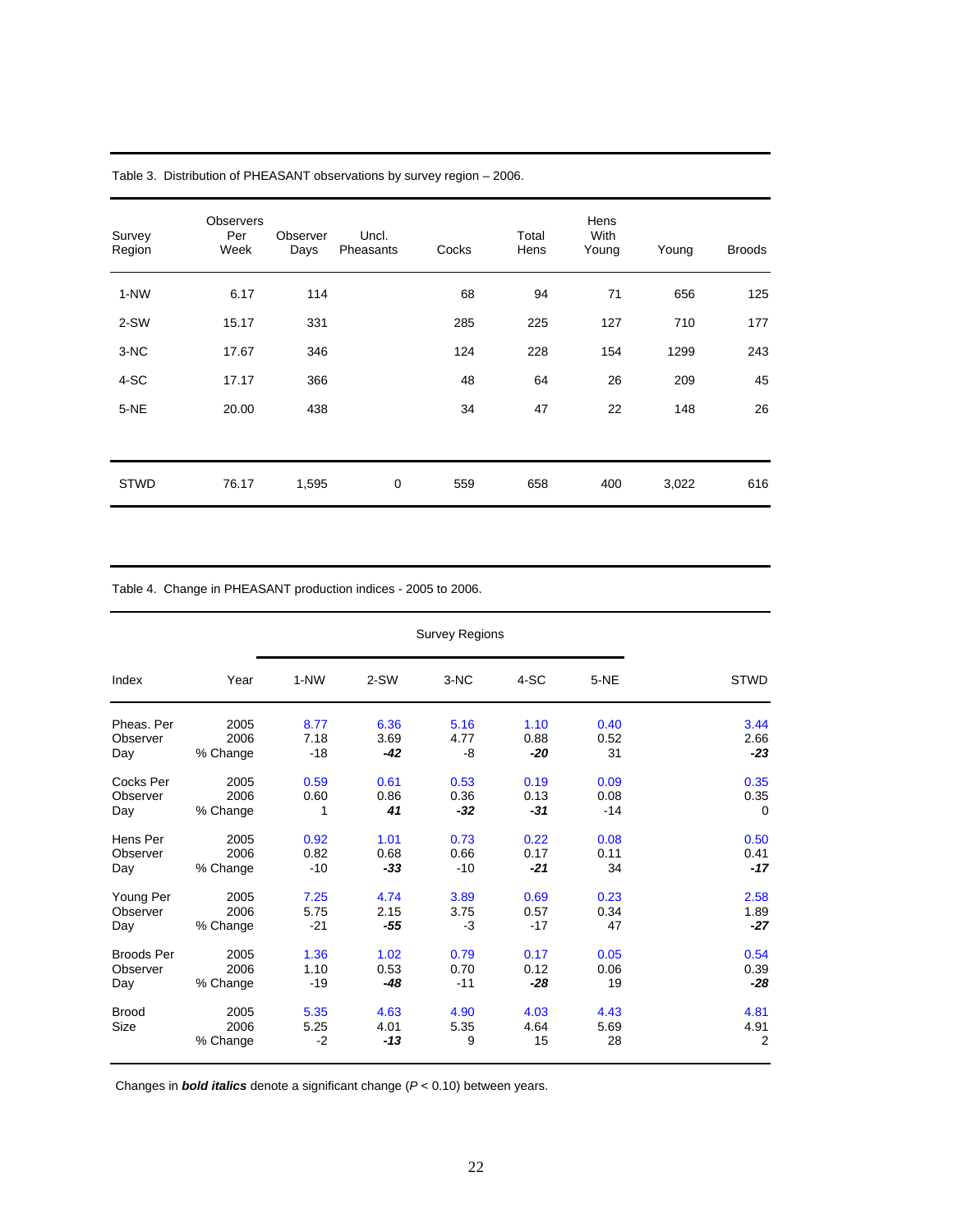#### Table 10a. All hunter activity for PHEASANTS, 2006-2007 season<sup>a</sup>.

| Region                         | Sample<br>Size | Est.<br>Total<br><b>Hunters</b> | Est.<br>Total<br>Days | Est.<br>Total<br>Harvest | Season<br>Days Per<br>Hunter | Season<br>Bag Per<br>Hunter | Avg.<br>Bag Per<br>Day |
|--------------------------------|----------------|---------------------------------|-----------------------|--------------------------|------------------------------|-----------------------------|------------------------|
| <b>STATE</b>                   | 1,842          | 120,900                         | 659,000               | 774,000                  | 5.44                         | 6.39                        | 1.26                   |
| A <sub>1</sub> -N <sub>W</sub> | 607            | 39,700                          | 222,300               | 268,300                  | 5.59                         | 6.74                        | 1.25                   |
| A2-NE                          | 195            | 14,100                          | 65.400                | 56,300                   | 4.62                         | 3.97                        | 0.86                   |
| A3-SW                          | 509            | 34,100                          | 216,100               | 276.600                  | 6.33                         | 8.11                        | 1.47                   |
| A4-SC                          | 195            | 14,900                          | 90,700                | 81,100                   | 6.06                         | 5.41                        | 0.90                   |
| A5-SE                          | 9              | 600                             | 1,500                 | 2,300                    | 2.28                         | 3.61                        | 1.99                   |
| A0-NS <sup>b</sup>             | 327            | 17,300                          | 60,700                | 84,900                   | 3.51                         | 4.91                        | 1.50                   |
| M <sub>1</sub> -N <sub>W</sub> | 193            | 12,200                          | 76,000                | 97,200                   | 6.24                         | 7.98                        | 1.27                   |
| M2-SW                          | 454            | 30,400                          | 200,400               | 255,400                  | 6.60                         | 8.40                        | 1.48                   |
| M3-NC                          | 428            | 28.600                          | 155.700               | 191.900                  | 5.44                         | 6.71                        | 1.27                   |
| M4-SC                          | 187            | 14,000                          | 80,400                | 68,900                   | 5.75                         | 4.92                        | 0.93                   |
| M5-NE                          | 237            | 17,400                          | 81,200                | 67,700                   | 4.65                         | 3.88                        | 0.86                   |
| M6-SE                          | 16             | 1,100                           | 2,400                 | 3,600                    | 2.15                         | 3.25                        | 1.63                   |

<sup>a</sup> The sum of regional values may not precisely equal state total due to computation method.<br><sup>b</sup> County hunted not specified. Non-specified management region equals non-specified administrative region.

| Region                         | Sample<br>Size | Est.<br>Total<br><b>Hunters</b> | Est.<br>Total<br>Days | Est.<br>Total<br>Harvest | Season<br>Days Per<br>Hunter | Season<br>Bag Per<br>Hunter | Avg.<br>Bag Per<br>Day |
|--------------------------------|----------------|---------------------------------|-----------------------|--------------------------|------------------------------|-----------------------------|------------------------|
| <b>STATE</b>                   | 960            | 81,400                          | 493,000               | 525,000                  | 6.05                         | 6.44                        | 1.13                   |
| A1-NW                          | 314            | 26,600                          | 161,400               | 178,400                  | 6.06                         | 6.70                        | 1.13                   |
| A <sub>2</sub> -N <sub>E</sub> | 136            | 11,500                          | 55,300                | 46.600                   | 4.79                         | 4.04                        | 0.82                   |
| A3-SW                          | 282            | 23,900                          | 170,100               | 201,100                  | 7.11                         | 8.41                        | 1.40                   |
| A4-SC                          | 156            | 13,200                          | 84,300                | 70,200                   | 6.37                         | 5.30                        | 0.82                   |
| A5-SE                          | 6              | 500                             | 1,100                 | 1,700                    | 2.20                         | 3.40                        | 2.00                   |
| A0-NS <sup>b</sup>             | 66             | 5,600                           | 19,000                | 23,300                   | 3.39                         | 4.17                        | 1.33                   |
| M <sub>1</sub> -N <sub>W</sub> | 88             | 7,500                           | 53,800                | 60,100                   | 7.20                         | 8.05                        | 1.12                   |
| M2-SW                          | 251            | 21,300                          | 157,500               | 184,500                  | 7.40                         | 8.66                        | 1.41                   |
| M3-NC                          | 235            | 19,900                          | 116,300               | 137,300                  | 5.83                         | 6.89                        | 1.17                   |
| M4-SC                          | 140            | 11.900                          | 73.300                | 57,400                   | 6.17                         | 4.83                        | 0.84                   |
| M5-NE                          | 170            | 14,400                          | 69,700                | 56,200                   | 4.83                         | 3.89                        | 0.83                   |
| M6-SE                          | 10             | 800                             | 1,600                 | 2,400                    | 1.89                         | 2.78                        | 1.61                   |

Table 10b. Resident hunter activity for PHEASANTS, 2006-2007 season<sup>a</sup>.

<sup>a</sup> The sum of regional values may not precisely equal state total due to computation method.<br><sup>b</sup> County hunted not specified. Non-specified management region equals non-specified administrative region.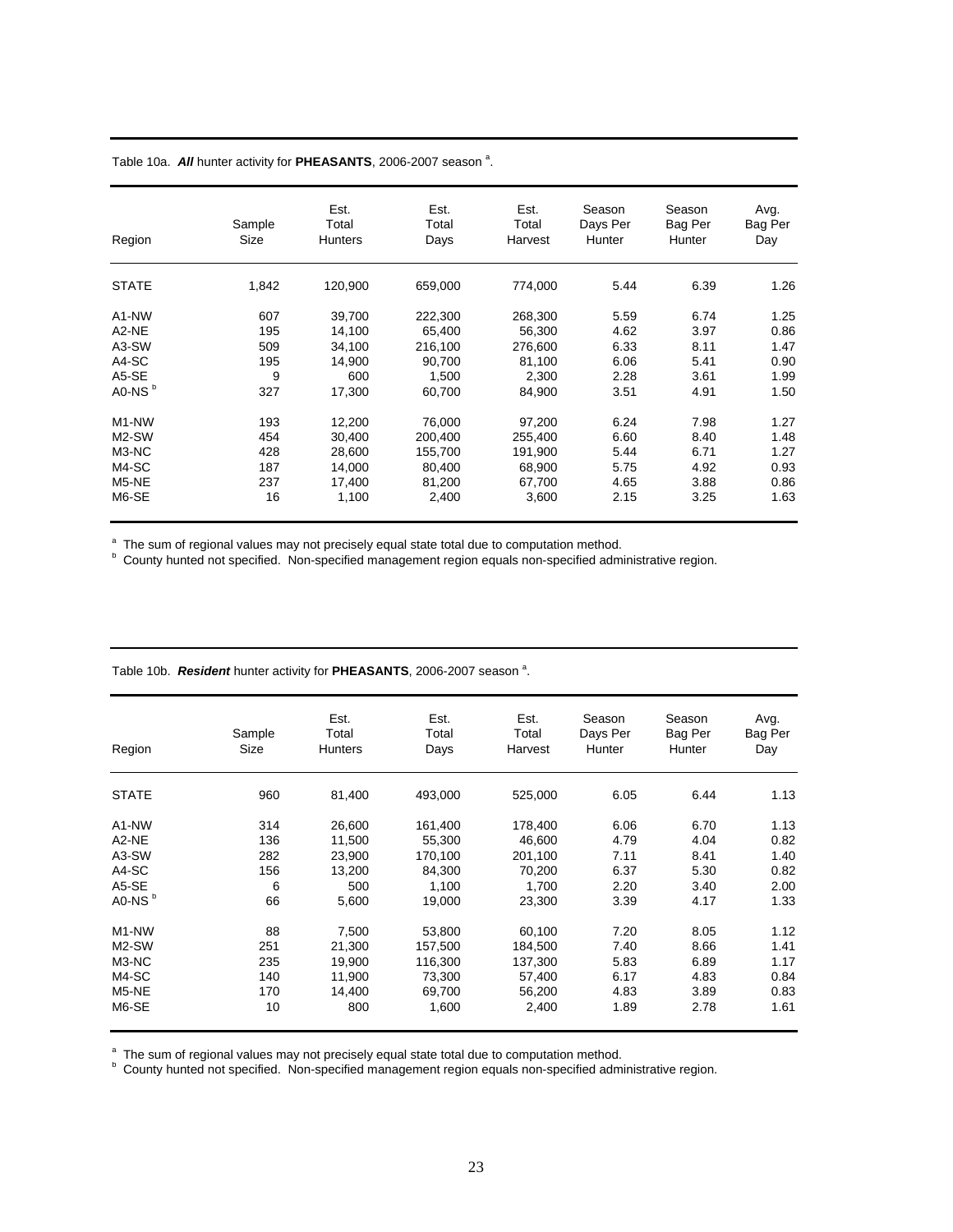#### Table 10c. Non-Resident hunter activity for PHEASANTS, 2006-2007 season<sup>a</sup>.

|                                | Sample | Est.<br>Total  | Est.<br>Total | Est.<br>Total | Season<br>Days Per | Season<br>Bag Per | Avg.<br>Bag Per |
|--------------------------------|--------|----------------|---------------|---------------|--------------------|-------------------|-----------------|
| Region                         | Size   | <b>Hunters</b> | Days          | Harvest       | Hunter             | Hunter            | Day             |
| <b>STATE</b>                   | 882    | 39,500         | 166,000       | 249,000       | 4.19               | 6.29              | 1.53            |
| A <sub>1</sub> -N <sub>W</sub> | 293    | 13,100         | 60,900        | 89,900        | 4.64               | 6.84              | 1.49            |
| A <sub>2</sub> -NE             | 59     | 2,600          | 10,100        | 9,700         | 3.83               | 3.68              | 1.02            |
| A3-SW                          | 227    | 10,200         | 46,000        | 75,500        | 4.52               | 7.42              | 1.64            |
| A4-SC                          | 39     | 1.700          | 6,400         | 10,900        | 3.67               | 6.26              | 1.50            |
| A5-SE                          | 3      | 100            | 400           | 600           | 2.67               | 4.67              | 1.93            |
| A0-NS <sup>b</sup>             | 261    | 11,700         | 41,700        | 61,600        | 3.56               | 5.26              | 1.58            |
| M <sub>1</sub> -N <sub>W</sub> | 105    | 4,700          | 22,200        | 37,100        | 4.71               | 7.88              | 1.52            |
| M2-SW                          | 203    | 9,100          | 42,900        | 70.900        | 4.72               | 7.79              | 1.65            |
| M3-NC                          | 193    | 8.700          | 39.400        | 54.600        | 4.56               | 6.31              | 1.52            |
| M4-SC                          | 47     | 2,100          | 7,100         | 11,500        | 3.35               | 5.45              | 1.47            |
| M5-NE                          | 67     | 3,000          | 11,500        | 11,500        | 3.81               | 3.81              | 1.02            |
| M6-SE                          | 6      | 300            | 800           | 1,200         | 2.83               | 4.50              | 1.68            |

<sup>a</sup> The sum of regional values may not precisely equal state total due to computation method.<br><sup>b</sup> County hunted not specified. Non-specified management region equals non-specified administrative region.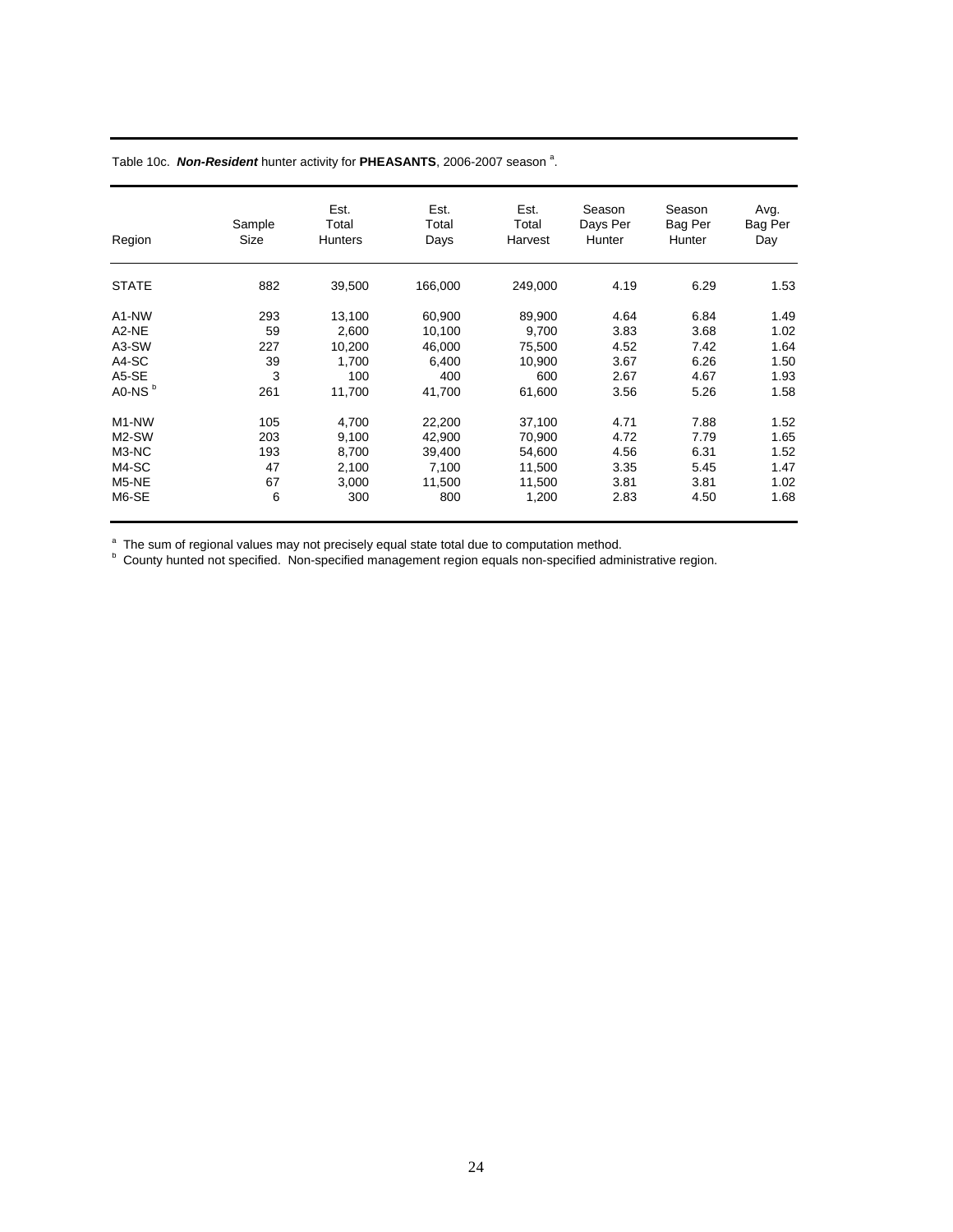# *Long-Term Trends*

Ring-necked pheasants were first introduced into Kansas with the distribution of 3,000 birds in 84 counties during April of 1906 under the direction of State Fish and Game Warden D. W. Travis. An additional 2,366 pheasants were released between 1907 and 1909. Little record of the species' early expansion in the state is available except as indicated by the structure of Kansas' early pheasant seasons. The first season opened in 1917 and lasted 15 days. These earliest seasons continued through 1920. From 1921 through 1931, no pheasant season was held. Pheasant hunting was reopened in 1932 and season length varied from 2 to 7 days in 9 to 21 counties through 1943. The 1940s were apparently a period of substantial growth in Kansas' pheasant population as hunting was expanded to 47 counties by 1945. Casual accounts indicate Kansas' pheasant numbers peaked in the 1950s due to favorable cropping systems, but also partially as a result of the Soil Bank program of that time. As Soil Bank acres were gradually returned to crop production in the late 1950s and early 1960s, pheasant numbers began to decline. Kansas initiated its Small Game Harvest Survey in 1957. Population surveys, including the Rural Mail Carriers Survey and the Summer Brood Survey, were begun in 1962 and 1963, respectively, and the Pheasant Crowing Survey, conducted from 1962 to 1972, was re-established in 1997.

After the decline associated with the end of the Soil Bank program, Kansas pheasant populations were relatively stable through the early 1970s. This was a time of gradual liberalization in the pheasant season culminating in 1973 when the season structure became essentially the same as that currently used. This gradual increase in pheasanthunting opportunity fostered a period of slow growth in hunter days and harvest. The early 1970s, however, were a period of all-out crop production in response to an anticipated boom in grain export markets and maximum-production policies of the U.S. Department of Agriculture. Associated with that "fencerow-to-fencerow" crop production, pheasant numbers declined precipitously in western Kansas and, to a smaller degree, in the remainder of Kansas' range. This decline persisted through 1976.

Two events probably played key roles in reversing the pheasant trend for the remainder of the 1970s into the early 1980s. The Arab oil embargo increased the price of fuel that, in turn, reduced the amount of tillage and other weedcontrol operations in crop fields. Foreign grain markets also diminished, partially as a result of the 1976 embargo on U.S. grain going to the Soviet Union. In combination, these events resulted in a substantial improvement in the quantity and quality of pheasant habitat on Kansas farm lands. During this time, pheasant populations, harvest, and hunter use boomed. An estimated harvest of 1.25 million roosters was taken in 1979, a Kansas record, but even this was eclipsed by the estimated 1.57 million taken in 1982. On the strength of experience and solid scientific evidence that season length and structure with rooster-only hunting had no effect on subsequent breeding success, Kansas stabilized its pheasant-hunting regulations in 1982 (the season opening was advanced 1 week in 2006). The summer of 1983 was exceptionally dry in Kansas and habitat conditions were poor going into what proved to be one of the most severe winters in the state's history. The pheasant harvest for the 1983-84 season remained a respectable 1.14 million, based on the strength of carryover from the previous year, but a severe decline was underway, particularly in the main pheasant range of western and northcentral Kansas.

Since this rapid decline, Kansas' pheasant populations have fluctuated around a level below the previous low point reached in 1976. Research in Kansas and elsewhere has tied this inability of pheasant populations to recover directly to the high intensity of weed control and declining height of grain stubbles, particularly in western Kansas. Herbicide use in Kansas crop rotations increased dramatically in both intensity and coverage in the 1980s and this trend accelerated in the 1990s. This, along with certain tillage practices, rendered many parts of Kansas much less hospitable to pheasants through the actions of limiting available brood habitat and degrading the amount and quality of winter habitat. Conservation Reserve Program (CRP) grassland, mostly without broadleaved brood habitat, have provided a modest, but critical, buffer against overwhelming pheasant habitat losses in western and central Kansas croplands. Early efforts to improve the diversity and management of Kansas CRP, begun in 1998, have met with significant success and currently offer modest prospects for gradual pheasant population improvement.

The severe drought that struck major portions of Kansas' best pheasant range in 2000 seriously reduced pheasant populations and set back habitat improvement efforts in western Kansas. Drought conditions persisted and became even more intense through 2002, particularly in western Kansas. The state recorded its lowest-ever pheasant harvest in 2001 and the 5<sup>th</sup> lowest in 2002. Except for portions of far western Kansas, much of the pheasant range received some respite from the drought in 2003 and pheasant numbers recovered well for both the 2003 and 2004 seasons. Recovery continued in 2005, but intense drought in 2006 again set pheasant numbers back.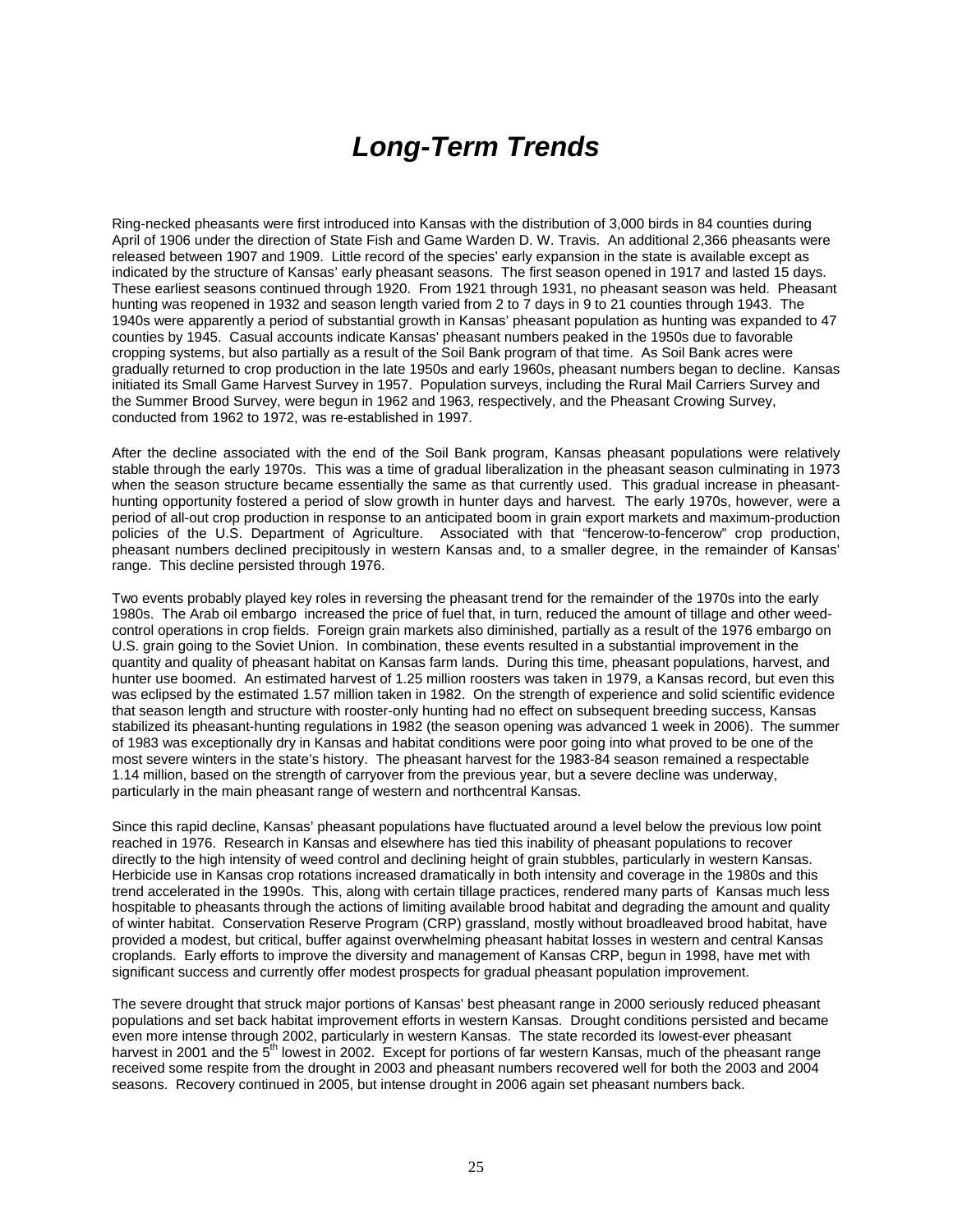

**CENTRAL & NORTHEAST KANSAS PHEASANT POPULATIONS**

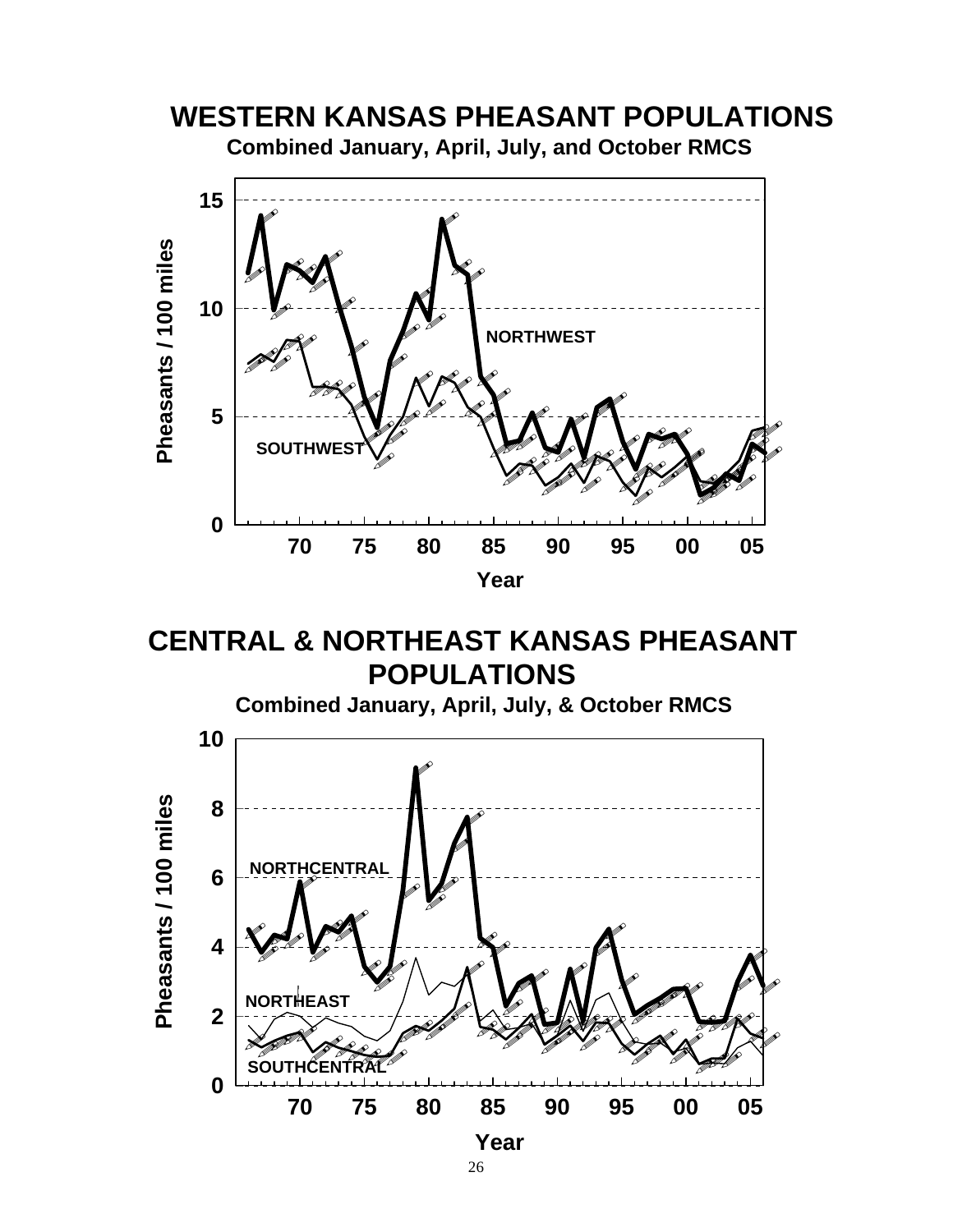#### Table 1. Pheasants Observed Per 100 Miles: **COMBINED** Rural Mail Carriers Survey

| Year                | $1-NW$ | $2-SW$ | $3-NC$ | 4-SC | $5-NE$ | <b>RANGE</b> |
|---------------------|--------|--------|--------|------|--------|--------------|
| 1962                |        |        |        |      |        |              |
| 1963                | 17.47  | 8.59   | 5.04   | 1.36 | 1.21   | 5.49         |
| 1964                | 13.89  | 6.89   | 5.53   | 1.27 | 1.09   | 4.74         |
| 1965                | 10.39  | 6.42   | 3.65   | 1.02 | 1.02   | 3.82         |
| 1966                | 11.63  | 7.44   | 4.50   | 1.31 | 1.73   | 4.59         |
| 1967                | 14.28  | 7.88   | 3.84   | 1.10 | 1.33   | 4.72         |
| 1968                | 9.92   | 7.53   | 4.34   | 1.29 | 1.91   | 4.43         |
| 1969                | 12.02  | 8.54   | 4.22   | 1.44 | 2.11   | 4.92         |
| 1970                | 11.74  | 8.47   | 5.88   | 1.54 | 2.00   | 5.18         |
| 1971                | 11.18  | 6.37   | 3.84   | 0.96 | 1.67   | 4.14         |
| 1972                | 12.39  | 6.38   | 4.59   | 1.25 | 1.95   | 4.55         |
| 1973                | 10.21  | 6.27   | 4.42   | 1.09 | 1.80   | 4.12         |
| 1974                | 8.25   | 5.55   | 4.89   | 0.99 | 1.70   | 3.74         |
| 1975                | 5.91   | 4.08   | 3.43   | 0.88 | 1.42   | 2.78         |
| 1976                | 4.49   | 3.02   | 2.98   | 0.83 | 1.29   | 2.25         |
| 1977                | 7.59   | 4.15   | 3.43   | 0.86 | 1.58   | 2.97         |
| 1978                | 8.96   | 5.00   | 5.63   | 1.51 | 2.42   | 4.08         |
| 1979                | 10.68  | 6.80   | 9.16   | 1.72 | 3.69   | 5.78         |
| 1980                | 9.46   | 5.47   | 5.33   | 1.58 | 2.61   | 4.16         |
| 1981                | 14.12  | 6.86   | 5.82   | 1.87 | 2.98   | 5.11         |
| 1982                | 11.98  | 6.56   | 6.99   | 2.22 | 2.86   | 5.00         |
| 1983                | 11.55  | 5.43   | 7.74   | 3.42 | 3.20   | 5.32         |
| 1984                | 6.85   | 4.99   | 4.25   | 1.69 | 1.86   | 3.38         |
| 1985                | 6.00   | 3.55   | 3.98   | 1.61 | 2.18   | 3.03         |
| 1986                | 3.75   | 2.27   | 2.29   | 1.33 | 1.61   | 2.00         |
| 1987                | 3.89   | 2.83   | 2.95   | 1.66 | 1.67   | 2.34         |
| 1988                | 5.18   | 2.74   | 3.17   | 2.06 | 1.79   | 2.60         |
| 1989                | 3.56   | 1.82   | 1.76   | 1.18 | 1.21   | 1.65         |
| 1990                | 3.35   | 2.20   | 1.81   | 1.44 | 1.46   | 1.86         |
| 1991                | 4.89   | 2.84   | 3.36   | 1.73 | 2.46   | 2.81         |
| 1992                | 3.10   | 1.94   | 1.86   | 1.28 | 1.56   | 1.81         |
| 1993                | 5.42   | 3.18   | 3.97   | 1.82 | 2.47   | 3.10         |
| 1994                | 5.82   | 2.94   | 4.51   | 1.80 | 2.67   | 3.25         |
| 1995                | 3.85   | 1.97   | 3.05   | 1.21 | 1.86   | 2.21         |
| 1996                | 2.57   | 1.34   | 2.05   | 0.89 | 1.26   | 1.50         |
| 1997                | 4.19   | 2.64   | 2.31   | 1.20 | 1.19   | 2.06         |
| 1998                | 3.97   | 2.20   | 2.52   | 1.44 | 1.23   | 2.04         |
| 1999                | 4.19   | 2.65   | 2.78   | 0.90 | 0.97   | 2.05         |
| 2000                | 3.26   | 3.18   | 2.80   | 1.33 | 1.07   | 2.15         |
| 2001                | 1.38   | 2.02   | 1.84   | 0.62 | 0.61   | 1.23         |
| 2002                | 1.71   | 1.92   | 1.82   | 0.78 | 0.65   | 1.33         |
| 2003                | 2.37   | 2.37   | 1.86   | 0.78 | 0.63   | 1.49         |
| $2004$ <sup>a</sup> | 2.05   | 2.96   | 2.99   | 1.93 | 1.09   | 2.16         |
| 2005                | 3.74   | 4.35   | 3.76   | 1.50 | 1.28   | 2.82         |
| 2006                | 3.33   | 4.51   | 2.88   | 1.36 | 0.86   | 2.45         |
|                     |        |        |        |      |        |              |
| 60's Mean           | 12.80  | 7.61   | 4.45   | 1.26 | 1.49   | 4.67         |
| 70's Mean           | 9.14   | 5.61   | 4.82   | 1.16 | 1.95   | 3.96         |
| 80's Mean           | 7.63   | 4.25   | 4.43   | 1.86 | 2.20   | 3.46         |
| 90's Mean           | 4.14   | 2.39   | 2.82   | 1.37 | 1.71   | 2.27         |
| 00's Mean           | 2.55   | 3.04   | 2.57   | 1.18 | 0.88   | 1.95         |

#### **Pheasant Management Regions**

<sup>a</sup> No October RMCS was conducted in 2004 due to a Postal Service mailing error. The 2004 combined index was estimated by multiplying the 3-survey mean by 1.07, based on historic contribution of the October index.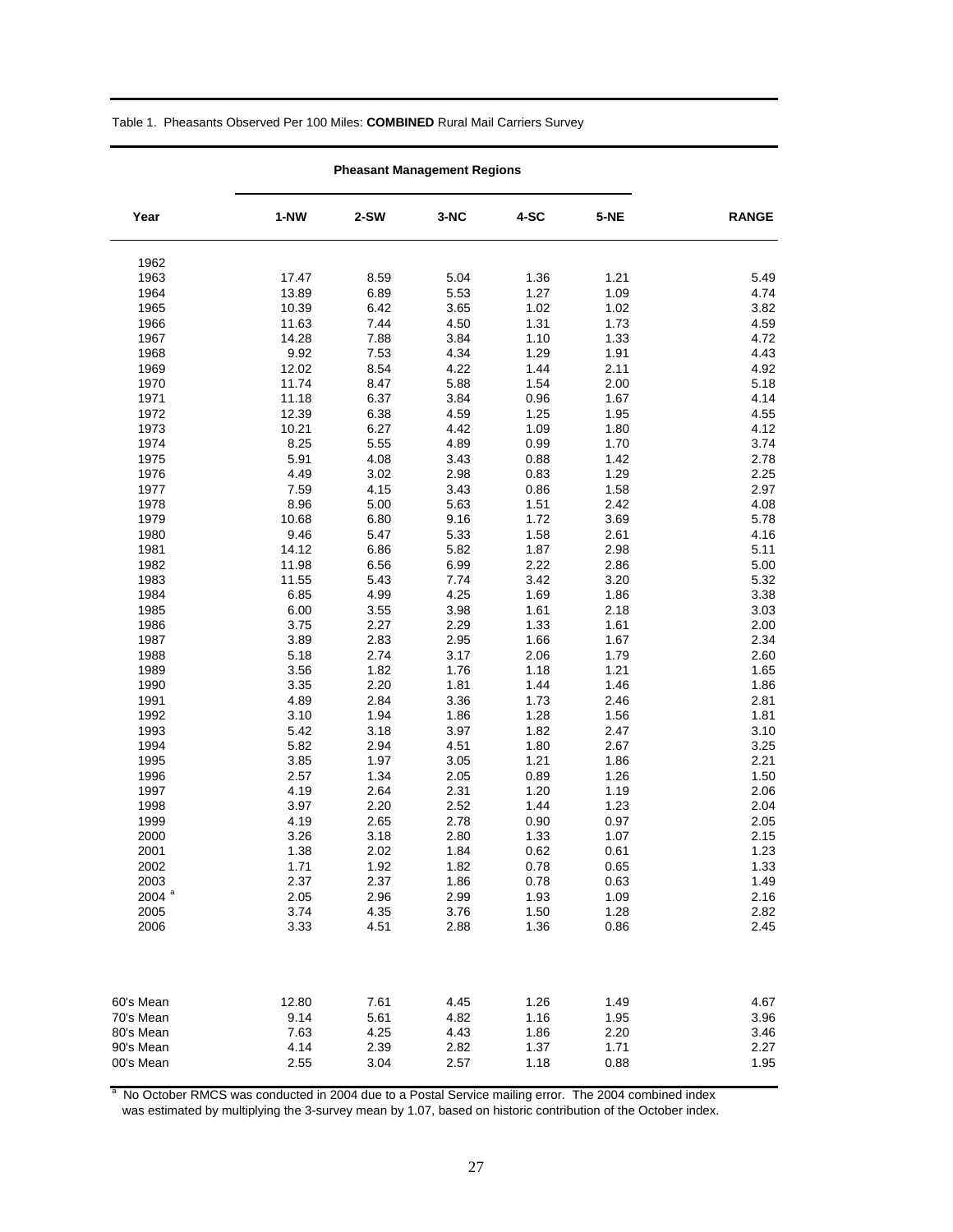| Year                   | $1-NW$       | 2-SW | 3-NC         | 4-SC | $5-NE$       | <b>RANGE</b> |
|------------------------|--------------|------|--------------|------|--------------|--------------|
| 1962                   |              |      |              |      |              |              |
| 1963                   | 14.34        | 4.30 | 3.40         | 0.85 | 0.78         | 3.61         |
| 1964                   | 9.66         | 4.01 | 3.48         | 1.05 | 0.58         | 3.02         |
| 1965                   | 11.08        | 6.24 | 2.80         | 0.53 | 0.59         | 3.48         |
| 1966                   | 11.84        | 5.88 | 3.17         | 1.08 | 1.18         | 3.86         |
| 1967                   | 5.81         | 3.54 | 1.88         | 0.71 | 0.98         | 2.22         |
| 1968                   | 5.73         | 4.31 | 1.83         | 0.43 | 0.80         | 2.24         |
| 1969                   | 6.30         | 5.33 | 2.51         | 0.63 | 1.23         | 2.82         |
| 1970                   | 6.01         | 3.69 | 2.49         | 0.78 | 0.91         | 2.35         |
| 1971                   | 4.32         | 2.47 | 2.29         | 0.39 | 0.99         | 1.87         |
| 1972                   | 3.84         | 2.20 | 1.00         | 0.27 | 0.39         | 1.30         |
| 1973                   | 4.66         | 2.71 | 1.61         | 0.67 | 0.86         | 1.85         |
| 1974                   | 3.40         | 2.60 | 1.56         | 0.45 | 0.56         | 1.50         |
| 1975                   | 1.74         | 1.29 | 1.54         | 0.39 | 0.70         | 1.04         |
| 1976                   | 1.88         | 1.57 | 1.31         | 0.41 | 0.62         | 1.05         |
| 1977                   | 1.91         | 0.77 | 1.14         | 0.28 | 0.90         | 0.90         |
| 1978                   | 5.01         | 3.94 | 2.95         | 0.93 | 1.65         | 2.54         |
| 1979                   | 5.98         | 8.44 | 13.69        | 1.84 | 5.54         | 7.25         |
| 1980                   | 5.02         | 1.80 | 1.98         | 0.64 | 1.06         | 1.64         |
| 1981                   | 3.95         | 1.69 | 2.46         | 0.63 | 1.25         | 1.72         |
| 1982                   | 4.71         | 2.20 | 3.09         | 0.89 | 1.64         | 2.15         |
| 1983                   | 8.36         | 3.18 | 8.87         | 3.21 | 3.36         | 4.74         |
| 1984                   | 12.15        | 9.62 | 7.78         | 1.54 | 2.79         | 5.73         |
| 1985                   | 3.11         | 2.80 | 5.29         | 1.15 | 3.10         | 3.06         |
| 1986                   | 1.01         | 0.86 | 0.61         | 0.55 | 0.77         | 0.73         |
| 1987                   | 1.45         | 1.50 | 0.81         | 1.01 | 0.75         | 1.03         |
| 1988                   | 5.60         | 1.54 | 1.56         | 1.19 | 0.90         | 1.63         |
| 1989                   | 2.07         | 1.03 | 1.23         | 0.70 | 0.72         | 1.00         |
| 1990                   | 2.78         | 1.67 | 0.71         | 0.74 | 0.73         | 1.11         |
| 1991                   | 1.84         | 1.45 | 2.49         | 1.45 | 2.48         | 2.01         |
| 1992                   | 1.20         | 0.76 | 1.23         | 0.51 | 0.88         | 0.88         |
| 1993                   | 3.80         | 3.59 | 4.44         | 2.40 | 2.60         | 3.28         |
| 1994                   | 5.14         | 1.79 | 3.64         | 1.23 | 1.90         | 2.41         |
| 1995                   | 1.50         | 1.18 | 1.78         | 0.59 | 1.12         | 1.21         |
| 1996                   | 1.60         | 0.86 | 1.68         | 0.57 | 1.08         | 1.10         |
| 1997                   | 1.40         | 1.02 | 1.29         | 0.44 | 0.67         | 0.90         |
| 1998                   | 2.02         | 1.55 | 1.76         | 1.04 | 1.06         | 1.39         |
| 1999                   | 2.08         | 1.30 | 1.79         | 0.57 | 0.83         | 1.22         |
| 2000                   | 1.86         | 3.20 | 2.19         | 0.90 | 0.87         | 1.72         |
| 2001                   | 2.08         | 4.03 | 1.61         | 0.52 | 0.53         | 1.65         |
| 2002                   | 0.60         | 1.26 | 0.60         | 0.29 | 0.29         | 0.60         |
| 2003                   | 0.95         | 1.02 | 0.91         | 0.57 | 0.64         | 0.80         |
| 2004                   | 1.03         | 1.98 | 1.88         | 1.12 | 0.87         | 1.38         |
| 2005                   | 1.24         | 3.20 | 5.51         | 0.89 | 2.52         | 2.91         |
| 2006                   | 2.58         | 2.78 | 1.47         | 1.36 | 0.75         | 1.64         |
|                        |              |      |              |      |              |              |
| 60's Mean              | 9.25         | 4.80 | 2.72         | 0.75 | 0.87         | 3.04         |
| 70's Mean              | 3.88         | 2.97 | 2.96         | 0.64 | 1.31         | 2.16         |
| 80's Mean              | 4.74         | 2.62 | 3.37         | 1.15 | 1.63         | 2.34         |
| 90's Mean<br>00's Mean | 2.34<br>1.48 | 1.52 | 2.08<br>2.02 | 0.95 | 1.33<br>0.92 | 1.55<br>1.53 |
|                        |              | 2.50 |              | 0.81 |              |              |

Table 2. Pheasants Observed Per 100 Miles: **JANUARY** Rural Mail Carriers Survey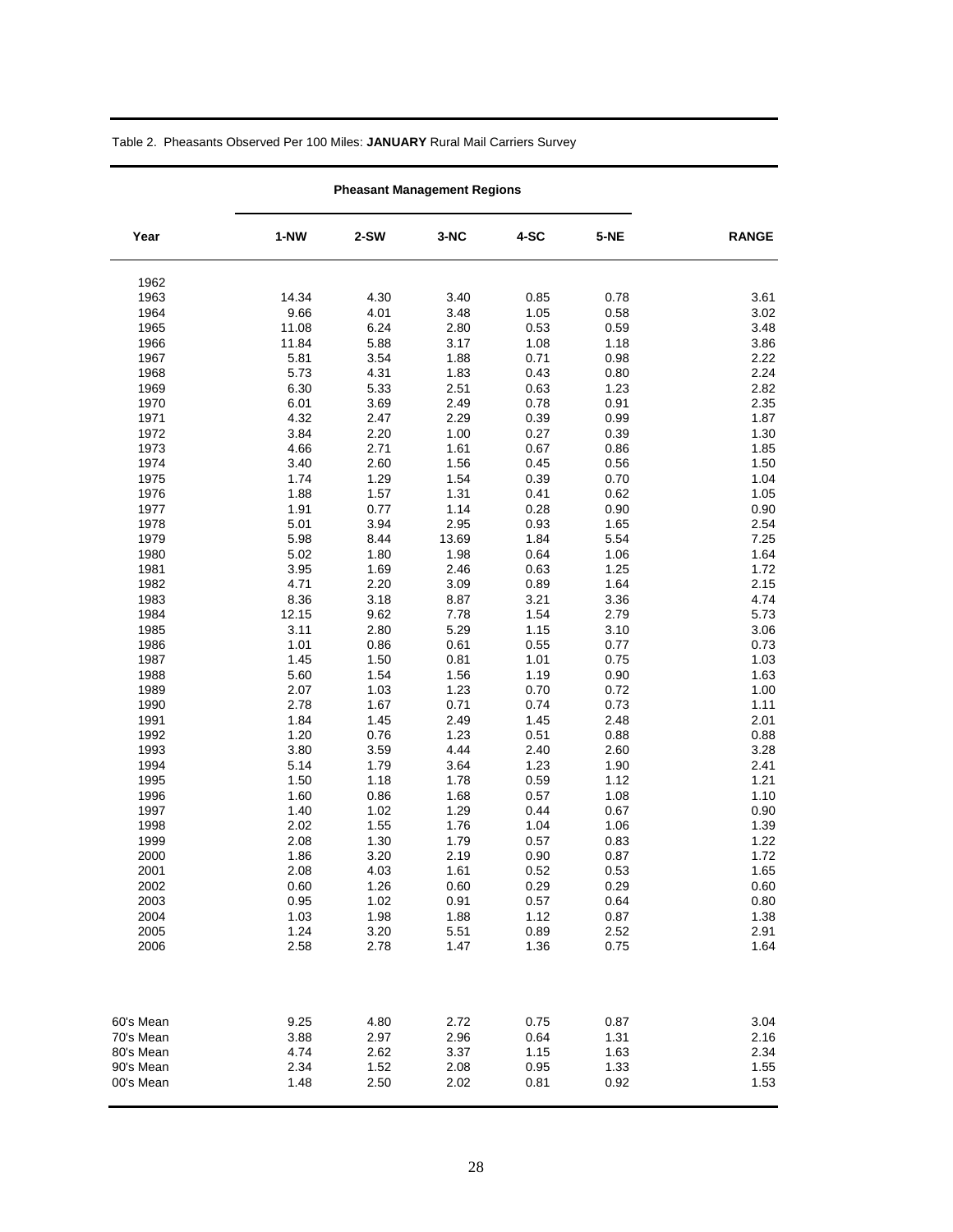| Year      | $1-NW$ | $2-SW$ | $3-NC$ | 4-SC | $5-NE$ | <b>RANGE</b> |
|-----------|--------|--------|--------|------|--------|--------------|
| 1962      |        |        |        |      |        |              |
| 1963      | 28.87  | 16.71  | 6.44   | 1.50 | 1.19   | 8.88         |
| 1964      | 25.58  | 11.70  | 8.97   | 1.29 | 1.54   | 7.99         |
| 1965      | 14.10  | 6.88   | 4.98   | 1.19 | 1.01   | 4.73         |
| 1966      | 12.37  | 8.11   | 6.81   | 1.37 | 2.04   | 5.41         |
| 1967      | 13.78  | 7.81   | 4.69   | 1.09 | 1.48   | 4.91         |
| 1968      | 11.79  | 8.65   | 4.44   | 1.14 | 1.36   | 4.77         |
| 1969      | 10.07  | 6.63   | 3.59   | 1.37 | 2.01   | 4.22         |
| 1970      | 11.03  | 7.76   | 4.72   | 1.34 | 1.72   | 4.68         |
| 1971      | 9.68   | 9.73   | 3.97   | 1.03 | 1.39   | 4.68         |
| 1972      | 7.23   | 4.66   | 3.14   | 0.94 | 1.60   | 3.13         |
| 1973      | 9.15   | 7.21   | 4.80   | 1.27 | 1.79   | 4.31         |
| 1974      | 6.35   | 4.90   | 3.55   | 0.93 | 1.79   | 3.17         |
| 1975      | 6.52   | 4.29   | 3.82   | 0.71 | 1.77   | 3.06         |
| 1976      | 4.01   | 3.06   | 2.66   | 0.78 | 1.35   | 2.18         |
| 1977      | 7.03   | 3.76   | 2.84   | 0.56 | 1.24   | 2.54         |
| 1978      | 7.31   | 3.76   | 3.89   | 0.87 | 2.05   | 3.07         |
| 1979      | 7.04   | 3.94   | 4.03   | 1.01 | 1.88   | 3.08         |
| 1980      | 9.18   | 6.08   | 4.22   | 1.03 | 1.98   | 3.74         |
| 1981      | 11.18  | 5.12   | 3.52   | 0.96 | 1.54   | 3.35         |
| 1982      | 11.87  | 4.44   | 4.80   | 1.38 | 2.07   | 3.66         |
| 1983      | 11.11  | 7.07   | 6.98   | 3.09 | 3.38   | 5.54         |
| 1984      | 7.15   | 2.99   | 3.26   | 1.28 | 1.29   | 2.55         |
| 1985      | 5.95   | 2.61   | 2.11   | 1.21 | 1.33   | 2.11         |
| 1986      | 5.10   | 2.08   | 1.95   | 1.10 | 1.87   | 2.03         |
| 1987      | 3.89   | 2.24   | 2.87   | 1.55 | 1.69   | 2.16         |
| 1988      | 3.41   | 3.50   | 3.82   | 1.88 | 2.02   | 2.80         |
| 1989      | 5.09   | 1.82   | 2.57   | 1.40 | 1.43   | 2.03         |
| 1990      | 2.94   | 2.08   | 2.04   | 1.43 | 2.15   | 2.04         |
| 1991      | 4.75   | 3.41   | 3.62   | 1.75 | 1.90   | 2.81         |
| 1992      | 4.23   | 1.84   | 2.12   | 1.23 | 1.65   | 1.99         |
| 1993      | 3.65   | 2.21   | 2.46   | 1.65 | 1.69   | 2.14         |
| 1994      | 5.39   | 3.17   | 5.47   | 2.16 | 2.92   | 3.59         |
| 1995      | 4.44   | 2.64   | 3.39   | 1.72 | 2.46   | 2.74         |
| 1996      | 3.03   | 1.59   | 2.64   | 1.07 | 1.49   | 1.85         |
| 1997      | 5.14   | 2.65   | 2.82   | 1.07 | 1.60   | 2.37         |
| 1998      | 4.25   | 2.65   | 2.30   | 1.75 | 1.30   | 2.21         |
| 1999      | 5.24   | 3.99   | 2.70   | 1.22 | 1.51   | 2.70         |
| 2000      | 4.38   | 2.56   | 2.55   | 1.28 | 1.21   | 2.13         |
| 2001      | 1.55   | 1.27   | 2.84   | 1.27 | 0.92   | 1.47         |
| 2002      | 2.06   | 2.28   | 2.69   | 1.37 | 1.08   | 1.91         |
| 2003      | 1.48   | 1.25   | 1.74   | 0.79 | 0.66   | 1.16         |
| 2004      | 1.80   | 3.06   | 2.83   | 2.79 | 1.18   | 2.40         |
| 2005      | 2.59   | 2.88   | 3.32   | 2.30 | 1.06   | 2.32         |
| 2006      | 4.18   | 7.43   | 3.26   | 1.69 | 0.80   | 3.27         |
| 60's Mean | 16.65  | 9.50   | 5.70   | 1.28 | 1.52   | 5.85         |
| 70's Mean | 7.54   | 5.31   | 3.74   | 0.94 | 1.66   | 3.39         |
| 80's Mean | 7.39   | 3.80   | 3.61   | 1.49 | 1.86   | 3.00         |
| 90's Mean | 4.31   | 2.62   | 2.96   | 1.50 | 1.87   | 2.44         |
| 00's Mean | 2.58   | 2.96   | 2.75   | 1.64 | 0.99   | 2.09         |

Table 3. Pheasants Observed Per 100 Miles: **APRIL** Rural Mail Carriers Survey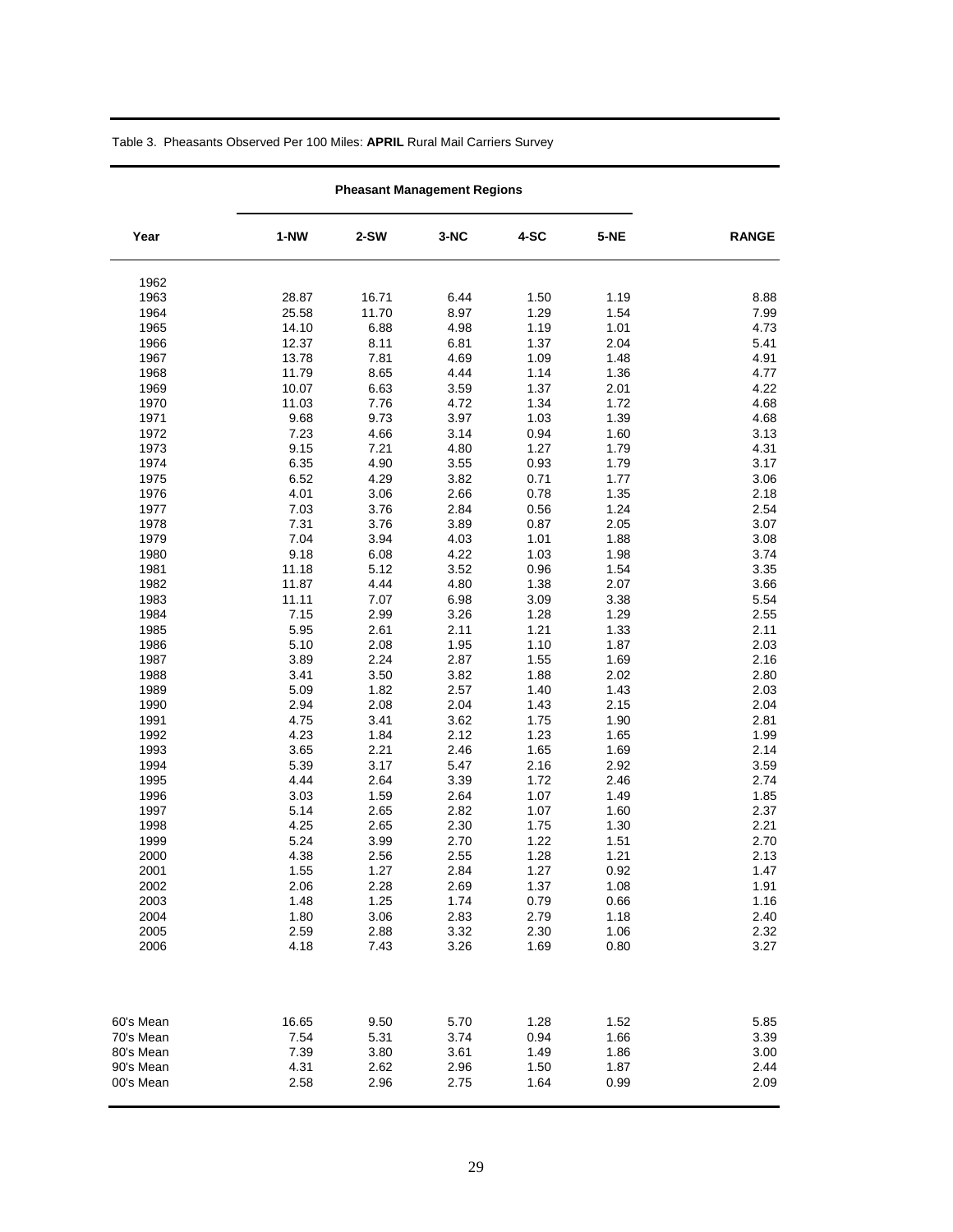| Year      | $1-NW$       | 2-SW         | $3-NC$       | 4-SC         | 5-NE         | <b>RANGE</b> |
|-----------|--------------|--------------|--------------|--------------|--------------|--------------|
| 1962      | 15.97        | 11.58        | 4.81         | 1.50         | 0.92         | 5.72         |
| 1963      | 9.20         | 4.77         | 5.29         | 1.72         | 1.66         | 3.99         |
| 1964      | 6.43         | 4.94         | 4.16         | 1.46         | 1.14         | 3.21         |
| 1965      | 5.99         | 6.15         | 3.17         | 1.35         | 1.46         | 3.25         |
| 1966      | 10.88        | 6.66         | 4.38         | 1.51         | 2.00         | 4.32         |
| 1967      | 15.06        | 8.56         | 4.31         | 1.33         | 1.30         | 5.01         |
| 1968      | 9.44         | 7.58         | 5.38         | 1.84         | 3.10         | 5.00         |
| 1969      | 14.11        | 9.91         | 5.01         | 2.02         | 2.94         | 6.00         |
| 1970      | 13.55        | 9.85         | 6.37         | 2.18         | 2.25         | 5.77         |
| 1971      | 14.60        | 5.77         | 4.79         | 1.53         | 2.67         | 4.91         |
| 1972      | 19.76        | 8.81         | 7.92         | 2.32         | 3.50         | 7.13         |
| 1973      | 14.91        | 7.19         | 5.53         | 1.42         | 3.11         | 5.48         |
| 1974      | 11.83        | 6.85         | 7.11         | 1.26         | 2.34         | 5.06         |
| 1975      | 7.67         | 4.92         | 3.69         | 0.99         | 1.62         | 3.27         |
| 1976      | 6.28         | 4.13         | 4.03         | 1.04         | 1.88         | 3.07         |
| 1977      | 11.66        | 6.41         | 5.97         | 1.57         | 2.39         | 4.79         |
| 1978      | 10.74        | 6.05         | 7.26         | 2.31         | 3.12         | 5.16         |
| 1979      | 14.90        | 6.83         | 9.06         | 1.66         | 3.62         | 6.00         |
| 1980      | 12.64        | 7.24         | 7.93         | 2.18         | 3.92         | 5.86         |
| 1981      | 21.13        | 5.74         | 7.02         | 2.54         | 5.01         | 6.34         |
| 1982      | 20.86        | 9.92         | 10.85        | 3.35         | 4.32         | 7.88         |
| 1983      | 13.72        | 5.70         | 8.55         | 3.84         | 3.36         | 5.88         |
| 1984      | 5.12         | 4.00         | 3.69         | 2.41         | 2.09         | 3.14         |
| 1985      | 8.33         | 3.74         | 4.35         | 1.61         | 2.16         | 3.34         |
| 1986      | 4.75         | 2.77         | 3.69         | 2.24         | 2.38         | 2.90         |
| 1987      | 4.57         | 2.87         | 3.49         | 1.97         | 2.32         | 2.80         |
| 1988      | 7.05         | 3.45         | 5.01         | 3.62         | 2.92         | 3.91         |
| 1989      | 4.18         | 2.27         | 1.73         | 1.70         | 1.73         | 2.07         |
| 1990      | 3.83         | 2.77         | 2.36         | 2.07         | 1.82         | 2.34         |
| 1991      | 5.47         | 3.18         | 3.63         | 1.96         | 2.96         | 3.15         |
| 1992      | 3.62         | 2.79         | 2.38         | 2.11         | 2.60         | 2.60         |
| 1993      | 6.57         | 2.87         | 4.50         | 1.09         | 3.26         | 3.32         |
| 1994      | 6.59         | 3.39         | 4.88         | 2.45         | 3.80         | 3.96         |
| 1995      | 6.39         | 2.15         | 4.12         | 1.60         | 2.83         | 3.08         |
| 1996      | 3.05         | 1.42         | 2.14         | 1.24         | 1.38         | 1.69         |
| 1997      | 5.31         | 3.32         | 2.44         | 1.48         | 1.28         | 2.42         |
| 1998      | 6.54         | 2.64         | 4.00         | 1.96         | 1.62         | 2.93         |
| 1999      | 5.26         | 2.62         | 4.12         | 0.87         | 0.71         | 2.35         |
| 2000      | 4.93         | 3.34         | 4.00         | 1.64         | 1.39         | 2.73         |
| 2001      | 0.72         | 1.17         | 1.47         | 0.25         | 0.32         | 0.77         |
| 2002      | 2.16         | 2.31         | 2.40         | 0.79         | 0.46         | 1.49         |
| 2003      | 3.75         | 2.94         | 2.77         | 0.77         | 0.59         | 1.94         |
| 2004      | 2.90         | 3.27         | 3.67         | 1.49         | 1.00         | 2.30         |
| 2005      | 6.45<br>3.93 | 6.19<br>3.91 | 3.92<br>3.65 | 1.18<br>1.19 | 0.94<br>1.42 | 3.42<br>2.74 |
| 2006      |              |              |              |              |              |              |
| 60's Mean | 10.88        | 7.52         | 4.56         | 1.59         | 1.81         | 4.56         |
| 70's Mean | 12.59        | 6.68         | 6.17         | 1.63         | 2.65         | 5.06         |
| 80's Mean | 10.24        | 4.77         | 5.63         | 2.55         | 3.02         | 4.41         |
| 90's Mean | 5.26         | 2.71         | 3.46         | 1.68         | 2.23         | 2.78         |
| 00's Mean | 3.55         | 3.30         | 3.12         | 1.04         | 0.87         | 2.20         |
|           |              |              |              |              |              |              |

Table 4. Pheasants Observed Per 100 Miles: **JULY** Rural Mail Carriers Survey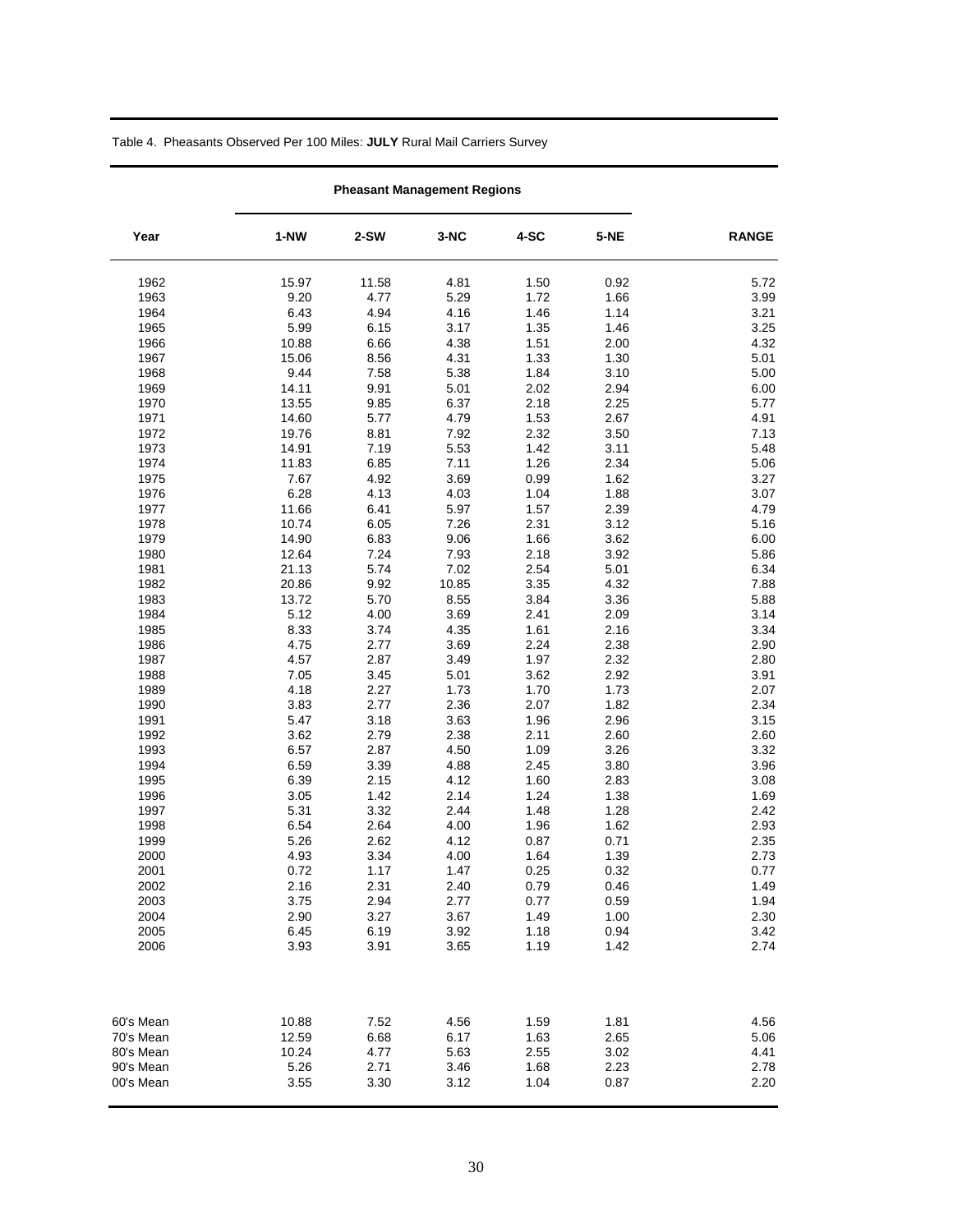| Year                | $1-NW$        | 2-SW         | 3-NC         | 4-SC         | 5-NE         | <b>RANGE</b> |
|---------------------|---------------|--------------|--------------|--------------|--------------|--------------|
| 1962                |               |              |              |              |              |              |
| 1963                |               |              |              |              |              |              |
| 1964                |               |              |              |              |              |              |
| 1965                |               |              |              |              |              |              |
| 1966                | 11.45         | 9.09         | 3.64         | 1.30         | 1.72         | 4.78         |
| 1967                | 22.45         | 11.61        | 4.48         | 1.29         | 1.57         | 6.72         |
| 1968                | 12.70         | 9.58         | 5.71         | 1.78         | 2.39         | 5.72         |
| 1969                | 17.58         | 12.29        | 5.79         | 1.72         | 2.25         | 6.64         |
| 1970                | 16.36         | 12.57        | 9.94         | 1.87         | 3.13         | 7.92         |
| 1971                | 16.11         | 7.52         | 4.32         | 0.92         | 1.63         | 5.10         |
| 1972                | 18.73         | 9.88         | 6.32         | 1.44         | 2.29         | 6.66         |
| 1973                | 12.11         | 7.97         | 5.72         | 0.99         | 1.43         | 4.84         |
| 1974                | 11.42         | 7.84         | 7.34         | 1.34         | 2.11         | 5.23         |
| 1975                | 7.70          | 5.82         | 4.70         | 1.42         | 1.58         | 3.77         |
| 1976                | 5.78          | 3.33         | 3.94         | 1.08         | 1.31         | 2.72         |
| 1977                | 9.76          | 5.68         | 3.78         | 1.01         | 1.79         | 3.65         |
| 1978                | 12.75         | 6.24         | 8.41         | 1.93         | 2.88         | 5.57         |
| 1979                | 14.80         | 8.01         | 9.84         | 2.39         | 3.73         | 6.80         |
| 1980                | 11.01         | 6.74         | 7.17         | 2.48         | 3.47         | 5.41         |
| 1981                | 20.20         | 14.89        | 10.27        | 3.35         | 4.11         | 9.05         |
| 1982                | 10.50         | 9.70         | 9.20         | 3.28         | 3.42         | 6.31         |
| 1983<br>1984        | 13.00<br>2.99 | 5.77<br>3.34 | 6.56<br>2.29 | 3.53<br>1.55 | 2.70<br>1.25 | 5.13<br>2.09 |
| 1985                | 6.61          |              | 4.16         |              | 2.13         | 3.62         |
| 1986                | 4.16          | 5.05<br>3.36 | 2.90         | 2.47<br>1.45 | 1.44         | 2.34         |
| 1987                | 5.66          | 4.71         | 4.63         | 2.10         | 1.94         | 3.39         |
| 1988                | 4.67          | 2.47         | 2.30         | 1.54         | 1.30         | 2.08         |
| 1989                | 2.90          | 2.15         | 1.51         | 0.94         | 0.97         | 1.49         |
| 1990                | 3.87          | 2.29         | 2.14         | 1.53         | 1.14         | 1.94         |
| 1991                | 7.49          | 3.32         | 3.70         | 1.76         | 2.47         | 3.25         |
| 1992                | 3.34          | 2.39         | 1.69         | 1.29         | 1.11         | 1.79         |
| 1993                | 7.68          | 4.05         | 4.47         | 2.15         | 2.33         | 3.65         |
| 1994                | 6.17          | 3.41         | 4.06         | 1.35         | 2.06         | 3.06         |
| 1995                | 3.06          | 1.90         | 2.94         | 0.91         | 1.05         | 1.82         |
| 1996                | 2.61          | 1.47         | 1.75         | 0.67         | 1.08         | 1.37         |
| 1997                | 4.92          | 3.57         | 2.68         | 1.80         | 1.19         | 2.57         |
| 1998                | 3.07          | 1.97         | 2.01         | 1.03         | 0.93         | 1.64         |
| 1999                | 4.20          | 2.68         | 2.51         | 0.94         | 0.83         | 1.96         |
| 2000                | 1.89          | 3.61         | 2.47         | 1.48         | 0.81         | 2.01         |
| 2001                | 1.18          | 1.63         | 1.45         | 0.43         | 0.68         | 1.04         |
| 2002                | 2.02          | 1.84         | 1.59         | 0.67         | 0.78         | 1.31         |
| 2003                | 3.30          | 4.26         | 2.02         | 0.97         | 0.61         | 2.05         |
| $2004$ <sup>a</sup> |               |              |              |              |              |              |
| 2005                | 4.70          | 5.11         | 2.30         | 1.66         | 0.61         | 2.65         |
| 2006                | 2.64          | 3.93         | 3.15         | 1.22         | 0.46         | 2.14         |
| 60's Mean           | 16.05         | 10.64        | 4.90         | 1.52         | 1.98         | 5.97         |
| 70's Mean           | 12.55         | 7.49         | 6.43         | 1.44         | 2.19         | 5.22         |
| 80's Mean           | 8.17          | 5.82         | 5.10         | 2.27         | 2.27         | 4.09         |
| 90's Mean           | 4.64          | 2.71         | 2.79         | 1.34         | 1.42         | 2.30         |
| 00's Mean           | 2.62          | 3.40         | 2.16         | 1.07         | 0.66         | 1.87         |

#### Table 5. Pheasants Observed Per 100 Miles: **OCTOBER** Rural Mail Carriers Survey

<sup>a</sup> No October RMCS was conducted in 2004 due to a U.S. Postal Service mailing error.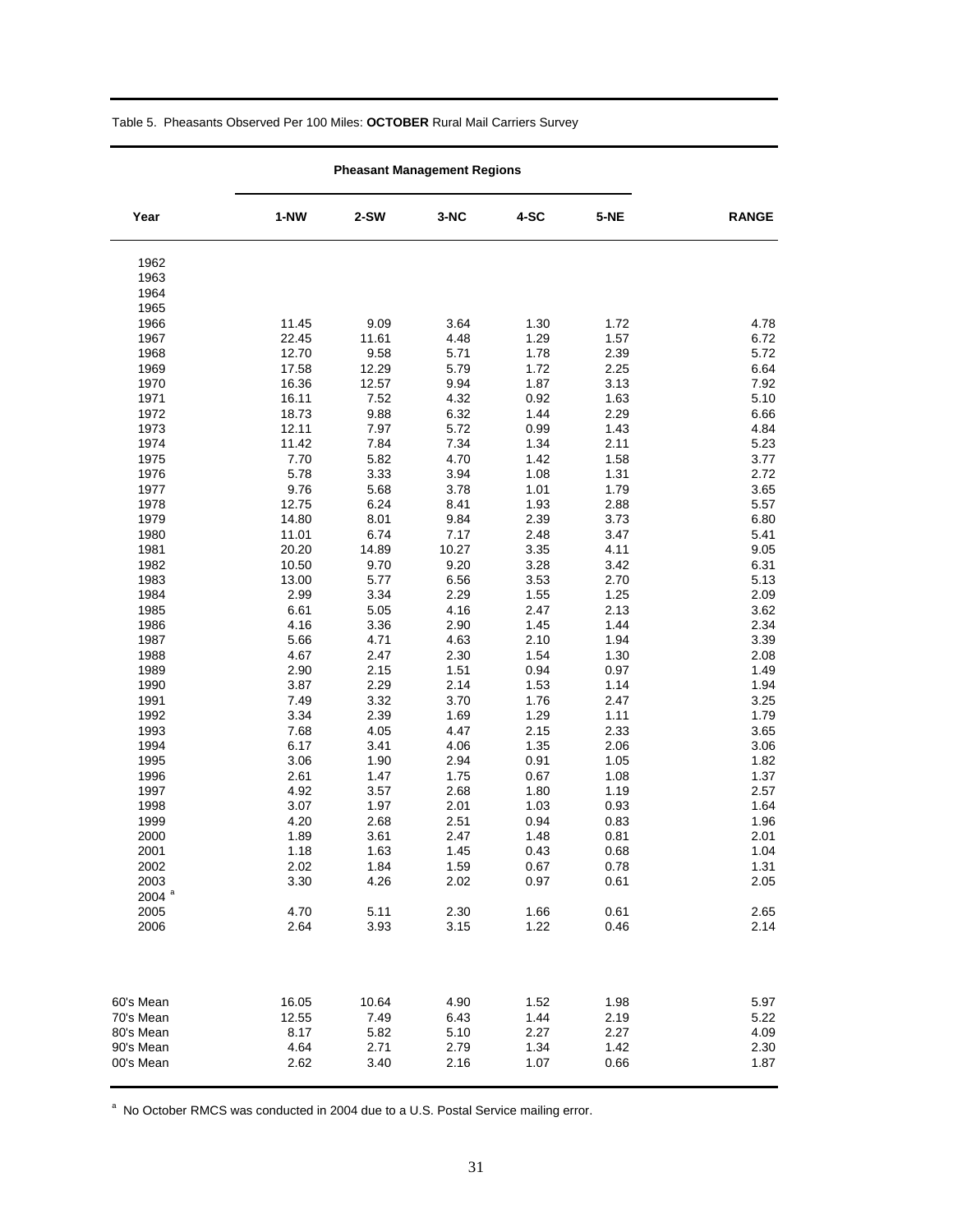### Kansas Pheasant Crowing Survey Routes and Survey Regions

| Largerad<br>Phillips<br>Washington<br>Republic<br>Smith<br>Jewell<br>Atchison<br>Cloud                                  |  |
|-------------------------------------------------------------------------------------------------------------------------|--|
|                                                                                                                         |  |
| Sherman<br>Thomas<br>Pottawatomic Jackson<br>Sheridan<br><b>Diley</b><br>Graham<br>Rooks<br>Clay<br>Osborne<br>Mitchell |  |
| Tellerson<br>اکر<br>coworth<br>Ottawa<br><b>Shiwhee</b><br>$\neg$<br>Lincoln<br>Wallace<br>Logan<br>Gove                |  |
| Geary<br>Trego<br>is.<br>Elb <sub>3</sub><br>Dickinson<br>Russell                                                       |  |
| ã<br>Saline<br>$\mathbf{r}$<br>這<br>Ozage<br>Morris<br>Ellsworth<br>Wabaunste<br>Miami<br>Franklin                      |  |
| Lyon<br>Greetey<br>Wichita<br>Scott<br>Lane<br>Ness<br>Rush<br>$Btr$ <sub>ton</sub> $\rightarrow$                       |  |
| Marion<br>McPherson                                                                                                     |  |
| Chase<br>Rice<br>Coffey<br>Line<br>Anderson<br>Pawnee<br><b>Hamilton</b>                                                |  |
| Kearny<br>Finney<br>Stafford <sup>4</sup><br>Hodgeman                                                                   |  |
| Greenwood<br>Harvey<br>Reno.<br>Butler<br>Bourbon<br>Allen<br>Woodson<br>Gray<br>÷                                      |  |
| Ford<br>Sedgyfick                                                                                                       |  |
| Pratt<br>Stanton<br>Grant<br>Haskell<br>Neosho<br>Wilson<br>Kiowa<br>Kingman<br>Crawford<br>Elk                         |  |
| Meade<br>Clark<br>Cowley<br><b>Batber</b><br>Morton<br>Sumner                                                           |  |
| Stevens<br>مبر<br>Siontgomery Laboute<br>Seward<br>Comanche<br>Cherokce<br>Harper                                       |  |
| Chautauqua                                                                                                              |  |
|                                                                                                                         |  |

Table 6. **Pheasant Crows Heard Per Station (2 minutes)**: PHEASANT CROWING SURVEY.

|                        | <b>Pheasant Management Regions</b> |              |              |            |            |              |
|------------------------|------------------------------------|--------------|--------------|------------|------------|--------------|
| Year                   | 1-NW                               | $2-SW$       | $3-NC$       | 4-SC       | $5-NE$     | <b>RANGE</b> |
| 1997                   | 20.1                               | 11.1         | 12.7         | 4.9        | 9.7        | 11.2         |
| 1998                   | 18.3                               | 18.0         | 15.3         | 8.5        | 5.4        | 13.9         |
| 1999                   | 18.2                               | 15.6         | 12.2         | 7.0        | 6.8        | 12.4         |
| 2000                   | 22.9                               | 20.1         | 14.3         | 7.0        | 5.3        | 15.4         |
| 2001                   | 10.6                               | 12.9         | 7.5          | 7.5        | 3.5        | 9.1          |
| 2002                   | 12.8                               | 10.5         | 9.8          | 5.7        | 4.8        | 9.2          |
| 2003                   | 12.9                               | 12.2         | 12.4         | 5.6        | 5.1        | 10.3         |
| 2004                   | 22.8                               | 17.0         | 15.8         | 7.9        | 5.9        | 14.9         |
| 2005                   | 23.9                               | 19.0         | 19.2         | 9.4        | 7.9        | 16.6         |
| 2006                   | 30.3                               | 28.1         | 16.6         | 10.9       | 7.5        | 20.5         |
| 90's Mean<br>00's Mean | 18.9<br>19.5                       | 14.9<br>17.1 | 13.4<br>13.7 | 6.8<br>7.7 | 7.3<br>5.7 | 12.5<br>13.7 |
|                        |                                    |              |              |            |            |              |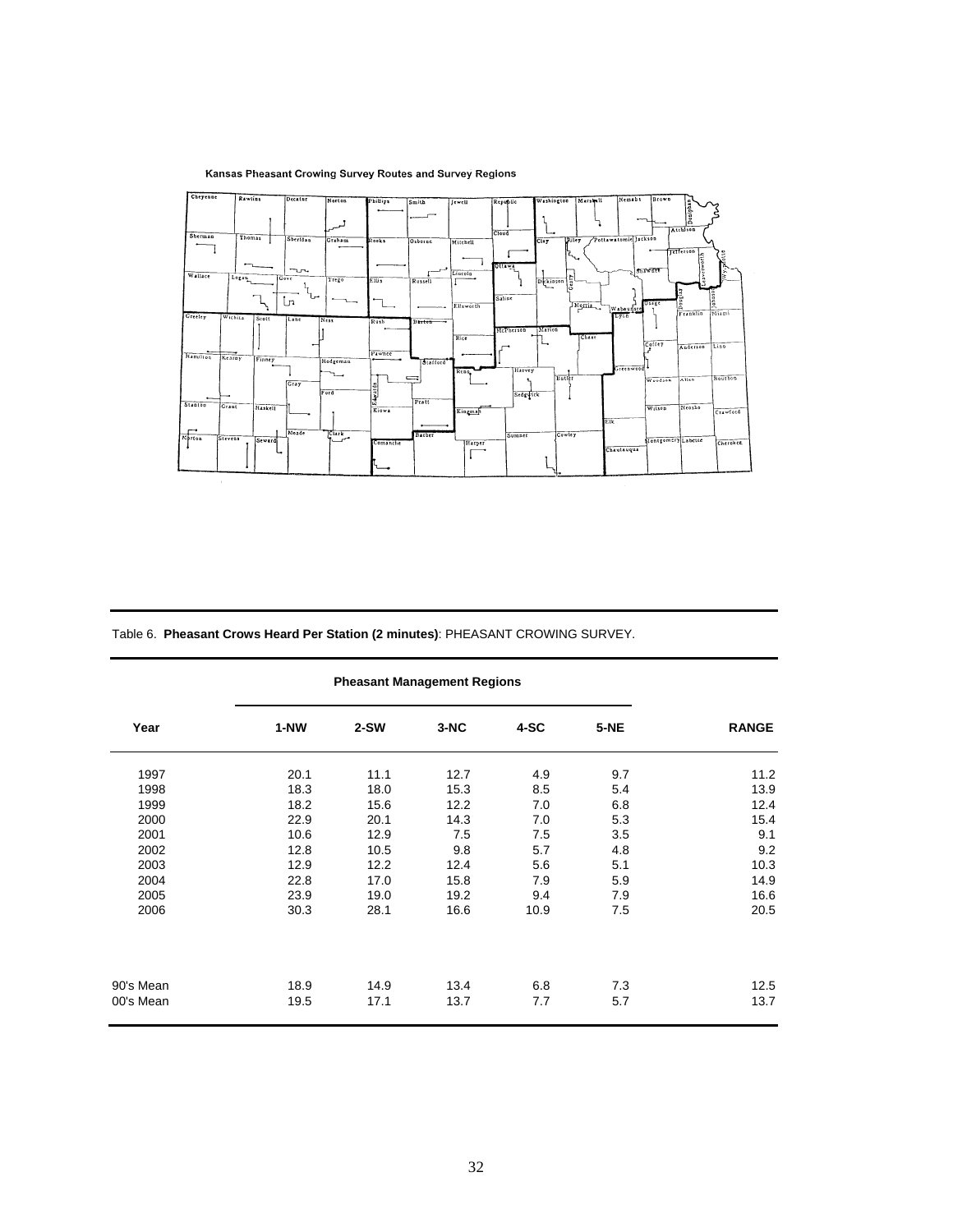## *Kansas Pheasant Crowing Survey Trends*



**(Note: Scales Differ)**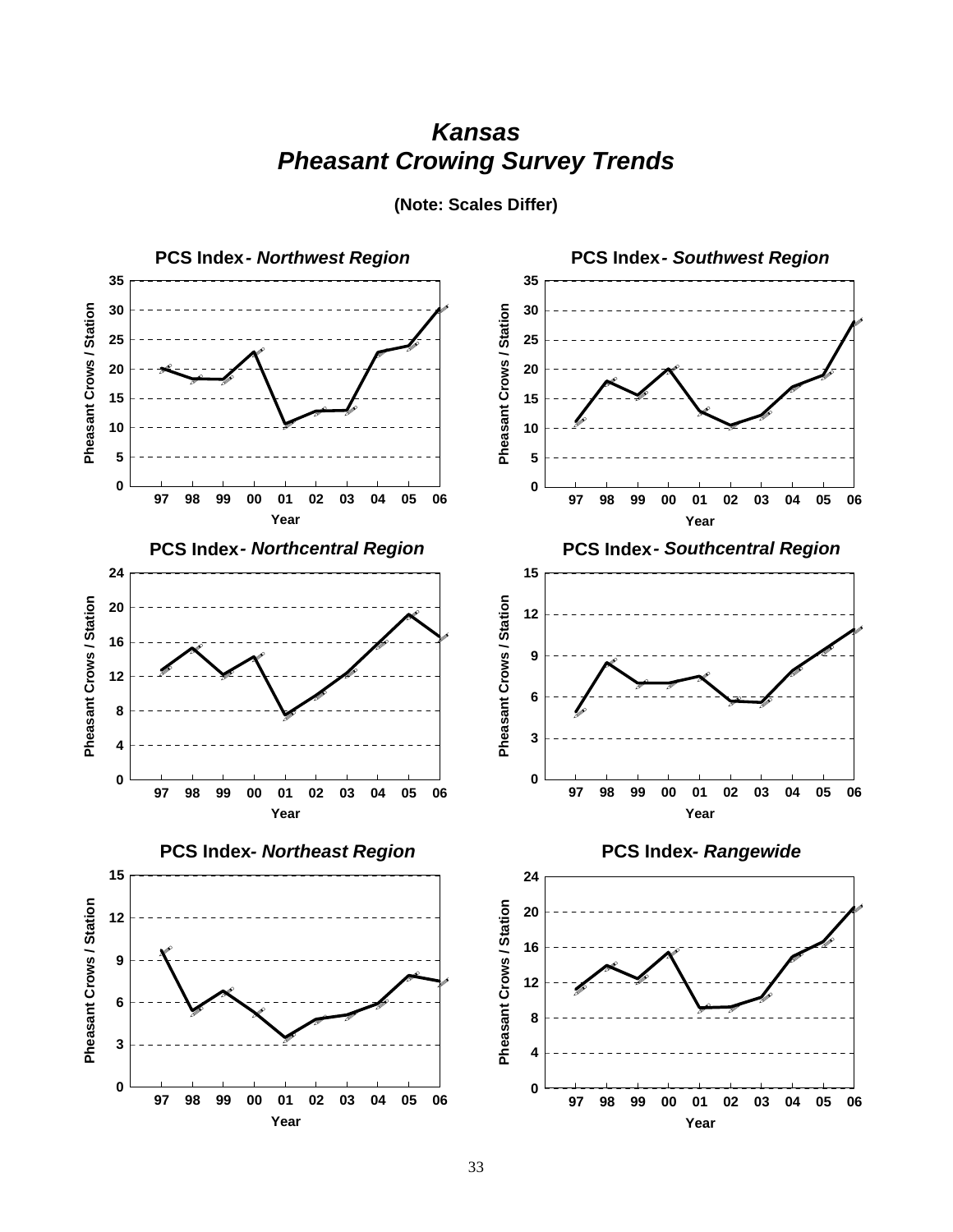| Year         | $1-NW$   | $2-SW$   | 3-NC         | 4-SC     | $5-NE$   | <b>RANGE</b> |
|--------------|----------|----------|--------------|----------|----------|--------------|
| 1962         |          |          |              |          |          |              |
| 1963         | 49       | 41       | 66           | 71       | 75       | 50           |
| 1964         | 58       | 48       | 58           | 48       | 71       | 54           |
| 1965         | 55       | 57       | 73           | 65       | 77       | 63           |
| 1966         | 61       | 55       | 68           | 71       | 80       | 62           |
| 1967         | 67       | 57       | 71           | 41       | 36       | 61           |
| 1968         | 66       | 56       | 64           | 45       | 66       | 61           |
| 1969         | 66       | 70       | 84           | 67       | 69       | 71           |
| 1970         | 63       | 55       | 83           | 79       | 73       | 67           |
| 1971         | 72       | 59       | 62           | 61       | 52       | 64           |
| 1972         | 76       | 60       | 74           | 72       | 71       | 70           |
| 1973         | 73       | 58       | 65           | 79       | 76       | 68           |
| 1974         | 72       | 72       | 75           | 82       | 75       | 73           |
| 1975         | 64       | 71       | 59           | 72       | 70       | 66           |
| 1976         | 83       | 62       | 76           | 91       | 61       | 74           |
| 1977         | 77       | 69       | 82           | 71       | 56       | 75           |
| 1978         | 85       | 72       | 83           | 73       | 76       | 80           |
| 1979         | 80       | 83       | 79           | 60       | 65       | 77           |
| 1980         | 74       | 76       | 75           | 67       | 66       | 73           |
| 1981         | 69       | 65       | 79           | 71       | 68       | $72\,$       |
| 1982         | 72       | 69       | 85           | 68       | 63       | 72           |
| 1983         | 74       | 58       | 77           | 83       | 74       | 74           |
| 1984         | 42       | 53       | 76           | 69       | 69       | 62           |
| 1985         | 74       | 61       | 76           | 75       | 63       | 71           |
| 1986         | 62       | 64       | 65           | 72       | 61       | 65           |
| 1987         | 87       | 57       | 84           | 58       | 75       | 75           |
| 1988         | 66       | 56       | 84           | 51       | 58       | 69           |
| 1989         | 68       | 30       | 65           | 39       | 49       | 54           |
| 1990         | 63       | 27       | 72           | 46       | 59       | 62           |
| 1991         | 68       | 42       | 71           | 33       | 76       | 65           |
| 1992         | 56       | 45       | 64           | 86       | 37       | 56           |
| 1993         | 78       | 65       | 69           | 45       | 36       | 64           |
| 1994         | 66       | 48       | 70           | 48       | 61       | 59           |
| 1995         | 47       | 55       | 65           | 52       | 57       | 58           |
| 1996         | 56       | 36       | 60           | 62       | 44       | 52           |
| 1997         | 77       | 57       | 75           | 54       | 62       | 66           |
| 1998         | 60<br>77 | 35       | 70<br>64     | 65       | 41       | 57           |
| 1999         |          | 58       |              | 56       | 59       | 63           |
| 2000<br>2001 | 64<br>58 | 39<br>44 | 63<br>66     | 56<br>45 | 46<br>50 | 54<br>54     |
|              |          |          |              |          |          |              |
| 2002<br>2003 | 75<br>70 | 38<br>52 | 62<br>$73\,$ | 49<br>61 | 33<br>49 | 51<br>62     |
| 2004         | 49       | 60       | 75           | 42       | 61       | 60           |
| 2005         | 74       | 63       | 66           | 44       | 52       | 63           |
| 2006         | 76       | 56       | 68           | 41       | 47       | 47           |
|              |          |          |              |          |          |              |
| 60's Mean    | 60       | 55       | 69           | 58       | 68       | 60           |
| 70's Mean    | 75       | 66       | 74           | 74       | 68       | 71           |
| 80's Mean    | 69       | 59       | 77           | 65       | 65       | 69           |
| 90's Mean    | 65       | 47       | 68           | 55       | 53       | 60           |
| 00's Mean    | 67       | 50       | 68           | 48       | 48       | 56           |

Table 7. **Percent of Pheasant Hens With Young**: SUMMER BROOD SURVEY.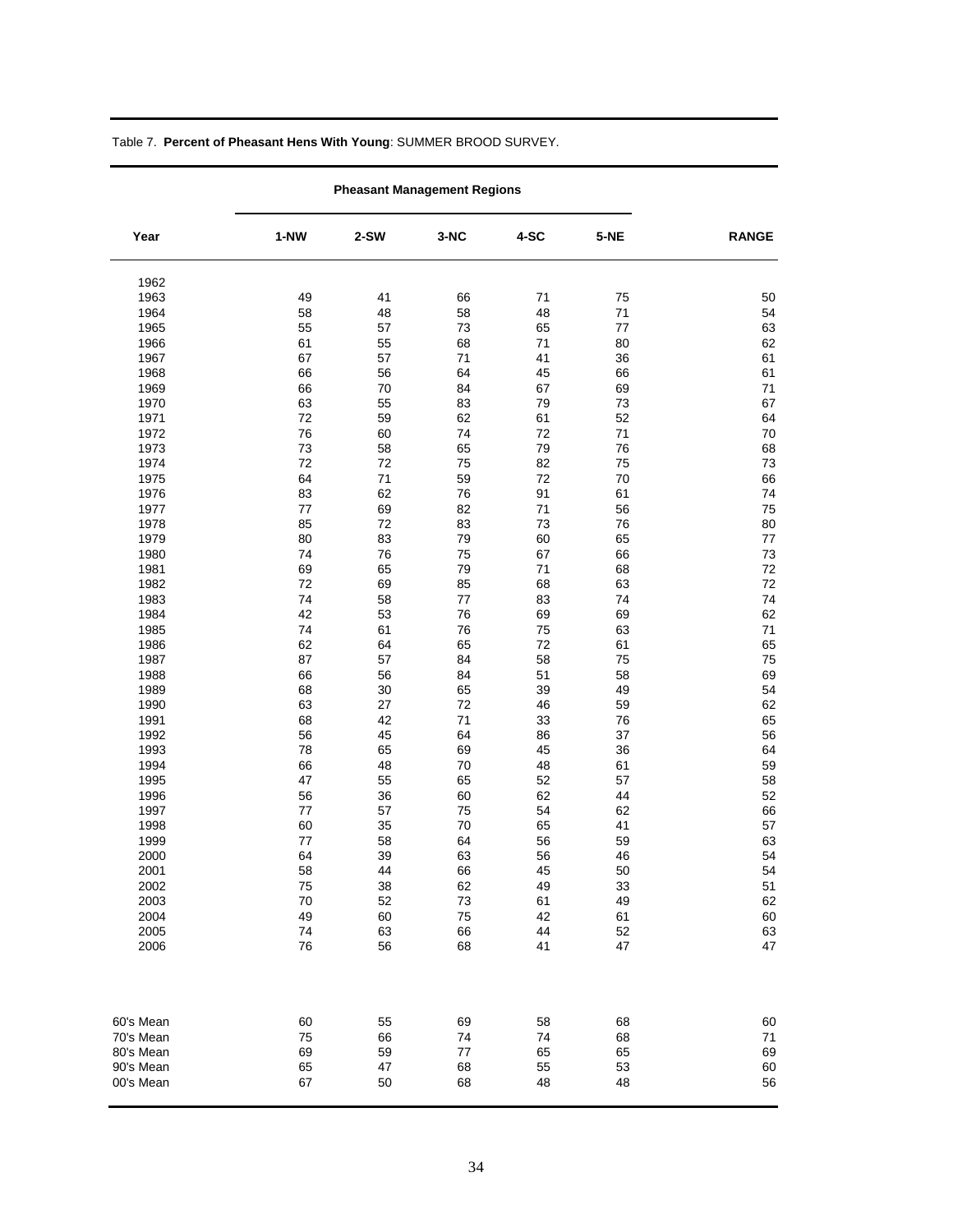| Year         | $1-NW$       | $2-SW$       | $3-NC$       | 4-SC         | 5-NE         | <b>RANGE</b> |
|--------------|--------------|--------------|--------------|--------------|--------------|--------------|
| 1962         |              |              |              |              |              |              |
| 1963         | 2.77         | 2.03         | 6.07         | 6.45         | 7.57         | 3.29         |
| 1964         | 3.05         | 2.43         | 3.96         | 4.69         | 7.04         | 3.18         |
| 1965         | 3.11         | 3.68         | 6.57         | 7.04         | 8.84         | 4.95         |
| 1966         | 3.81         | 4.15         | 5.22         | 5.27         | 6.75         | 4.50         |
| 1967         | 4.21         | 4.26         | 6.13         | 6.41         | 3.79         | 4.49         |
| 1968         | 3.16         | 4.59         | 4.54         | 5.97         | 8.90         | 4.42         |
| 1969         | 4.12         | 5.33         | 7.08         | 5.03         | 7.00         | 5.49         |
| 1970         | 4.10         | 3.38         | 5.95         | 9.43         | 7.11         | 4.96         |
| 1971         | 4.16         | 3.15         | 4.30         | 7.87         | 4.94         | 4.30         |
| 1972         | 5.73         | 5.33         | 7.08         | 8.93         | 7.87         | 6.73         |
| 1973         | 3.86         | 3.58         | 5.68         | 9.14         | 8.28         | 5.00         |
| 1974         | 5.16         | 4.48         | 8.72         | 7.27         | 7.95         | 6.16         |
| 1975         | 6.15         | 4.52         | 6.87         | 9.95         | 8.08         | 6.36         |
| 1976         | 6.93         | 4.60         | 6.85         | 9.44         | 7.39         | 6.84         |
| 1977         | 10.01        | 6.57         | 10.76        | 11.00        | 10.31        | 9.96         |
| 1978         | 9.90         | 5.72         | 8.45         | 14.59        | 8.46         | 9.55         |
| 1979         | 6.60         | 6.89         | 7.85         | 9.69         | 11.43        | 7.80         |
| 1980         | 9.02         | 6.29         | 9.18         | 16.04        | 8.17         | 9.42         |
| 1981         | 7.13         | 6.95         | 6.18         | 15.33        | 8.44         | 7.74         |
| 1982         | 6.29         | 6.64         | 7.73         | 9.28         | 7.45         | 7.26         |
| 1983         | 4.43         | 4.65         | 5.59         | 5.81         | 5.20         | 5.14         |
| 1984         | 4.54         | 3.60         | 6.79         | 7.16         | 7.21         | 5.45         |
| 1985         | 13.03        | 5.44         | 7.93         | 13.19        | 11.95        | 9.19         |
| 1986         | 4.95         | 5.80         | 6.13         | 8.02         | 5.66         | 6.12         |
| 1987         | 7.52         | 4.25         | 7.44         | 6.08         | 8.39         | 6.84         |
| 1988         | 5.30         | 3.63         | 7.03         | 6.54         | 5.46         | 5.87         |
| 1989         | 3.97         | 3.50         | 4.03         | 5.34         | 5.51         | 4.33         |
| 1990         | 5.80         | 2.71         | 6.67         | 6.56         | 6.86         | 6.06         |
| 1991         | 6.06         | 2.84         | 7.55         | 5.57         | 8.11         | 5.50         |
| 1992         | 4.95         | 4.25         | 5.01         | 10.55        | 3.45         | 5.00         |
| 1993         | 8.87         | 6.49         | 6.35         | 4.47         | 5.82         | 6.56         |
| 1994         | 5.95         | 5.45         | 5.19         | 6.78         | 4.45         | 5.43         |
| 1995         | 4.56         | 4.70         | 4.68         | 4.17         | 3.76         | 4.46         |
| 1996         | 4.76         | 2.12         | 3.83         | 5.94         | 3.19         | 3.74         |
| 1997<br>1998 | 7.76<br>5.16 | 6.65<br>4.26 | 6.83<br>7.50 | 6.33<br>5.19 | 6.54<br>4.28 | 6.86<br>5.74 |
| 1999         | 6.52         | 4.15         | 6.22         | 3.89         | 5.18         | 5.30         |
| 2000         | 4.78         | 2.99         |              | 7.42         | 4.56         | 5.09         |
| 2001         | 4.52         | 2.98         | 6.24<br>6.42 | 3.53         | 4.00         | 4.41         |
|              |              |              |              |              |              |              |
| 2002<br>2003 | 9.50<br>7.58 | 2.52<br>4.34 | 5.08<br>9.73 | 4.94<br>5.46 | 2.30<br>3.88 | 4.33<br>6.54 |
| 2004         | 4.78         | 4.54         | 7.02         | 3.83         | 4.58         | 5.23         |
| 2005         | 7.85         | 4.69         | 5.35         | 3.15         | 3.00         | 5.12         |
| 2006         | 6.98         | 3.16         | 5.70         | 3.27         | 3.15         | 4.59         |
|              |              |              |              |              |              |              |
| 60's Mean    | 3.46         | 3.78         | 5.65         | 5.84         | 7.13         | 4.33         |
| 70's Mean    | 6.26         | 4.82         | 7.25         | 9.73         | 8.18         | 6.77         |
| 80's Mean    | 6.62         | 5.08         | 6.80         | 9.28         | 7.34         | 6.74         |
| 90's Mean    | 6.04         | 4.36         | 5.98         | 5.95         | 5.16         | 5.47         |
| 00's Mean    | 6.57         | 3.60         | 6.51         | 4.51         | 3.64         | 5.04         |

Table 8. **Young Per Adult Pheasant Hen**: SUMMER BROOD SURVEY.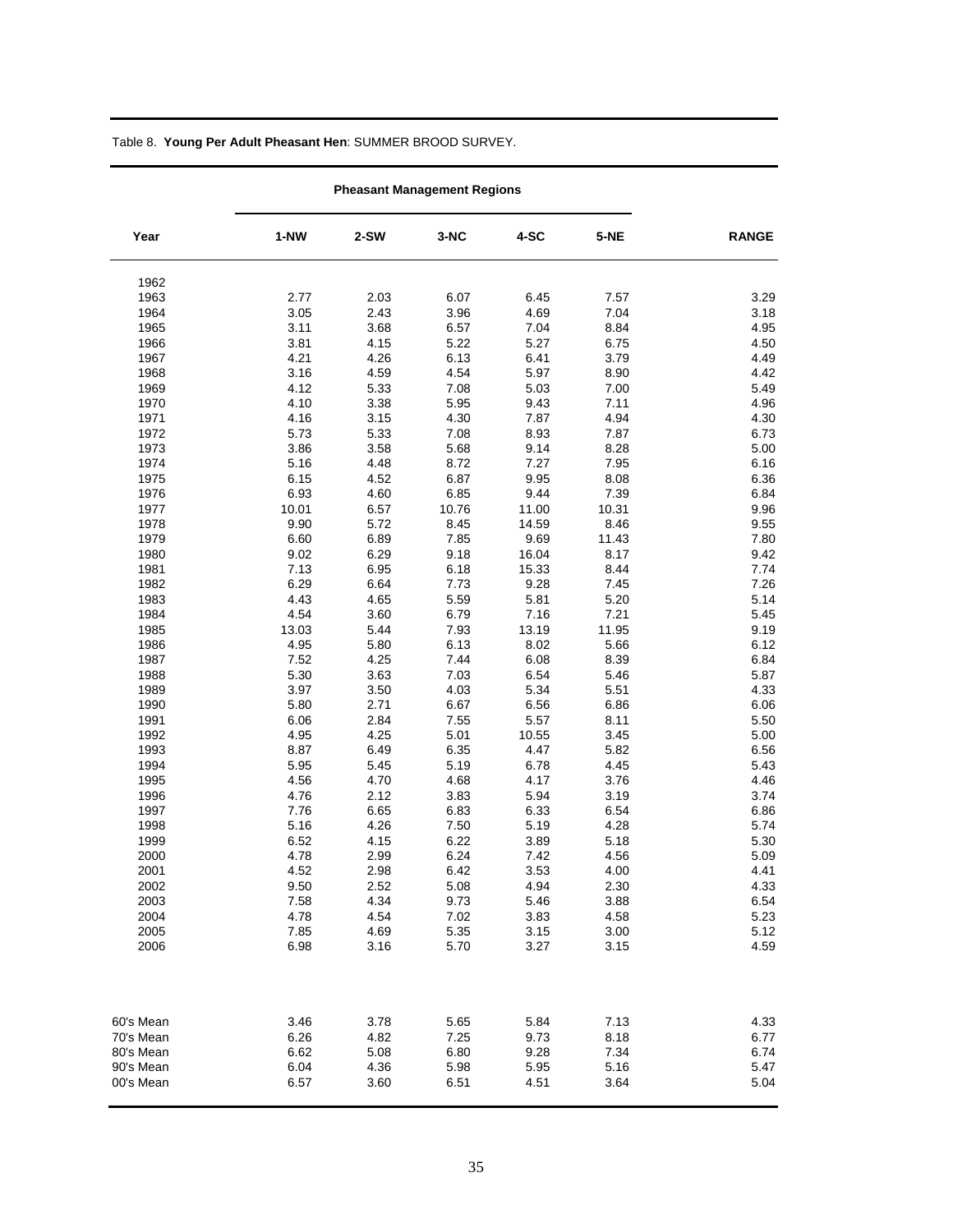### Table 9. **Pheasant Brood Size**: SUMMER BROOD SURVEY.

| Year         | $1-NW$       | 2-SW         | 3-NC         | 4-SC         | 5-NE         | <b>RANGE</b> |
|--------------|--------------|--------------|--------------|--------------|--------------|--------------|
| 1962         |              |              |              |              |              |              |
| 1963         | 4.68         | 4.42         | 6.07         | 5.88         | 7.29         | 5.21         |
| 1964         | 4.62         | 4.36         | 4.98         | 5.88         | 6.15         | 4.81         |
| 1965         | 4.51         | 4.84         | 5.74         | 7.32         | 6.61         | 5.43         |
| 1966         | 4.56         | 6.78         | 5.25         | 6.63         | 6.17         | 5.77         |
| 1967         | 5.23         | 5.46         | 4.66         | 5.31         | 5.93         | 5.24         |
| 1968         | 4.27         | 5.63         | 5.55         | 4.32         | 6.79         | 5.23         |
| 1969         | 4.71         | 5.45         | 6.43         | 4.58         | 6.34         | 5.52         |
| 1970         | 5.00         | 5.42         | 5.82         | 7.14         | 5.67         | 5.59         |
| 1971         | 4.88         | 4.45         | 4.75         | 5.48         | 6.65         | 4.99         |
| 1972         | 4.81         | 5.92         | 6.14         | 6.02         | 6.24         | 5.81         |
| 1973         | 4.70         | 4.96         | 6.30         | 8.00         | 5.85         | 5.57         |
| 1974         | 4.66         | 5.01         | 5.68         | 5.33         | 5.64         | 5.17         |
| 1975         | 5.22         | 5.19         | 5.53         | 4.61         | 5.24         | 5.19         |
| 1976         | 5.87         | 5.08         | 5.34         | 4.51         | 5.77         | 5.28         |
| 1977         | 5.66         | 5.14         | 6.64         | 4.70         | 6.26         | 5.98         |
| 1978         | 6.49         | 5.89         | 6.34         | 5.38         | 6.97         | 6.30         |
| 1979         | 5.66         | 6.52         | 5.93         | 4.45         | 5.25         | 5.66         |
| 1980         | 5.67         | 6.60         | 6.48         | 6.92         | 5.40         | 6.22         |
| 1981         | 5.29         | 5.87         | 5.26         | 5.93         | 5.39         | 5.48         |
| 1982         | 5.76         | 5.84         | 5.85         | 5.28         | 5.82         | 5.73         |
| 1983         | 4.58         | 4.74         | 5.07         | 5.18         | 4.73         | 4.87         |
| 1984         | 5.00         | 4.56         | 5.64         | 4.56         | 4.32         | 4.83         |
| 1985         | 5.01         | 5.18         | 5.64         | 5.55         | 5.04         | 5.33         |
| 1986         | 4.88         | 6.90         | 4.46         | 6.31         | 5.13         | 5.21         |
| 1987         | 5.71         | 4.40         | 5.70         | 6.27         | 6.09         | 5.68         |
| 1988         | 5.12         | 4.93         | 5.84         | 5.57         | 4.99         | 5.46         |
| 1989         | 4.58         | 4.48         | 4.65         | 5.16         | 5.62         | 4.85         |
| 1990         | 4.70         | 4.31         | 6.07         | 5.38         | 7.65         | 5.75         |
| 1991         | 5.85         | 4.70         | 5.71         | 5.45         | 5.73         | 5.64         |
| 1992         | 4.51         | 4.40         | 5.42         | 6.27         | 5.28         | 5.16         |
| 1993         | 5.89         | 6.98         | 6.32         | 4.16         | 5.02         | 5.99         |
| 1994         | 5.22         | 6.56         | 4.86         | 4.71         | 5.45         | 5.41         |
| 1995         | 4.90         | 4.44         | 4.68         | 3.92         | 4.74         | 4.56         |
| 1996         | 5.56         | 3.27         | 5.00         | 4.57         | 4.57         | 4.68<br>5.55 |
| 1997         | 5.27         | 5.38         | 6.09         | 5.20         | 5.76         |              |
| 1998<br>1999 | 4.81<br>4.76 | 4.22<br>4.66 | 5.92<br>5.54 | 5.30<br>4.63 | 5.90<br>5.80 | 5.27<br>5.14 |
| 2000         | 4.20         | 3.43         | 5.07         | 5.21         | 5.23         | 4.61         |
| 2001         | 4.52         | 4.32         | 5.33         | 3.29         | 4.36         | 4.62         |
| 2002         | 4.84         |              |              | 4.01         |              | 4.61         |
| 2003         | 5.67         | 3.81<br>4.25 | 5.46<br>5.94 | 4.43         | 4.18<br>4.77 | 5.15         |
| 2004         | 5.11         | 5.12         | 5.75         | 5.39         | 5.53         | 5.39         |
| 2005         | 5.35         | 4.63         | 4.90         | 4.03         | 4.43         | 4.81         |
| 2006         | 5.25         | 4.01         | 5.35         | 4.64         | 5.69         | 4.91         |
|              |              |              |              |              |              |              |
| 60's Mean    | 4.65         | 5.28         | 5.53         | 5.70         | 6.47         | 5.32         |
| 70's Mean    | 5.30         | 5.36         | 5.85         | 5.56         | 5.95         | 5.55         |
| 80's Mean    | 5.16         | 5.35         | 5.46         | 5.67         | 5.25         | 5.37         |
| 90's Mean    | 5.15         | 4.89         | 5.56         | 4.96         | 5.59         | 5.32         |
| 00's Mean    | 4.99         | 4.22         | 5.40         | 4.43         | 4.88         | 4.87         |
|              |              |              |              |              |              |              |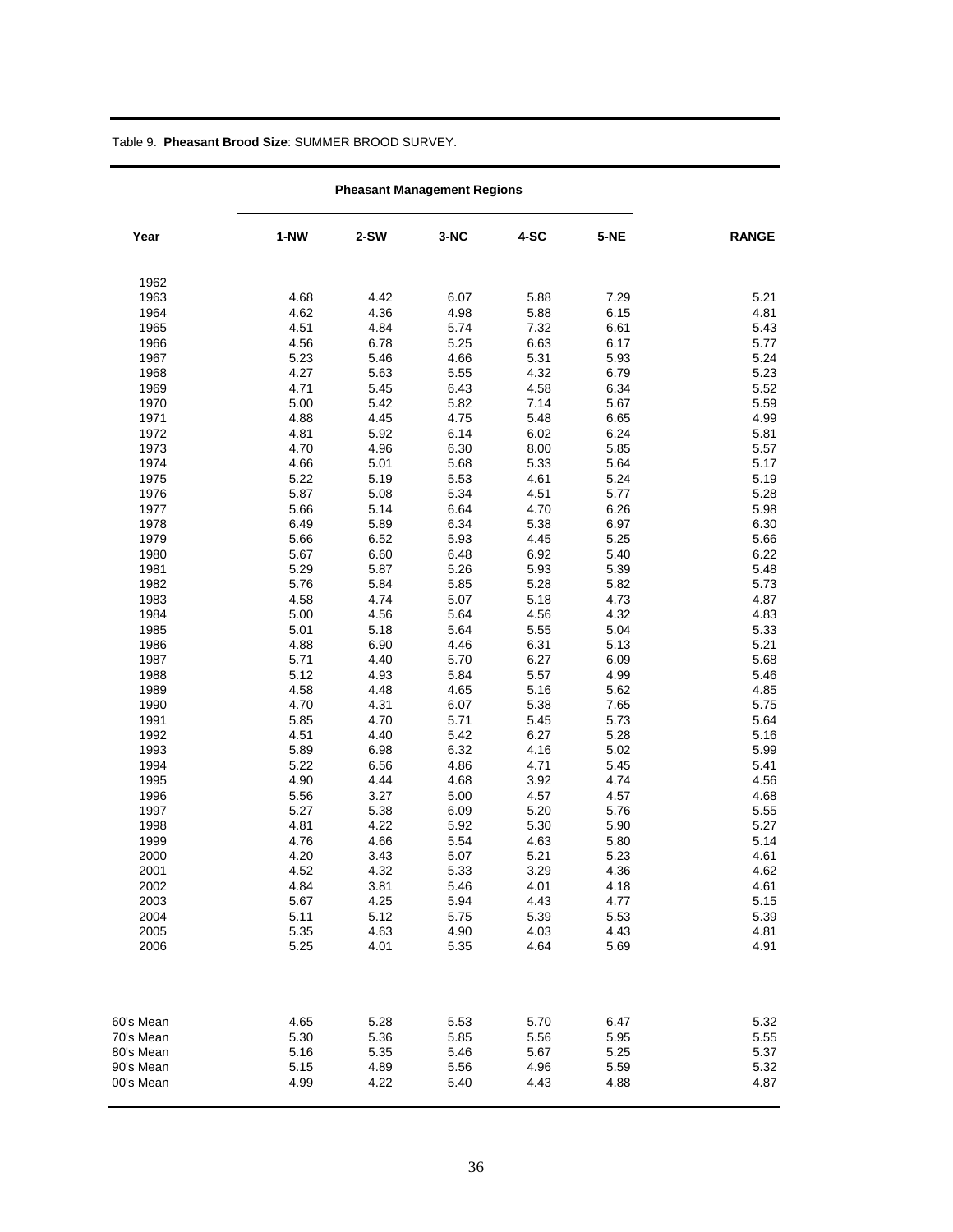|           |         | <b>Pheasant Management Regions</b> |      |      |      |              |  |  |
|-----------|---------|------------------------------------|------|------|------|--------------|--|--|
| Year      | $1-NW$  | $2-SW$                             | 3-NC | 4-SC | 5-NE | <b>RANGE</b> |  |  |
| 1962      |         |                                    |      |      |      |              |  |  |
| 1963      | 80      | 89                                 | 64   | 80   | 89   | 79           |  |  |
| 1964      | 88      | 89                                 | 59   | 69   | 77   | 82           |  |  |
| 1965      | 79      | 82                                 | 57   | 61   | 74   | 69           |  |  |
| 1966      | 73      | 92                                 | 68   | 81   | 72   | 79           |  |  |
| 1967      | 83      | 73                                 | 54   | 34   | 57   | 83           |  |  |
| 1968      | 89      | 69                                 | 79   | 33   | 50   | 72           |  |  |
| 1969      | 76      | 72                                 | 76   | 61   | 63   | 72           |  |  |
| 1970      | $77 \,$ | 87                                 | 81   | 59   | 58   | 75           |  |  |
| 1971      | 85      | 83                                 | 69   | 42   | 70   | 74           |  |  |
| 1972      | 63      | 67                                 | 64   | 49   | 56   | 60           |  |  |
| 1973      | 88      | 81                                 | 72   | 69   | 54   | 76           |  |  |
| 1974      | 65      | 80                                 | 49   | 60   | 53   | 62           |  |  |
| 1975      | 54      | 81                                 | 47   | 34   | 46   | 54           |  |  |
| 1976      | 71      | 69                                 | 59   | 43   | 48   | 58           |  |  |
| 1977      | 43      | 54                                 | 51   | 30   | 34   | 45           |  |  |
| 1978      | 56      | 74                                 | 63   | 27   | 43   | 53           |  |  |
| 1979      | 69      | 79                                 | 60   | 28   | 30   | 56           |  |  |
| 1980      | 46      | 80                                 | 53   | 29   | 43   | 48           |  |  |
| 1981      | 51      | 55                                 | 67   | 28   | 43   | 51           |  |  |
| 1982      | 66      | 61                                 | 64   | 39   | 49   | 57           |  |  |
| 1983      | $77 \,$ | 59                                 | 69   | 74   | 67   | 70           |  |  |
| 1984      | 47      | 67                                 | 63   | 44   | 41   | 55           |  |  |
| 1985      | 29      | 58                                 | 54   | 32   | 27   | 41           |  |  |
| 1986      | 61      | 76                                 | 47   | 56   | 56   | 55           |  |  |
| 1987      | 66      | 59                                 | 64   | 60   | 55   | 62           |  |  |
| 1988      | 64      | 76                                 | 70   | 43   | 53   | 65           |  |  |
| 1989      | 79      | 38                                 | 75   | 38   | 50   | 60           |  |  |
| 1990      | 51      | 44                                 | 65   | 38   | 65   | 58           |  |  |
| 1991      | 66      | 70                                 | 76   | 32   | 53   | 66           |  |  |
| 1992      | 51      | 47                                 | 70   | 51   | 56   | 58           |  |  |
| 1993      | 52      | 70                                 | 68   | 42   | 31   | 58           |  |  |
| 1994      | 58      | 57                                 | 66   | 33   | 75   | 59           |  |  |
| 1995      | 50      | 52                                 | 65   | 49   | 72   | 59           |  |  |
| 1996      | 65      | 56                                 | 79   | 48   | 63   | 65           |  |  |
| 1997      | 52      | 46                                 | 67   | 44   | 54   | 53           |  |  |
| 1998      | 56      | 34                                 | 55   | 66   | 57   | 53           |  |  |
| 1999      | 56      | 65                                 | 57   | 66   | 66   | 61           |  |  |
| 2000      | 56      | 45                                 | 51   | 39   | 53   | 49           |  |  |
| 2001      | 58      | 64                                 | 55   | 42   | 55   | 54           |  |  |
| 2002      | 38      | 58                                 | 66   | 40   | 59   | 54           |  |  |
| 2003      | 53      | 51                                 | 44   | 49   | 60   | 49           |  |  |
| 2004      | 52      | 68                                 | 61   | 59   | 74   | 61           |  |  |
| 2005      | 51      | 62                                 | 60   | 56   | 76   | 59           |  |  |
| 2006      | 57      | 72                                 | 63   | 58   | 85   | 65           |  |  |
| 60's Mean | 81      | 81                                 | 65   | 60   | 69   | 77           |  |  |
| 70's Mean | 67      | 76                                 | 62   | 44   | 49   | 61           |  |  |
| 80's Mean | 59      | 63                                 | 63   | 44   | 48   | 56           |  |  |
| 90's Mean | 56      | 54                                 | 67   | 47   | 59   | 59           |  |  |
| 00's Mean | 52      | 60                                 | 57   | 49   | 66   | 56           |  |  |

Table 10. **Percent of Pheasant Broods With Hens**: SUMMER BROOD SURVEY.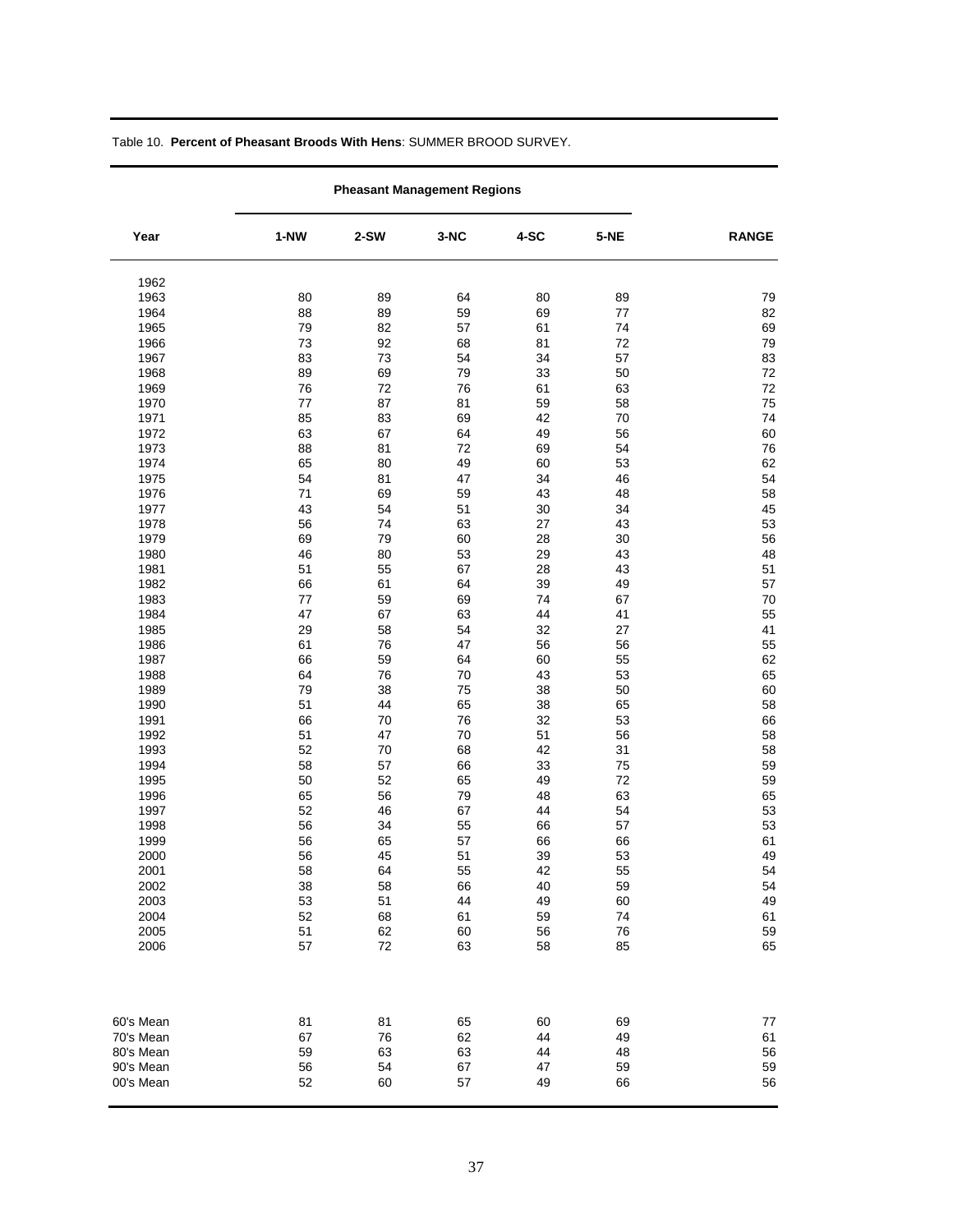|           | <b>Pheasant Management Regions</b> |        |        |      |             |              |
|-----------|------------------------------------|--------|--------|------|-------------|--------------|
| Year      | 1-NW                               | $2-SW$ | $3-NC$ | 4-SC | <b>5-NE</b> | <b>RANGE</b> |
| 1986      | 3.48                               | 5.11   | 4.34   | 2.77 | 1.81        | 3.35         |
| 1987      | 5.46                               | 2.53   | 5.32   | 2.81 | 2.10        | 3.53         |
| 1988      | 7.12                               | 3.16   | 7.46   | 1.93 | 1.79        | 4.10         |
| 1989      | 2.06                               | 1.68   | 2.86   | 1.92 | 1.14        | 1.92         |
| 1990      | 3.42                               | 1.32   | 5.85   | 2.01 | 1.19        | 3.15         |
| 1991      | 5.23                               | 2.25   | 7.39   | 1.89 | 2.60        | 4.15         |
| 1992      | 2.45                               | 1.75   | 3.31   | 2.84 | 0.86        | 2.06         |
| 1993      | 5.54                               | 4.71   | 4.50   | 1.26 | 1.07        | 3.14         |
| 1994      | 5.54                               | 5.81   | 3.87   | 2.42 | 1.84        | 3.65         |
| 1995      | 2.56                               | 2.32   | 3.69   | 0.91 | 1.05        | 1.96         |
| 1996      | 3.93                               | 1.46   | 2.76   | 1.12 | 1.51        | 1.88         |
| 1997      | 7.54                               | 4.82   | 5.68   | 1.63 | 1.41        | 3.59         |
| 1998      | 5.03                               | 3.26   | 5.81   | 1.98 | 0.61        | 3.02         |
| 1999      | 5.03                               | 4.93   | 6.74   | 1.29 | 1.25        | 3.40         |
| 2000      | 3.68                               | 2.60   | 4.49   | 2.05 | 1.02        | 2.57         |
| 2001      | 2.97                               | 2.74   | 3.72   | 0.85 | 0.20        | 1.95         |
| 2002      | 2.23                               | 1.50   | 3.41   | 1.24 | 0.34        | 1.50         |
| 2003      | 7.85                               | 3.53   | 6.94   | 2.52 | 0.61        | 3.51         |
| 2004      | 6.17                               | 4.33   | 7.26   | 1.27 | 0.72        | 3.36         |
| 2005      | 8.77                               | 6.36   | 5.16   | 1.10 | 0.40        | 3.44         |
| 2006      | 7.18                               | 3.69   | 4.77   | 0.88 | 0.52        | 2.66         |
|           |                                    |        |        |      |             |              |
| 80's Mean | 4.53                               | 3.12   | 5.00   | 2.36 | 1.71        | 3.23         |
| 90's Mean | 4.63                               | 3.26   | 4.96   | 1.74 | 1.34        | 3.00         |
| 00's Mean | 5.55                               | 3.54   | 5.11   | 1.42 | 0.54        | 2.71         |

Table 11. **TOTAL Pheasants Per Observer Day**: SUMMER BROOD SURVEY.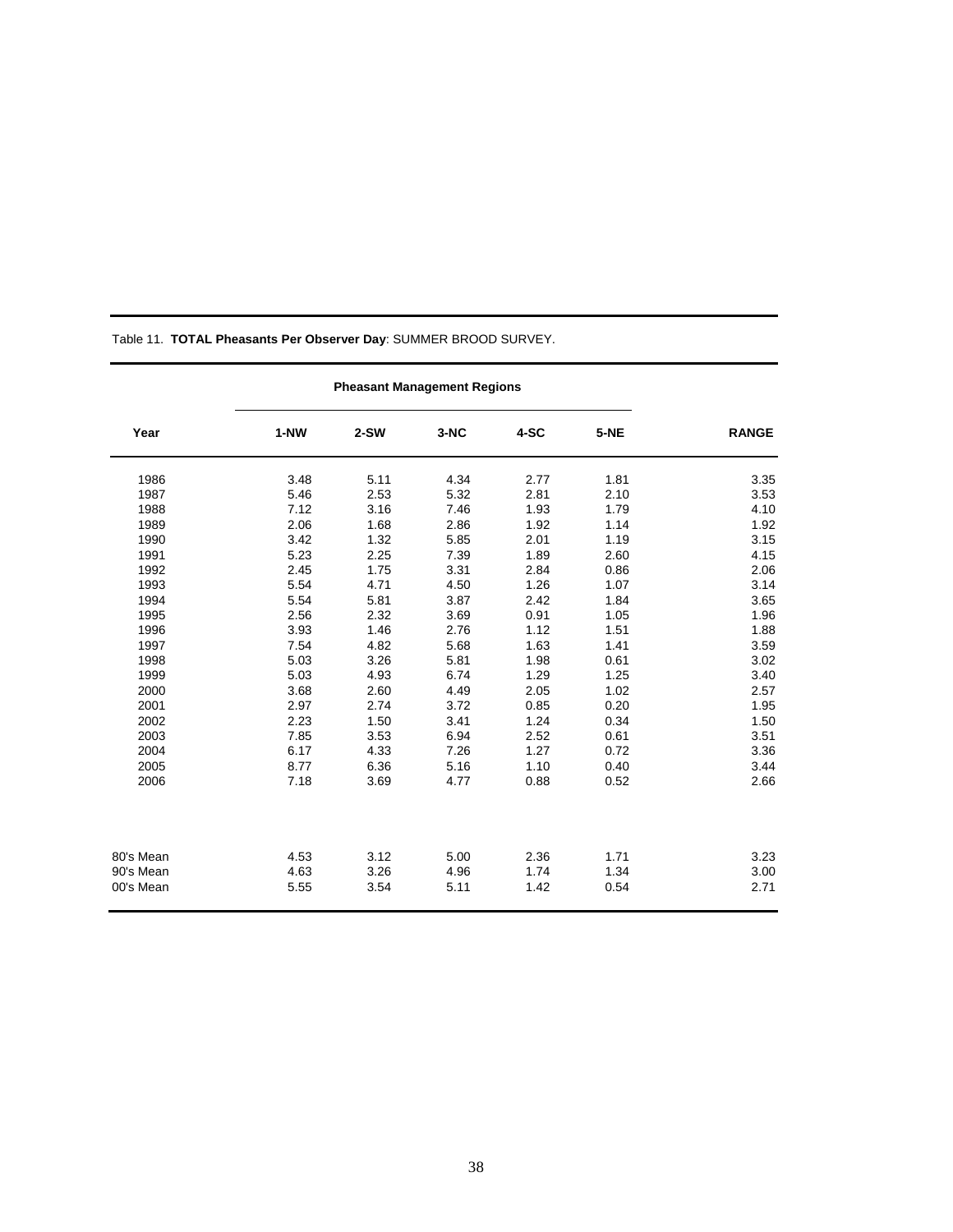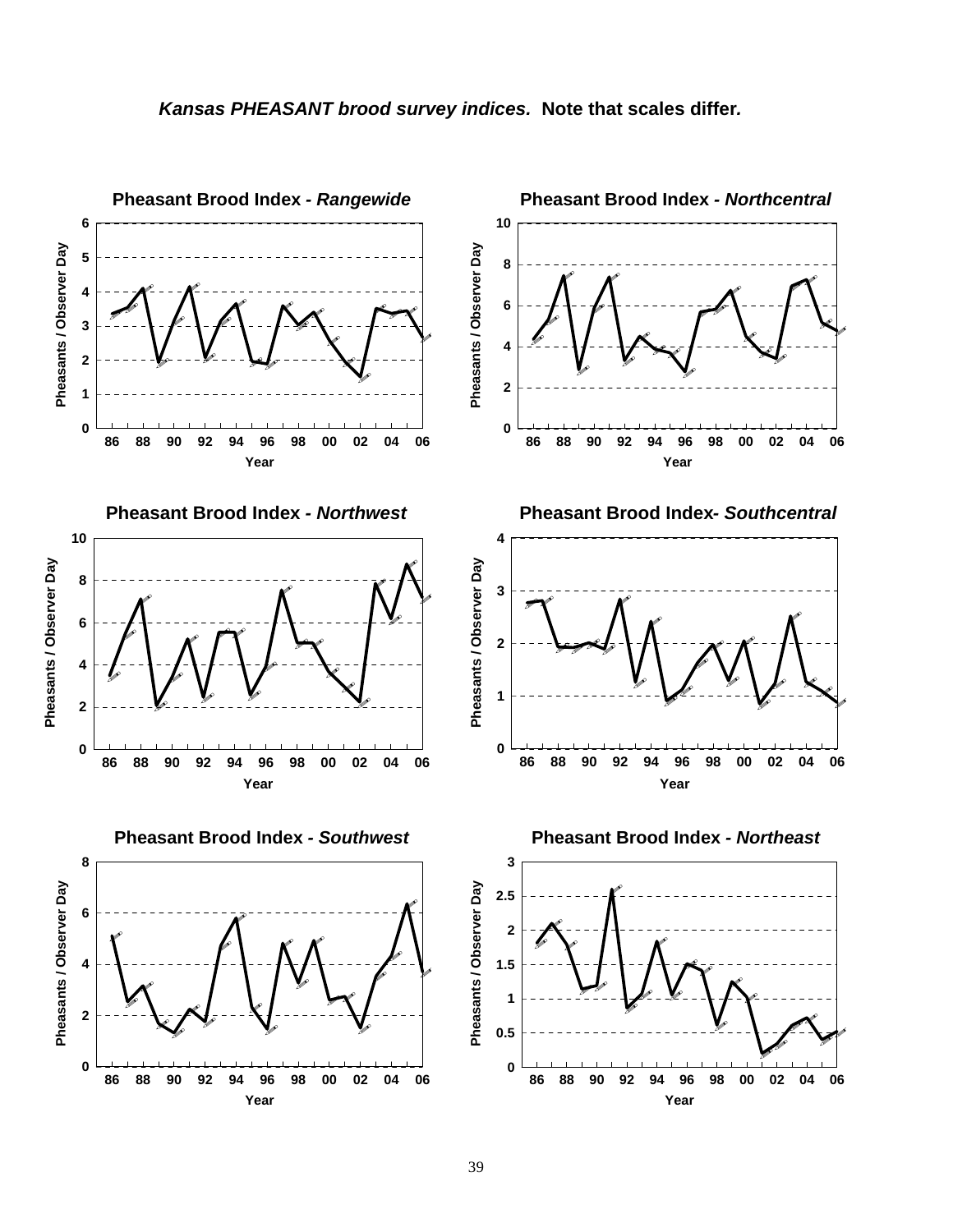| Year      | $1-NW$ | $2-SW$ | $3-NC$ | $4-SC$ | 5-NE | <b>RANGE</b> |
|-----------|--------|--------|--------|--------|------|--------------|
| 1986      | 0.31   | 0.53   | 0.38   | 0.20   | 0.13 | 0.29         |
| 1987      | 0.18   | 0.20   | 0.29   | 0.24   | 0.08 | 0.20         |
| 1988      | 0.50   | 0.42   | 0.52   | 0.18   | 0.13 | 0.33         |
| 1989      | 0.16   | 0.17   | 0.33   | 0.16   | 0.11 | 0.19         |
| 1990      | 0.24   | 0.17   | 0.39   | 0.15   | 0.12 | 0.24         |
| 1991      | 0.31   | 0.40   | 0.66   | 0.21   | 0.13 | 0.36         |
| 1992      | 0.24   | 0.31   | 0.40   | 0.13   | 0.11 | 0.24         |
| 1993      | 0.29   | 0.42   | 0.28   | 0.13   | 0.10 | 0.23         |
| 1994      | 0.45   | 0.51   | 0.44   | 0.25   | 0.14 | 0.34         |
| 1995      | 0.35   | 0.26   | 0.40   | 0.13   | 0.12 | 0.23         |
| 1996      | 0.41   | 0.26   | 0.25   | 0.10   | 0.16 | 0.20         |
| 1997      | 0.54   | 0.35   | 0.36   | 0.19   | 0.08 | 0.27         |
| 1998      | 0.48   | 0.54   | 0.42   | 0.19   | 0.12 | 0.31         |
| 1999      | 0.25   | 0.40   | 0.63   | 0.21   | 0.12 | 0.31         |
| 2000      | 0.45   | 0.45   | 0.38   | 0.22   | 0.08 | 0.29         |
| 2001      | 0.27   | 0.38   | 0.30   | 0.09   | 0.01 | 0.20         |
| 2002      | 0.27   | 0.25   | 0.32   | 0.16   | 0.04 | 0.18         |
| 2003      | 0.35   | 0.39   | 0.35   | 0.34   | 0.06 | 0.28         |
| 2004      | 0.88   | 0.50   | 0.52   | 0.17   | 0.07 | 0.36         |
| 2005      | 0.59   | 0.61   | 0.53   | 0.19   | 0.09 | 0.35         |
| 2006      | 0.60   | 0.86   | 0.36   | 0.13   | 0.08 | 0.35         |
|           |        |        |        |        |      |              |
| 80's Mean | 0.29   | 0.33   | 0.38   | 0.20   | 0.11 | 0.25         |
| 90's Mean | 0.36   | 0.36   | 0.42   | 0.17   | 0.12 | 0.27         |
| 00's Mean | 0.49   | 0.49   | 0.39   | 0.19   | 0.06 | 0.29         |

Table 12. **Pheasant COCKS Per Observer Day**: SUMMER BROOD SURVEY.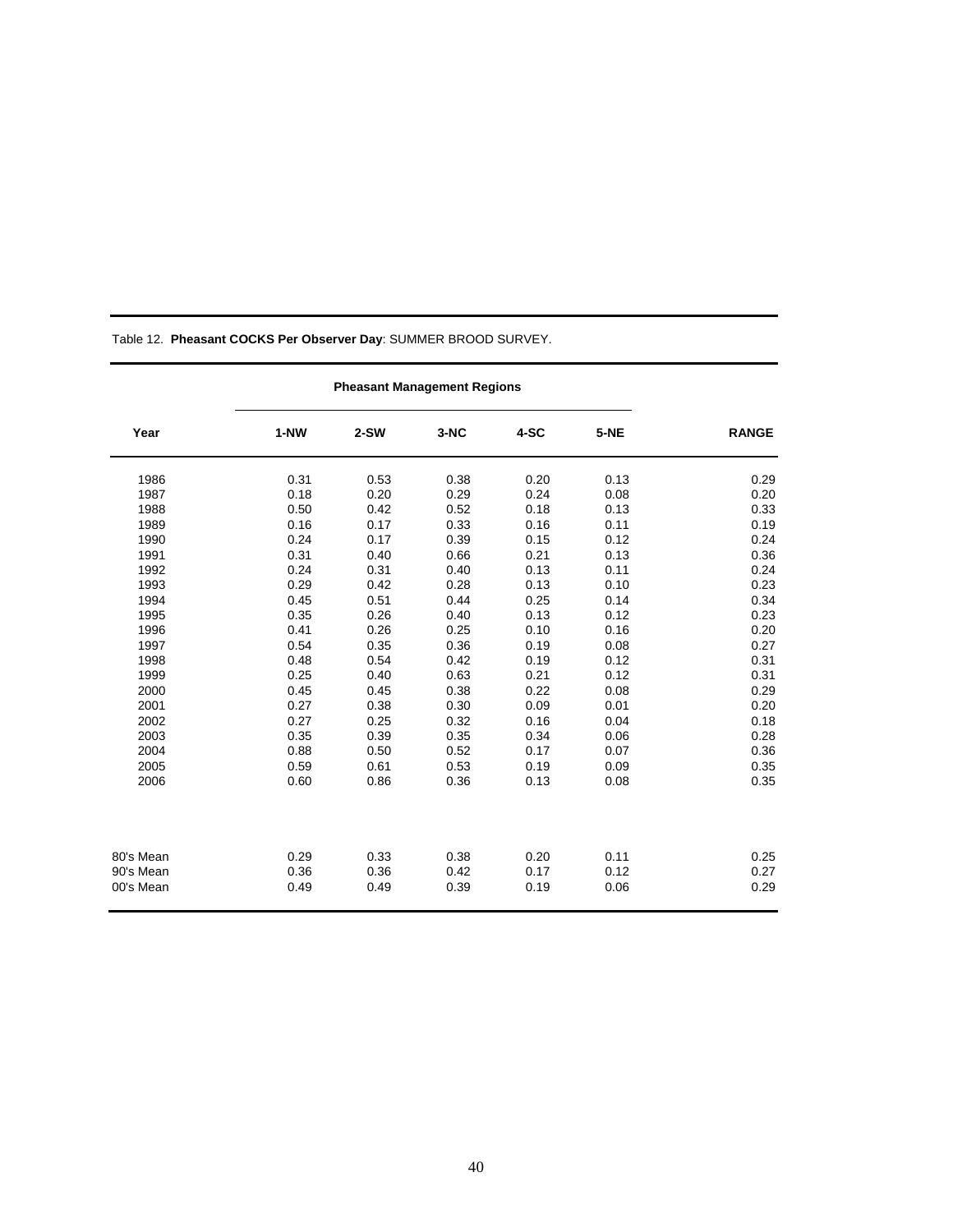| Year      | 1-NW | $2-SW$ | $3-NC$ | 4-SC | <b>5-NE</b> | <b>RANGE</b> |
|-----------|------|--------|--------|------|-------------|--------------|
| 1986      | 0.53 | 0.67   | 0.56   | 0.28 | 0.25        | 0.43         |
| 1987      | 0.62 | 0.44   | 0.60   | 0.36 | 0.21        | 0.43         |
| 1988      | 1.05 | 0.59   | 0.87   | 0.23 | 0.26        | 0.55         |
| 1989      | 0.38 | 0.34   | 0.50   | 0.28 | 0.16        | 0.32         |
| 1990      | 0.46 | 0.31   | 0.71   | 0.25 | 0.14        | 0.41         |
| 1991      | 0.70 | 0.48   | 1.07   | 0.26 | 0.27        | 0.58         |
| 1992      | 0.37 | 0.27   | 0.49   | 0.23 | 0.17        | 0.30         |
| 1993      | 0.53 | 0.57   | 0.57   | 0.20 | 0.14        | 0.38         |
| 1994      | 0.73 | 0.82   | 0.56   | 0.28 | 0.31        | 0.52         |
| 1995      | 0.40 | 0.36   | 0.58   | 0.15 | 0.20        | 0.32         |
| 1996      | 0.61 | 0.39   | 0.52   | 0.15 | 0.32        | 0.36         |
| 1997      | 0.80 | 0.58   | 0.68   | 0.20 | 0.18        | 0.42         |
| 1998      | 0.74 | 0.52   | 0.63   | 0.29 | 0.09        | 0.40         |
| 1999      | 0.63 | 0.88   | 0.85   | 0.22 | 0.18        | 0.49         |
| 2000      | 0.56 | 0.54   | 0.57   | 0.22 | 0.17        | 0.38         |
| 2001      | 0.49 | 0.59   | 0.46   | 0.17 | 0.04        | 0.32         |
| 2002      | 0.19 | 0.35   | 0.51   | 0.18 | 0.09        | 0.25         |
| 2003      | 0.87 | 0.59   | 0.62   | 0.34 | 0.11        | 0.43         |
| 2004      | 0.92 | 0.69   | 0.84   | 0.23 | 0.12        | 0.48         |
| 2005      | 0.92 | 1.01   | 0.73   | 0.22 | 0.08        | 0.50         |
| 2006      | 0.82 | 0.68   | 0.66   | 0.17 | 0.11        | 0.41         |
|           |      |        |        |      |             |              |
| 80's Mean | 0.65 | 0.51   | 0.63   | 0.29 | 0.22        | 0.43         |
| 90's Mean | 0.60 | 0.52   | 0.67   | 0.22 | 0.20        | 0.42         |
| 00's Mean | 0.68 | 0.64   | 0.63   | 0.22 | 0.10        | 0.40         |

Table 13. **Pheasant HENS Per Observer Day**: SUMMER BROOD SURVEY.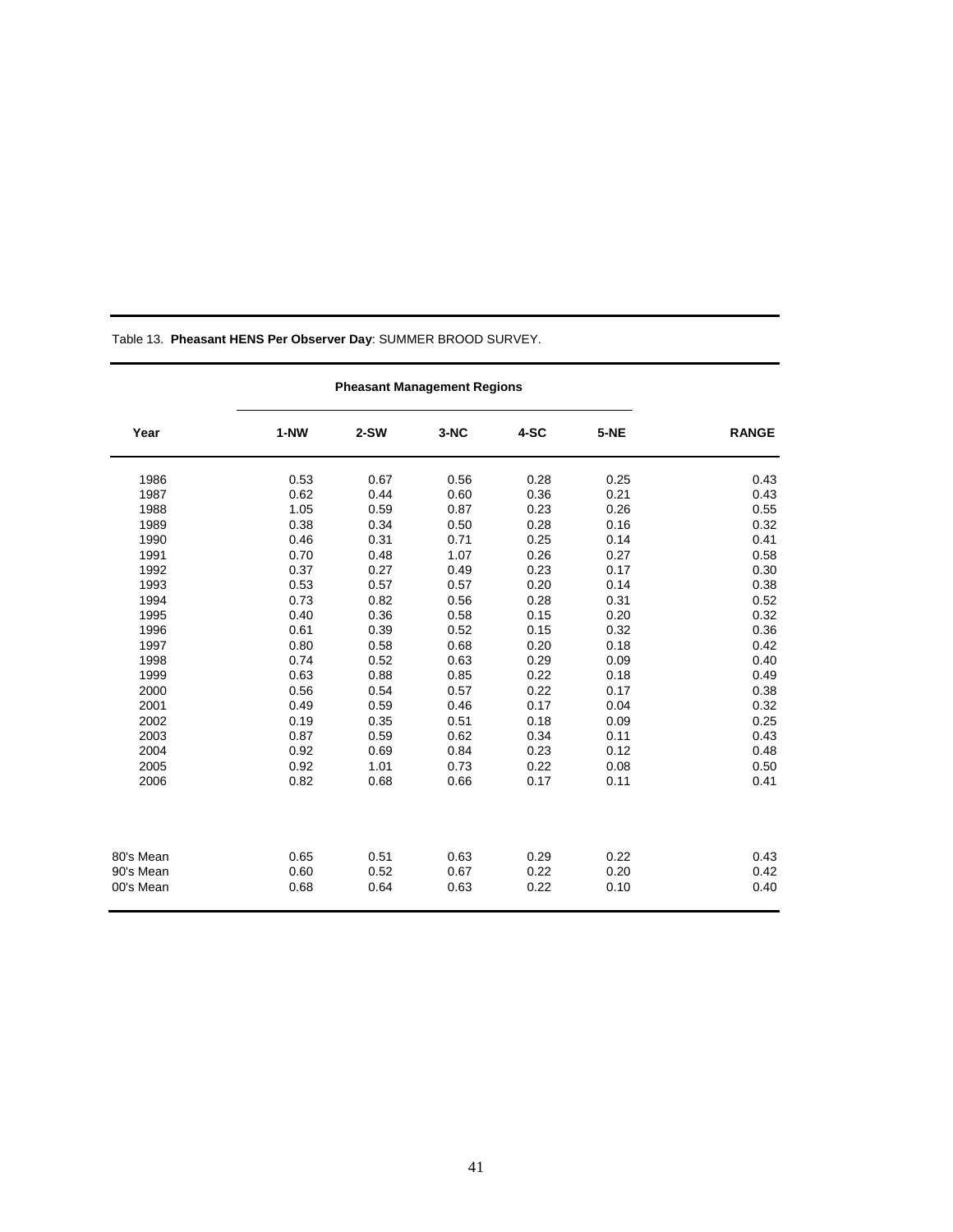| Year      | 1-NW | $2-SW$ | 3-NC | 4-SC | <b>5-NE</b> | <b>RANGE</b> |
|-----------|------|--------|------|------|-------------|--------------|
| 1986      | 2.63 | 3.91   | 3.40 | 2.28 | 1.42        | 2.63         |
| 1987      | 4.67 | 1.89   | 4.43 | 2.21 | 1.80        | 2.91         |
| 1988      | 5.57 | 2.15   | 6.08 | 1.51 | 1.41        | 3.22         |
| 1989      | 1.52 | 1.17   | 2.03 | 1.48 | 0.87        | 1.41         |
| 1990      | 2.69 | 0.84   | 4.73 | 1.61 | 0.93        | 2.49         |
| 1991      | 4.22 | 1.37   | 5.67 | 1.42 | 2.19        | 3.21         |
| 1992      | 1.85 | 1.16   | 2.43 | 2.47 | 0.58        | 1.51         |
| 1993      | 4.72 | 3.72   | 3.65 | 0.92 | 0.83        | 2.52         |
| 1994      | 4.36 | 4.47   | 2.88 | 1.89 | 1.39        | 2.80         |
| 1995      | 1.81 | 1.70   | 2.71 | 0.63 | 0.74        | 1.42         |
| 1996      | 2.91 | 1.46   | 2.76 | 1.12 | 1.51        | 1.88         |
| 1997      | 6.21 | 3.88   | 4.64 | 1.24 | 1.15        | 2.90         |
| 1998      | 3.81 | 2.20   | 4.76 | 1.50 | 0.40        | 2.30         |
| 1999      | 4.14 | 3.64   | 5.27 | 0.86 | 0.95        | 2.60         |
| 2000      | 2.67 | 1.61   | 3.54 | 1.61 | 0.76        | 1.91         |
| 2001      | 2.21 | 1.76   | 2.96 | 0.59 | 0.15        | 1.43         |
| 2002      | 1.77 | 0.89   | 2.58 | 0.89 | 0.21        | 1.07         |
| 2003      | 6.58 | 2.54   | 5.98 | 1.85 | 0.44        | 2.79         |
| 2004      | 4.38 | 3.14   | 5.90 | 0.87 | 0.53        | 2.52         |
| 2005      | 7.25 | 4.74   | 3.89 | 0.69 | 0.23        | 2.58         |
| 2006      | 5.75 | 2.15   | 3.75 | 0.57 | 0.34        | 1.89         |
|           |      |        |      |      |             |              |
| 80's Mean | 3.60 | 2.28   | 3.99 | 1.87 | 1.38        | 2.54         |
| 90's Mean | 3.67 | 2.44   | 3.95 | 1.37 | 1.07        | 2.36         |
| 00's Mean | 4.37 | 2.40   | 4.09 | 1.01 | 0.38        | 2.03         |

Table 14. **Pheasant YOUNG Per Observer Day**: SUMMER BROOD SURVEY.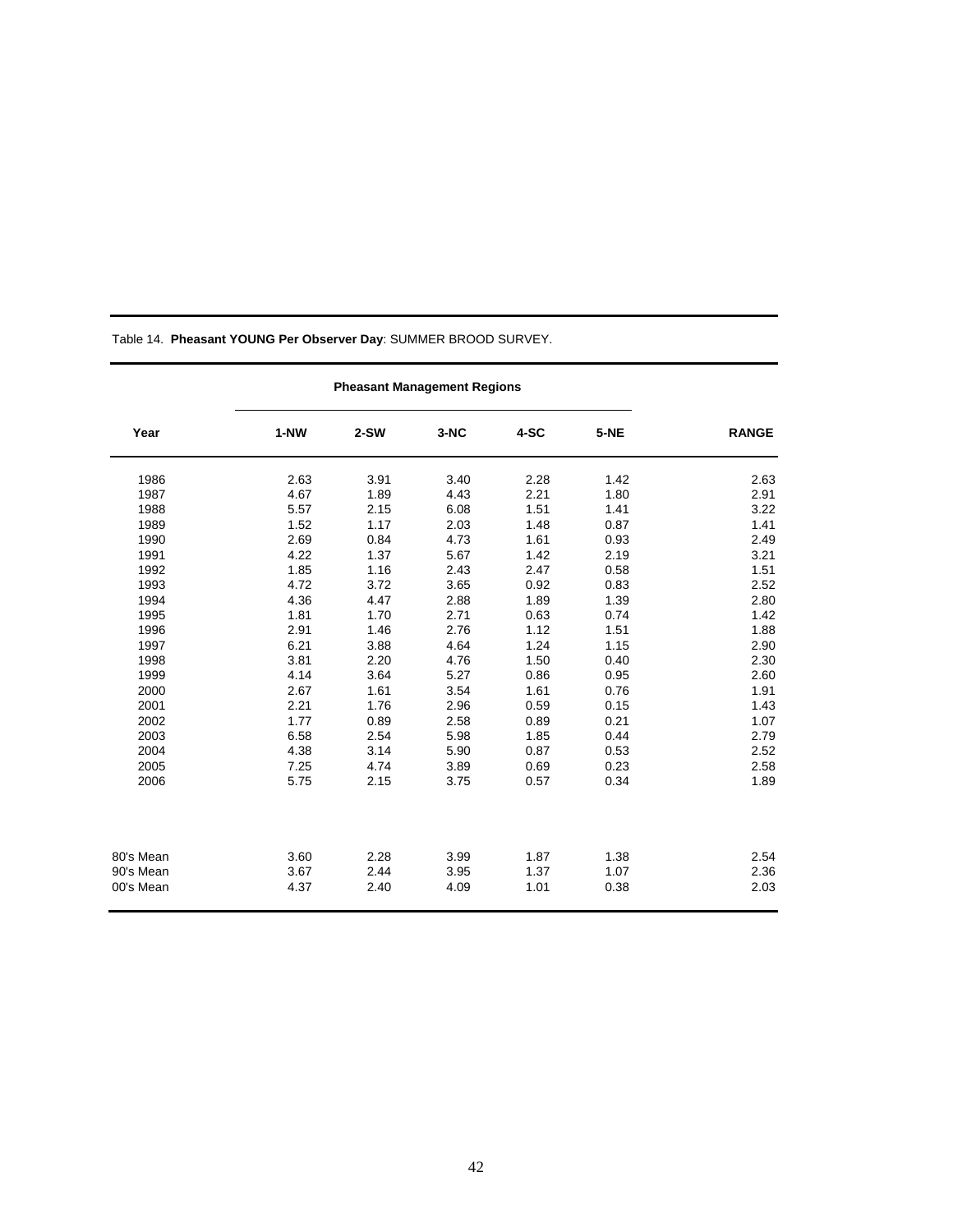| Table 15. Pheasant BROODS Per Observer Day: SUMMER BROOD SURVEY. |  |
|------------------------------------------------------------------|--|
|                                                                  |  |

| Year      | $1-NW$ | $2-SW$ | $3-NC$ | 4-SC | 5-NE | <b>RANGE</b> |
|-----------|--------|--------|--------|------|------|--------------|
| 1986      | 0.54   | 0.57   | 0.76   | 0.36 | 0.28 | 0.50         |
| 1987      | 0.82   | 0.43   | 0.78   | 0.35 | 0.30 | 0.51         |
| 1988      | 1.09   | 0.44   | 1.04   | 0.27 | 0.28 | 0.59         |
| 1989      | 0.33   | 0.26   | 0.44   | 0.29 | 0.15 | 0.29         |
| 1990      | 0.57   | 0.20   | 0.78   | 0.30 | 0.12 | 0.43         |
| 1991      | 0.72   | 0.29   | 0.99   | 0.26 | 0.38 | 0.57         |
| 1992      | 0.41   | 0.26   | 0.45   | 0.39 | 0.11 | 0.29         |
| 1993      | 0.80   | 0.53   | 0.58   | 0.22 | 0.16 | 0.42         |
| 1994      | 0.84   | 0.68   | 0.59   | 0.40 | 0.25 | 0.53         |
| 1995      | 0.37   | 0.38   | 0.58   | 0.16 | 0.16 | 0.31         |
| 1996      | 0.52   | 0.25   | 0.40   | 0.19 | 0.22 | 0.28         |
| 1997      | 1.18   | 0.72   | 0.76   | 0.24 | 0.20 | 0.52         |
| 1998      | 0.79   | 0.53   | 0.80   | 0.28 | 0.07 | 0.44         |
| 1999      | 0.87   | 0.78   | 0.95   | 0.19 | 0.16 | 0.51         |
| 2000      | 0.64   | 0.47   | 0.70   | 0.31 | 0.15 | 0.41         |
| 2001      | 0.49   | 0.41   | 0.56   | 0.18 | 0.04 | 0.31         |
| 2002      | 0.37   | 0.23   | 0.47   | 0.22 | 0.05 | 0.23         |
| 2003      | 1.16   | 0.60   | 1.01   | 0.42 | 0.09 | 0.54         |
| 2004      | 0.86   | 0.61   | 1.03   | 0.16 | 0.10 | 0.47         |
| 2005      | 1.36   | 1.02   | 0.79   | 0.17 | 0.05 | 0.54         |
| 2006      | 1.10   | 0.53   | 0.70   | 0.12 | 0.06 | 0.39         |
|           |        |        |        |      |      |              |
| 80's Mean | 0.70   | 0.43   | 0.76   | 0.32 | 0.25 | 0.47         |
| 90's Mean | 0.71   | 0.46   | 0.69   | 0.26 | 0.18 | 0.43         |
| 00's Mean | 0.85   | 0.55   | 0.75   | 0.23 | 0.08 | 0.41         |

**Pheasant Management Regions**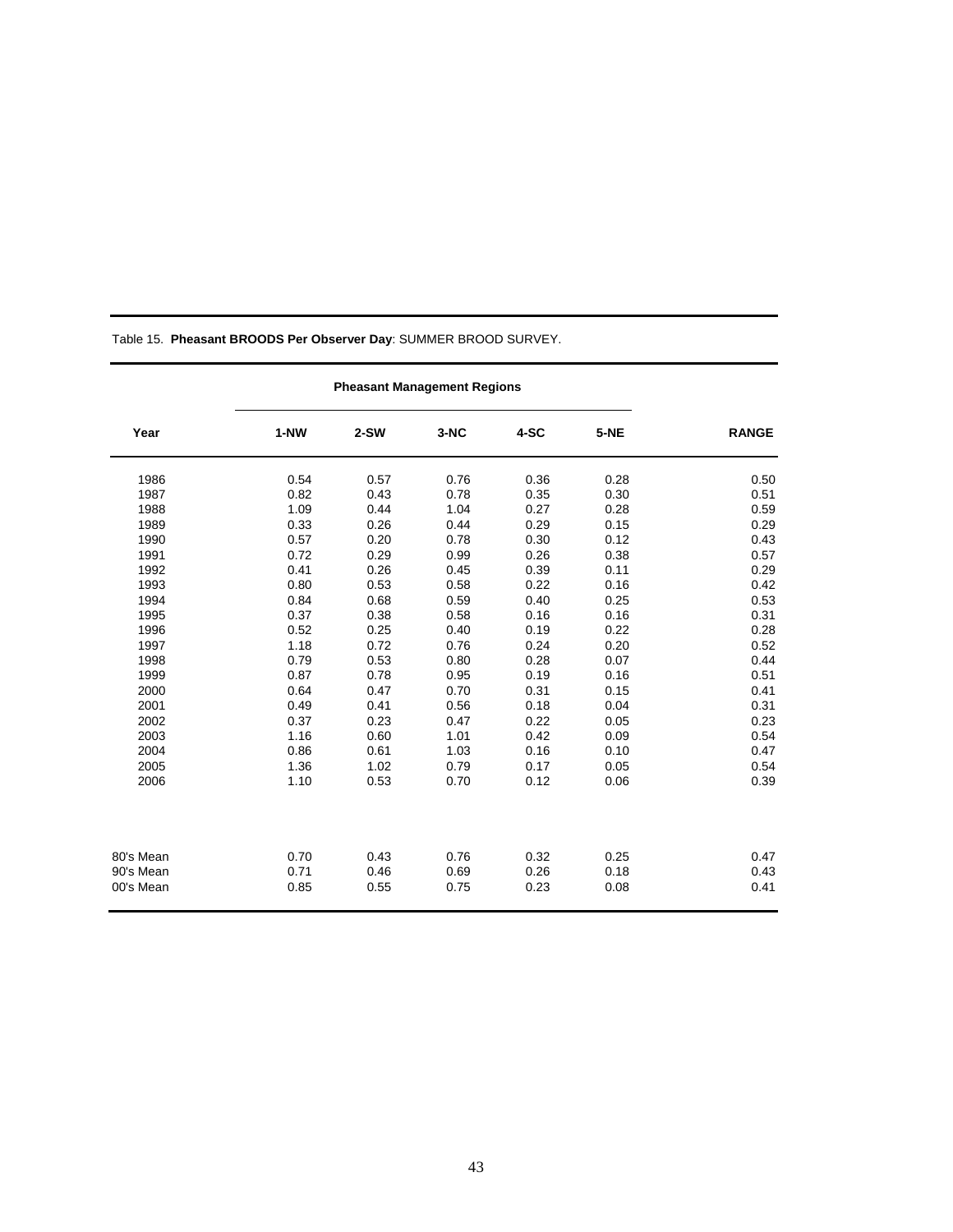

**h o u s a n d s**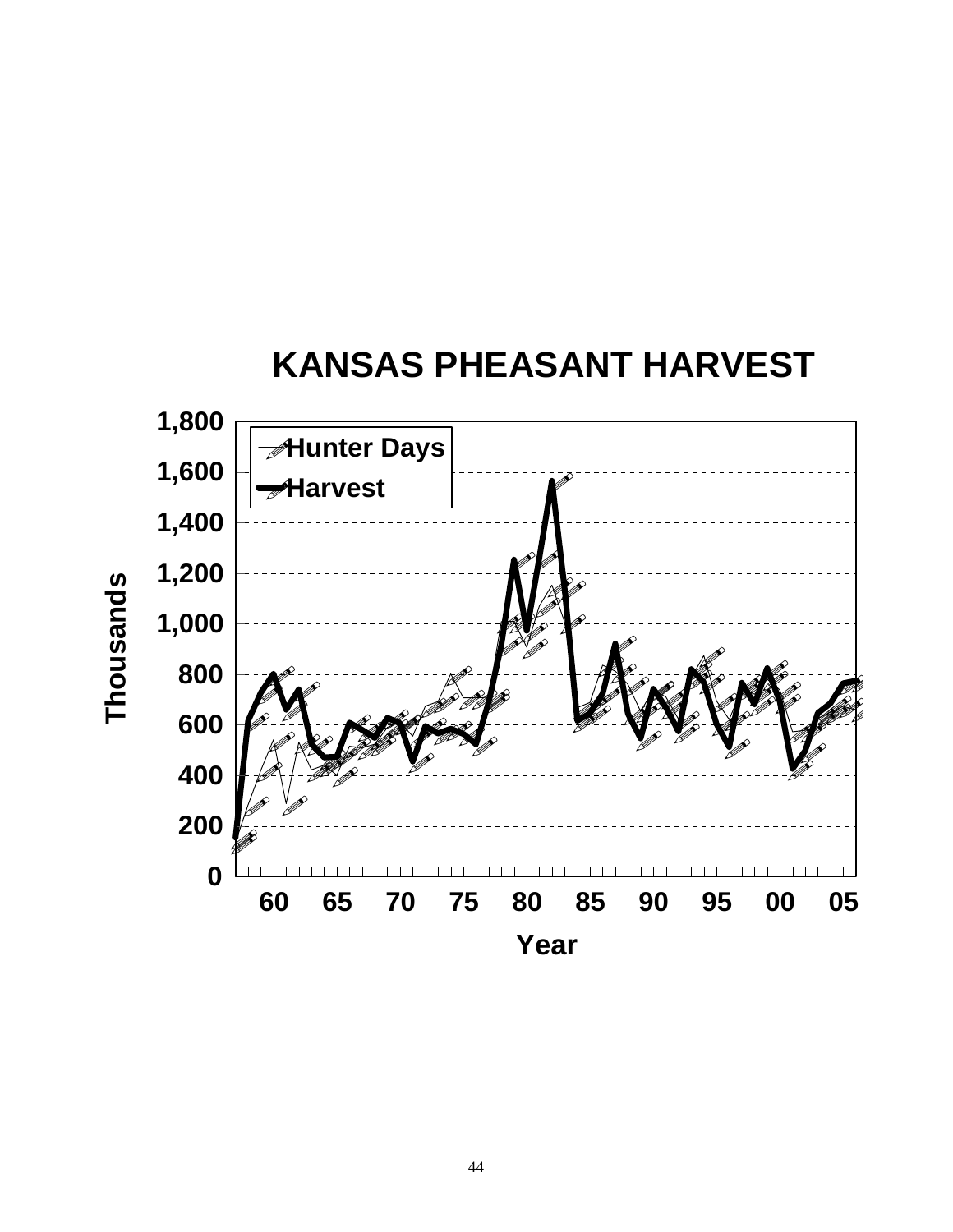| Season <sup>a</sup><br>Est. <sup>a</sup><br>Average <sup>a</sup><br>Percent<br>Est.<br>Est.<br>Season<br>Total<br>Total<br>Total<br>Hunting<br>Days Per<br>Bag Per<br>Bag Per<br>Year<br>Hunters<br>Days<br>Harvest<br>Hunter<br>Hunter<br>Species<br>Day<br>75,700<br>136,000<br>1957<br>40.00<br>154,000<br>1.80<br>2.03<br>1.13<br>2.18<br>4.72<br>1958<br>56.83<br>130,500<br>284,000<br>616,000<br>2.16<br>1959<br>146,300<br>1.73<br>63.56<br>420,000<br>727,000<br>2.87<br>4.97<br>1960<br>75.42<br>168,600<br>541,000<br>801,000<br>3.21<br>4.75<br>1.48<br>1961<br>69.99<br>144,000<br>288,000<br>660,000<br>2.00<br>4.59<br>2.29<br>$149,500^{b}$<br>1962<br>77.70<br>531,000<br>740,000<br>3.55<br>4.95<br>1.39<br>72.38<br>1.24<br>1963<br>130,600<br>422,000<br>524,000<br>3.23<br>4.01<br>1964<br>67.73<br>118,300<br>440,000<br>471,000<br>3.72<br>3.98<br>1.07<br>3.29<br>3.88<br>1965<br>69.02<br>122,000<br>401,000<br>473,000<br>1.18<br>1966<br>68.09<br>134,500<br>515,000<br>608,000<br>3.83<br>4.52<br>1.18<br>1967<br>68.44<br>139,000<br>509,000<br>580,000<br>3.66<br>4.17<br>1.14<br>0.84<br>4.03<br>1968<br>68.70<br>136,100<br>523,000<br>548,000<br>3.84<br>1969<br>69.69<br>145,200<br>590,000<br>627,000<br>4.06<br>4.32<br>1.06<br>1970<br>71.20<br>4.02<br>0.99<br>150,700<br>610,000<br>606,000<br>4.05<br>1971<br>68.40<br>141,700<br>555,000<br>455,000<br>3.92<br>3.21<br>0.96<br>1972<br>67.44<br>142,800<br>674,000<br>595,000<br>4.72<br>4.17<br>1.03<br>1973<br>64.97<br>139,700<br>692,000<br>566,000<br>4.95<br>4.05<br>0.96<br>1974<br>70.75<br>150,200<br>801,000<br>584,000<br>5.33<br>3.89<br>0.85<br>1975<br>0.92<br>70.69<br>141,100<br>707,000<br>564,000<br>5.01<br>3.97<br>1976<br>71.50<br>145,200<br>706,000<br>523,000<br>4.86<br>3.60<br>0.90<br>72.21<br>1977<br>148,400<br>709,000<br>690,000<br>4.78<br>4.65<br>1.09<br>1978<br>78.17<br>168,000<br>1,008,000<br>916,000<br>6.00<br>5.46<br>1.11<br>$78.17$ $^{\rm d}$<br>1979<br>177,900<br>1,009,000<br>1,253,000<br>5.67<br>7.05<br>1.41<br>1980<br>76.69<br>176,200<br>907,000<br>972,000<br>5.15<br>5.52<br>1.19<br>183,200<br>1981<br>78.45<br>1,070,000<br>1,260,000<br>5.84<br>6.88<br>1.36<br>1982<br>78.73<br>195,600<br>5.89<br>8.00<br>1.51<br>1,152,000<br>1,565,000<br>1983<br>76.27<br>183,600<br>1,006,000<br>5.48<br>6.20<br>1.28<br>1,138,000<br>1.07<br>1984<br>71.59<br>135,700<br>668,000<br>616,000<br>4.92<br>4.54<br>1985<br>73.64<br>136,600<br>688,000<br>645,000<br>5.03<br>4.72<br>1.02<br>1986<br>73.90<br>143,100<br>836,000<br>723,000<br>5.84<br>5.06<br>1.01<br>1.21<br>1987<br>76.44<br>149,600<br>812,000<br>921,000<br>5.43<br>6.16<br>1988<br>74.50<br>144,400<br>760,000<br>644,000<br>5.26<br>4.46<br>1.00<br>1989<br>70.49<br>124,900<br>653,000<br>546,000<br>5.23<br>4.37<br>0.96<br>1990<br>74.44<br>133,000<br>738,000<br>742,000<br>5.55<br>5.58<br>1.14<br>1.08<br>1991<br>74.80<br>138,400<br>710,000<br>669,000<br>5.13<br>4.83<br>1992<br>73.42<br>126,100<br>622,000<br>574,000<br>4.93<br>4.55<br>0.99<br>1993<br>76.81<br>134,400<br>785,000<br>820,000<br>5.84<br>6.10<br>1.18<br>1994<br>76.10<br>145,300<br>874,000<br>768,000<br>6.02<br>5.28<br>1.07<br>1995<br>74.14<br>133,500<br>694,000<br>603,000<br>5.20<br>4.52<br>0.96<br>4.59<br>1996<br>70.02<br>111,700<br>621,000<br>512,000<br>5.56<br>0.94<br>1997<br>75.26<br>5.94<br>124,800<br>742,000<br>766,000<br>6.13<br>1.15<br>1998<br>72.63<br>125,800<br>721,000<br>681,000<br>5.73<br>5.41<br>1.01<br>1999<br>74.43<br>133,700<br>780,000<br>824,000<br>5.83<br>6.16<br>1.18<br>2000<br>71.64<br>133,400<br>738,000<br>692,000<br>5.53<br>5.19<br>1.00<br>2001<br>70.27<br>116,600<br>572,000<br>426,000<br>4.91<br>3.66<br>0.82<br>2002<br>67.09<br>106,800<br>578,000<br>497,000<br>5.41<br>4.65<br>0.93<br>2003<br>69.87<br>625,000<br>5.34<br>5.52<br>1.13<br>117,000<br>646,000<br>2004<br>71.22<br>123,800<br>650,000<br>685,000<br>5.25<br>5.53<br>1.11<br>71.26<br>2005<br>124,700<br>673,000<br>764,000<br>6.12<br>1.20<br>5.40 | Table 16. Estimated annual PHEASANT hunting activity in Kansas. |       |         |         |         |      |      |      |  |  |
|-------------------------------------------------------------------------------------------------------------------------------------------------------------------------------------------------------------------------------------------------------------------------------------------------------------------------------------------------------------------------------------------------------------------------------------------------------------------------------------------------------------------------------------------------------------------------------------------------------------------------------------------------------------------------------------------------------------------------------------------------------------------------------------------------------------------------------------------------------------------------------------------------------------------------------------------------------------------------------------------------------------------------------------------------------------------------------------------------------------------------------------------------------------------------------------------------------------------------------------------------------------------------------------------------------------------------------------------------------------------------------------------------------------------------------------------------------------------------------------------------------------------------------------------------------------------------------------------------------------------------------------------------------------------------------------------------------------------------------------------------------------------------------------------------------------------------------------------------------------------------------------------------------------------------------------------------------------------------------------------------------------------------------------------------------------------------------------------------------------------------------------------------------------------------------------------------------------------------------------------------------------------------------------------------------------------------------------------------------------------------------------------------------------------------------------------------------------------------------------------------------------------------------------------------------------------------------------------------------------------------------------------------------------------------------------------------------------------------------------------------------------------------------------------------------------------------------------------------------------------------------------------------------------------------------------------------------------------------------------------------------------------------------------------------------------------------------------------------------------------------------------------------------------------------------------------------------------------------------------------------------------------------------------------------------------------------------------------------------------------------------------------------------------------------------------------------------------------------------------------------------------------------------------------------------------------------------------------------------------------------------------------------------------------------------------------------------------------------------------------------------------------------------------------------------------------------------------------------------------------------------------------------------------------------------------------------------------------------------------------------------------------------------------------------------------------------|-----------------------------------------------------------------|-------|---------|---------|---------|------|------|------|--|--|
|                                                                                                                                                                                                                                                                                                                                                                                                                                                                                                                                                                                                                                                                                                                                                                                                                                                                                                                                                                                                                                                                                                                                                                                                                                                                                                                                                                                                                                                                                                                                                                                                                                                                                                                                                                                                                                                                                                                                                                                                                                                                                                                                                                                                                                                                                                                                                                                                                                                                                                                                                                                                                                                                                                                                                                                                                                                                                                                                                                                                                                                                                                                                                                                                                                                                                                                                                                                                                                                                                                                                                                                                                                                                                                                                                                                                                                                                                                                                                                                                                                                                         |                                                                 |       |         |         |         |      |      |      |  |  |
|                                                                                                                                                                                                                                                                                                                                                                                                                                                                                                                                                                                                                                                                                                                                                                                                                                                                                                                                                                                                                                                                                                                                                                                                                                                                                                                                                                                                                                                                                                                                                                                                                                                                                                                                                                                                                                                                                                                                                                                                                                                                                                                                                                                                                                                                                                                                                                                                                                                                                                                                                                                                                                                                                                                                                                                                                                                                                                                                                                                                                                                                                                                                                                                                                                                                                                                                                                                                                                                                                                                                                                                                                                                                                                                                                                                                                                                                                                                                                                                                                                                                         |                                                                 |       |         |         |         |      |      |      |  |  |
|                                                                                                                                                                                                                                                                                                                                                                                                                                                                                                                                                                                                                                                                                                                                                                                                                                                                                                                                                                                                                                                                                                                                                                                                                                                                                                                                                                                                                                                                                                                                                                                                                                                                                                                                                                                                                                                                                                                                                                                                                                                                                                                                                                                                                                                                                                                                                                                                                                                                                                                                                                                                                                                                                                                                                                                                                                                                                                                                                                                                                                                                                                                                                                                                                                                                                                                                                                                                                                                                                                                                                                                                                                                                                                                                                                                                                                                                                                                                                                                                                                                                         |                                                                 |       |         |         |         |      |      |      |  |  |
|                                                                                                                                                                                                                                                                                                                                                                                                                                                                                                                                                                                                                                                                                                                                                                                                                                                                                                                                                                                                                                                                                                                                                                                                                                                                                                                                                                                                                                                                                                                                                                                                                                                                                                                                                                                                                                                                                                                                                                                                                                                                                                                                                                                                                                                                                                                                                                                                                                                                                                                                                                                                                                                                                                                                                                                                                                                                                                                                                                                                                                                                                                                                                                                                                                                                                                                                                                                                                                                                                                                                                                                                                                                                                                                                                                                                                                                                                                                                                                                                                                                                         |                                                                 |       |         |         |         |      |      |      |  |  |
|                                                                                                                                                                                                                                                                                                                                                                                                                                                                                                                                                                                                                                                                                                                                                                                                                                                                                                                                                                                                                                                                                                                                                                                                                                                                                                                                                                                                                                                                                                                                                                                                                                                                                                                                                                                                                                                                                                                                                                                                                                                                                                                                                                                                                                                                                                                                                                                                                                                                                                                                                                                                                                                                                                                                                                                                                                                                                                                                                                                                                                                                                                                                                                                                                                                                                                                                                                                                                                                                                                                                                                                                                                                                                                                                                                                                                                                                                                                                                                                                                                                                         |                                                                 |       |         |         |         |      |      |      |  |  |
|                                                                                                                                                                                                                                                                                                                                                                                                                                                                                                                                                                                                                                                                                                                                                                                                                                                                                                                                                                                                                                                                                                                                                                                                                                                                                                                                                                                                                                                                                                                                                                                                                                                                                                                                                                                                                                                                                                                                                                                                                                                                                                                                                                                                                                                                                                                                                                                                                                                                                                                                                                                                                                                                                                                                                                                                                                                                                                                                                                                                                                                                                                                                                                                                                                                                                                                                                                                                                                                                                                                                                                                                                                                                                                                                                                                                                                                                                                                                                                                                                                                                         |                                                                 |       |         |         |         |      |      |      |  |  |
|                                                                                                                                                                                                                                                                                                                                                                                                                                                                                                                                                                                                                                                                                                                                                                                                                                                                                                                                                                                                                                                                                                                                                                                                                                                                                                                                                                                                                                                                                                                                                                                                                                                                                                                                                                                                                                                                                                                                                                                                                                                                                                                                                                                                                                                                                                                                                                                                                                                                                                                                                                                                                                                                                                                                                                                                                                                                                                                                                                                                                                                                                                                                                                                                                                                                                                                                                                                                                                                                                                                                                                                                                                                                                                                                                                                                                                                                                                                                                                                                                                                                         |                                                                 |       |         |         |         |      |      |      |  |  |
|                                                                                                                                                                                                                                                                                                                                                                                                                                                                                                                                                                                                                                                                                                                                                                                                                                                                                                                                                                                                                                                                                                                                                                                                                                                                                                                                                                                                                                                                                                                                                                                                                                                                                                                                                                                                                                                                                                                                                                                                                                                                                                                                                                                                                                                                                                                                                                                                                                                                                                                                                                                                                                                                                                                                                                                                                                                                                                                                                                                                                                                                                                                                                                                                                                                                                                                                                                                                                                                                                                                                                                                                                                                                                                                                                                                                                                                                                                                                                                                                                                                                         |                                                                 |       |         |         |         |      |      |      |  |  |
|                                                                                                                                                                                                                                                                                                                                                                                                                                                                                                                                                                                                                                                                                                                                                                                                                                                                                                                                                                                                                                                                                                                                                                                                                                                                                                                                                                                                                                                                                                                                                                                                                                                                                                                                                                                                                                                                                                                                                                                                                                                                                                                                                                                                                                                                                                                                                                                                                                                                                                                                                                                                                                                                                                                                                                                                                                                                                                                                                                                                                                                                                                                                                                                                                                                                                                                                                                                                                                                                                                                                                                                                                                                                                                                                                                                                                                                                                                                                                                                                                                                                         |                                                                 |       |         |         |         |      |      |      |  |  |
|                                                                                                                                                                                                                                                                                                                                                                                                                                                                                                                                                                                                                                                                                                                                                                                                                                                                                                                                                                                                                                                                                                                                                                                                                                                                                                                                                                                                                                                                                                                                                                                                                                                                                                                                                                                                                                                                                                                                                                                                                                                                                                                                                                                                                                                                                                                                                                                                                                                                                                                                                                                                                                                                                                                                                                                                                                                                                                                                                                                                                                                                                                                                                                                                                                                                                                                                                                                                                                                                                                                                                                                                                                                                                                                                                                                                                                                                                                                                                                                                                                                                         |                                                                 |       |         |         |         |      |      |      |  |  |
|                                                                                                                                                                                                                                                                                                                                                                                                                                                                                                                                                                                                                                                                                                                                                                                                                                                                                                                                                                                                                                                                                                                                                                                                                                                                                                                                                                                                                                                                                                                                                                                                                                                                                                                                                                                                                                                                                                                                                                                                                                                                                                                                                                                                                                                                                                                                                                                                                                                                                                                                                                                                                                                                                                                                                                                                                                                                                                                                                                                                                                                                                                                                                                                                                                                                                                                                                                                                                                                                                                                                                                                                                                                                                                                                                                                                                                                                                                                                                                                                                                                                         |                                                                 |       |         |         |         |      |      |      |  |  |
|                                                                                                                                                                                                                                                                                                                                                                                                                                                                                                                                                                                                                                                                                                                                                                                                                                                                                                                                                                                                                                                                                                                                                                                                                                                                                                                                                                                                                                                                                                                                                                                                                                                                                                                                                                                                                                                                                                                                                                                                                                                                                                                                                                                                                                                                                                                                                                                                                                                                                                                                                                                                                                                                                                                                                                                                                                                                                                                                                                                                                                                                                                                                                                                                                                                                                                                                                                                                                                                                                                                                                                                                                                                                                                                                                                                                                                                                                                                                                                                                                                                                         |                                                                 |       |         |         |         |      |      |      |  |  |
|                                                                                                                                                                                                                                                                                                                                                                                                                                                                                                                                                                                                                                                                                                                                                                                                                                                                                                                                                                                                                                                                                                                                                                                                                                                                                                                                                                                                                                                                                                                                                                                                                                                                                                                                                                                                                                                                                                                                                                                                                                                                                                                                                                                                                                                                                                                                                                                                                                                                                                                                                                                                                                                                                                                                                                                                                                                                                                                                                                                                                                                                                                                                                                                                                                                                                                                                                                                                                                                                                                                                                                                                                                                                                                                                                                                                                                                                                                                                                                                                                                                                         |                                                                 |       |         |         |         |      |      |      |  |  |
|                                                                                                                                                                                                                                                                                                                                                                                                                                                                                                                                                                                                                                                                                                                                                                                                                                                                                                                                                                                                                                                                                                                                                                                                                                                                                                                                                                                                                                                                                                                                                                                                                                                                                                                                                                                                                                                                                                                                                                                                                                                                                                                                                                                                                                                                                                                                                                                                                                                                                                                                                                                                                                                                                                                                                                                                                                                                                                                                                                                                                                                                                                                                                                                                                                                                                                                                                                                                                                                                                                                                                                                                                                                                                                                                                                                                                                                                                                                                                                                                                                                                         |                                                                 |       |         |         |         |      |      |      |  |  |
|                                                                                                                                                                                                                                                                                                                                                                                                                                                                                                                                                                                                                                                                                                                                                                                                                                                                                                                                                                                                                                                                                                                                                                                                                                                                                                                                                                                                                                                                                                                                                                                                                                                                                                                                                                                                                                                                                                                                                                                                                                                                                                                                                                                                                                                                                                                                                                                                                                                                                                                                                                                                                                                                                                                                                                                                                                                                                                                                                                                                                                                                                                                                                                                                                                                                                                                                                                                                                                                                                                                                                                                                                                                                                                                                                                                                                                                                                                                                                                                                                                                                         |                                                                 |       |         |         |         |      |      |      |  |  |
|                                                                                                                                                                                                                                                                                                                                                                                                                                                                                                                                                                                                                                                                                                                                                                                                                                                                                                                                                                                                                                                                                                                                                                                                                                                                                                                                                                                                                                                                                                                                                                                                                                                                                                                                                                                                                                                                                                                                                                                                                                                                                                                                                                                                                                                                                                                                                                                                                                                                                                                                                                                                                                                                                                                                                                                                                                                                                                                                                                                                                                                                                                                                                                                                                                                                                                                                                                                                                                                                                                                                                                                                                                                                                                                                                                                                                                                                                                                                                                                                                                                                         |                                                                 |       |         |         |         |      |      |      |  |  |
|                                                                                                                                                                                                                                                                                                                                                                                                                                                                                                                                                                                                                                                                                                                                                                                                                                                                                                                                                                                                                                                                                                                                                                                                                                                                                                                                                                                                                                                                                                                                                                                                                                                                                                                                                                                                                                                                                                                                                                                                                                                                                                                                                                                                                                                                                                                                                                                                                                                                                                                                                                                                                                                                                                                                                                                                                                                                                                                                                                                                                                                                                                                                                                                                                                                                                                                                                                                                                                                                                                                                                                                                                                                                                                                                                                                                                                                                                                                                                                                                                                                                         |                                                                 |       |         |         |         |      |      |      |  |  |
|                                                                                                                                                                                                                                                                                                                                                                                                                                                                                                                                                                                                                                                                                                                                                                                                                                                                                                                                                                                                                                                                                                                                                                                                                                                                                                                                                                                                                                                                                                                                                                                                                                                                                                                                                                                                                                                                                                                                                                                                                                                                                                                                                                                                                                                                                                                                                                                                                                                                                                                                                                                                                                                                                                                                                                                                                                                                                                                                                                                                                                                                                                                                                                                                                                                                                                                                                                                                                                                                                                                                                                                                                                                                                                                                                                                                                                                                                                                                                                                                                                                                         |                                                                 |       |         |         |         |      |      |      |  |  |
|                                                                                                                                                                                                                                                                                                                                                                                                                                                                                                                                                                                                                                                                                                                                                                                                                                                                                                                                                                                                                                                                                                                                                                                                                                                                                                                                                                                                                                                                                                                                                                                                                                                                                                                                                                                                                                                                                                                                                                                                                                                                                                                                                                                                                                                                                                                                                                                                                                                                                                                                                                                                                                                                                                                                                                                                                                                                                                                                                                                                                                                                                                                                                                                                                                                                                                                                                                                                                                                                                                                                                                                                                                                                                                                                                                                                                                                                                                                                                                                                                                                                         |                                                                 |       |         |         |         |      |      |      |  |  |
|                                                                                                                                                                                                                                                                                                                                                                                                                                                                                                                                                                                                                                                                                                                                                                                                                                                                                                                                                                                                                                                                                                                                                                                                                                                                                                                                                                                                                                                                                                                                                                                                                                                                                                                                                                                                                                                                                                                                                                                                                                                                                                                                                                                                                                                                                                                                                                                                                                                                                                                                                                                                                                                                                                                                                                                                                                                                                                                                                                                                                                                                                                                                                                                                                                                                                                                                                                                                                                                                                                                                                                                                                                                                                                                                                                                                                                                                                                                                                                                                                                                                         |                                                                 |       |         |         |         |      |      |      |  |  |
|                                                                                                                                                                                                                                                                                                                                                                                                                                                                                                                                                                                                                                                                                                                                                                                                                                                                                                                                                                                                                                                                                                                                                                                                                                                                                                                                                                                                                                                                                                                                                                                                                                                                                                                                                                                                                                                                                                                                                                                                                                                                                                                                                                                                                                                                                                                                                                                                                                                                                                                                                                                                                                                                                                                                                                                                                                                                                                                                                                                                                                                                                                                                                                                                                                                                                                                                                                                                                                                                                                                                                                                                                                                                                                                                                                                                                                                                                                                                                                                                                                                                         |                                                                 |       |         |         |         |      |      |      |  |  |
|                                                                                                                                                                                                                                                                                                                                                                                                                                                                                                                                                                                                                                                                                                                                                                                                                                                                                                                                                                                                                                                                                                                                                                                                                                                                                                                                                                                                                                                                                                                                                                                                                                                                                                                                                                                                                                                                                                                                                                                                                                                                                                                                                                                                                                                                                                                                                                                                                                                                                                                                                                                                                                                                                                                                                                                                                                                                                                                                                                                                                                                                                                                                                                                                                                                                                                                                                                                                                                                                                                                                                                                                                                                                                                                                                                                                                                                                                                                                                                                                                                                                         |                                                                 |       |         |         |         |      |      |      |  |  |
|                                                                                                                                                                                                                                                                                                                                                                                                                                                                                                                                                                                                                                                                                                                                                                                                                                                                                                                                                                                                                                                                                                                                                                                                                                                                                                                                                                                                                                                                                                                                                                                                                                                                                                                                                                                                                                                                                                                                                                                                                                                                                                                                                                                                                                                                                                                                                                                                                                                                                                                                                                                                                                                                                                                                                                                                                                                                                                                                                                                                                                                                                                                                                                                                                                                                                                                                                                                                                                                                                                                                                                                                                                                                                                                                                                                                                                                                                                                                                                                                                                                                         |                                                                 |       |         |         |         |      |      |      |  |  |
|                                                                                                                                                                                                                                                                                                                                                                                                                                                                                                                                                                                                                                                                                                                                                                                                                                                                                                                                                                                                                                                                                                                                                                                                                                                                                                                                                                                                                                                                                                                                                                                                                                                                                                                                                                                                                                                                                                                                                                                                                                                                                                                                                                                                                                                                                                                                                                                                                                                                                                                                                                                                                                                                                                                                                                                                                                                                                                                                                                                                                                                                                                                                                                                                                                                                                                                                                                                                                                                                                                                                                                                                                                                                                                                                                                                                                                                                                                                                                                                                                                                                         |                                                                 |       |         |         |         |      |      |      |  |  |
|                                                                                                                                                                                                                                                                                                                                                                                                                                                                                                                                                                                                                                                                                                                                                                                                                                                                                                                                                                                                                                                                                                                                                                                                                                                                                                                                                                                                                                                                                                                                                                                                                                                                                                                                                                                                                                                                                                                                                                                                                                                                                                                                                                                                                                                                                                                                                                                                                                                                                                                                                                                                                                                                                                                                                                                                                                                                                                                                                                                                                                                                                                                                                                                                                                                                                                                                                                                                                                                                                                                                                                                                                                                                                                                                                                                                                                                                                                                                                                                                                                                                         |                                                                 |       |         |         |         |      |      |      |  |  |
|                                                                                                                                                                                                                                                                                                                                                                                                                                                                                                                                                                                                                                                                                                                                                                                                                                                                                                                                                                                                                                                                                                                                                                                                                                                                                                                                                                                                                                                                                                                                                                                                                                                                                                                                                                                                                                                                                                                                                                                                                                                                                                                                                                                                                                                                                                                                                                                                                                                                                                                                                                                                                                                                                                                                                                                                                                                                                                                                                                                                                                                                                                                                                                                                                                                                                                                                                                                                                                                                                                                                                                                                                                                                                                                                                                                                                                                                                                                                                                                                                                                                         |                                                                 |       |         |         |         |      |      |      |  |  |
|                                                                                                                                                                                                                                                                                                                                                                                                                                                                                                                                                                                                                                                                                                                                                                                                                                                                                                                                                                                                                                                                                                                                                                                                                                                                                                                                                                                                                                                                                                                                                                                                                                                                                                                                                                                                                                                                                                                                                                                                                                                                                                                                                                                                                                                                                                                                                                                                                                                                                                                                                                                                                                                                                                                                                                                                                                                                                                                                                                                                                                                                                                                                                                                                                                                                                                                                                                                                                                                                                                                                                                                                                                                                                                                                                                                                                                                                                                                                                                                                                                                                         |                                                                 |       |         |         |         |      |      |      |  |  |
|                                                                                                                                                                                                                                                                                                                                                                                                                                                                                                                                                                                                                                                                                                                                                                                                                                                                                                                                                                                                                                                                                                                                                                                                                                                                                                                                                                                                                                                                                                                                                                                                                                                                                                                                                                                                                                                                                                                                                                                                                                                                                                                                                                                                                                                                                                                                                                                                                                                                                                                                                                                                                                                                                                                                                                                                                                                                                                                                                                                                                                                                                                                                                                                                                                                                                                                                                                                                                                                                                                                                                                                                                                                                                                                                                                                                                                                                                                                                                                                                                                                                         |                                                                 |       |         |         |         |      |      |      |  |  |
|                                                                                                                                                                                                                                                                                                                                                                                                                                                                                                                                                                                                                                                                                                                                                                                                                                                                                                                                                                                                                                                                                                                                                                                                                                                                                                                                                                                                                                                                                                                                                                                                                                                                                                                                                                                                                                                                                                                                                                                                                                                                                                                                                                                                                                                                                                                                                                                                                                                                                                                                                                                                                                                                                                                                                                                                                                                                                                                                                                                                                                                                                                                                                                                                                                                                                                                                                                                                                                                                                                                                                                                                                                                                                                                                                                                                                                                                                                                                                                                                                                                                         |                                                                 |       |         |         |         |      |      |      |  |  |
|                                                                                                                                                                                                                                                                                                                                                                                                                                                                                                                                                                                                                                                                                                                                                                                                                                                                                                                                                                                                                                                                                                                                                                                                                                                                                                                                                                                                                                                                                                                                                                                                                                                                                                                                                                                                                                                                                                                                                                                                                                                                                                                                                                                                                                                                                                                                                                                                                                                                                                                                                                                                                                                                                                                                                                                                                                                                                                                                                                                                                                                                                                                                                                                                                                                                                                                                                                                                                                                                                                                                                                                                                                                                                                                                                                                                                                                                                                                                                                                                                                                                         |                                                                 |       |         |         |         |      |      |      |  |  |
|                                                                                                                                                                                                                                                                                                                                                                                                                                                                                                                                                                                                                                                                                                                                                                                                                                                                                                                                                                                                                                                                                                                                                                                                                                                                                                                                                                                                                                                                                                                                                                                                                                                                                                                                                                                                                                                                                                                                                                                                                                                                                                                                                                                                                                                                                                                                                                                                                                                                                                                                                                                                                                                                                                                                                                                                                                                                                                                                                                                                                                                                                                                                                                                                                                                                                                                                                                                                                                                                                                                                                                                                                                                                                                                                                                                                                                                                                                                                                                                                                                                                         |                                                                 |       |         |         |         |      |      |      |  |  |
|                                                                                                                                                                                                                                                                                                                                                                                                                                                                                                                                                                                                                                                                                                                                                                                                                                                                                                                                                                                                                                                                                                                                                                                                                                                                                                                                                                                                                                                                                                                                                                                                                                                                                                                                                                                                                                                                                                                                                                                                                                                                                                                                                                                                                                                                                                                                                                                                                                                                                                                                                                                                                                                                                                                                                                                                                                                                                                                                                                                                                                                                                                                                                                                                                                                                                                                                                                                                                                                                                                                                                                                                                                                                                                                                                                                                                                                                                                                                                                                                                                                                         |                                                                 |       |         |         |         |      |      |      |  |  |
|                                                                                                                                                                                                                                                                                                                                                                                                                                                                                                                                                                                                                                                                                                                                                                                                                                                                                                                                                                                                                                                                                                                                                                                                                                                                                                                                                                                                                                                                                                                                                                                                                                                                                                                                                                                                                                                                                                                                                                                                                                                                                                                                                                                                                                                                                                                                                                                                                                                                                                                                                                                                                                                                                                                                                                                                                                                                                                                                                                                                                                                                                                                                                                                                                                                                                                                                                                                                                                                                                                                                                                                                                                                                                                                                                                                                                                                                                                                                                                                                                                                                         |                                                                 |       |         |         |         |      |      |      |  |  |
|                                                                                                                                                                                                                                                                                                                                                                                                                                                                                                                                                                                                                                                                                                                                                                                                                                                                                                                                                                                                                                                                                                                                                                                                                                                                                                                                                                                                                                                                                                                                                                                                                                                                                                                                                                                                                                                                                                                                                                                                                                                                                                                                                                                                                                                                                                                                                                                                                                                                                                                                                                                                                                                                                                                                                                                                                                                                                                                                                                                                                                                                                                                                                                                                                                                                                                                                                                                                                                                                                                                                                                                                                                                                                                                                                                                                                                                                                                                                                                                                                                                                         |                                                                 |       |         |         |         |      |      |      |  |  |
|                                                                                                                                                                                                                                                                                                                                                                                                                                                                                                                                                                                                                                                                                                                                                                                                                                                                                                                                                                                                                                                                                                                                                                                                                                                                                                                                                                                                                                                                                                                                                                                                                                                                                                                                                                                                                                                                                                                                                                                                                                                                                                                                                                                                                                                                                                                                                                                                                                                                                                                                                                                                                                                                                                                                                                                                                                                                                                                                                                                                                                                                                                                                                                                                                                                                                                                                                                                                                                                                                                                                                                                                                                                                                                                                                                                                                                                                                                                                                                                                                                                                         |                                                                 |       |         |         |         |      |      |      |  |  |
|                                                                                                                                                                                                                                                                                                                                                                                                                                                                                                                                                                                                                                                                                                                                                                                                                                                                                                                                                                                                                                                                                                                                                                                                                                                                                                                                                                                                                                                                                                                                                                                                                                                                                                                                                                                                                                                                                                                                                                                                                                                                                                                                                                                                                                                                                                                                                                                                                                                                                                                                                                                                                                                                                                                                                                                                                                                                                                                                                                                                                                                                                                                                                                                                                                                                                                                                                                                                                                                                                                                                                                                                                                                                                                                                                                                                                                                                                                                                                                                                                                                                         |                                                                 |       |         |         |         |      |      |      |  |  |
|                                                                                                                                                                                                                                                                                                                                                                                                                                                                                                                                                                                                                                                                                                                                                                                                                                                                                                                                                                                                                                                                                                                                                                                                                                                                                                                                                                                                                                                                                                                                                                                                                                                                                                                                                                                                                                                                                                                                                                                                                                                                                                                                                                                                                                                                                                                                                                                                                                                                                                                                                                                                                                                                                                                                                                                                                                                                                                                                                                                                                                                                                                                                                                                                                                                                                                                                                                                                                                                                                                                                                                                                                                                                                                                                                                                                                                                                                                                                                                                                                                                                         |                                                                 |       |         |         |         |      |      |      |  |  |
|                                                                                                                                                                                                                                                                                                                                                                                                                                                                                                                                                                                                                                                                                                                                                                                                                                                                                                                                                                                                                                                                                                                                                                                                                                                                                                                                                                                                                                                                                                                                                                                                                                                                                                                                                                                                                                                                                                                                                                                                                                                                                                                                                                                                                                                                                                                                                                                                                                                                                                                                                                                                                                                                                                                                                                                                                                                                                                                                                                                                                                                                                                                                                                                                                                                                                                                                                                                                                                                                                                                                                                                                                                                                                                                                                                                                                                                                                                                                                                                                                                                                         |                                                                 |       |         |         |         |      |      |      |  |  |
|                                                                                                                                                                                                                                                                                                                                                                                                                                                                                                                                                                                                                                                                                                                                                                                                                                                                                                                                                                                                                                                                                                                                                                                                                                                                                                                                                                                                                                                                                                                                                                                                                                                                                                                                                                                                                                                                                                                                                                                                                                                                                                                                                                                                                                                                                                                                                                                                                                                                                                                                                                                                                                                                                                                                                                                                                                                                                                                                                                                                                                                                                                                                                                                                                                                                                                                                                                                                                                                                                                                                                                                                                                                                                                                                                                                                                                                                                                                                                                                                                                                                         |                                                                 |       |         |         |         |      |      |      |  |  |
|                                                                                                                                                                                                                                                                                                                                                                                                                                                                                                                                                                                                                                                                                                                                                                                                                                                                                                                                                                                                                                                                                                                                                                                                                                                                                                                                                                                                                                                                                                                                                                                                                                                                                                                                                                                                                                                                                                                                                                                                                                                                                                                                                                                                                                                                                                                                                                                                                                                                                                                                                                                                                                                                                                                                                                                                                                                                                                                                                                                                                                                                                                                                                                                                                                                                                                                                                                                                                                                                                                                                                                                                                                                                                                                                                                                                                                                                                                                                                                                                                                                                         |                                                                 |       |         |         |         |      |      |      |  |  |
|                                                                                                                                                                                                                                                                                                                                                                                                                                                                                                                                                                                                                                                                                                                                                                                                                                                                                                                                                                                                                                                                                                                                                                                                                                                                                                                                                                                                                                                                                                                                                                                                                                                                                                                                                                                                                                                                                                                                                                                                                                                                                                                                                                                                                                                                                                                                                                                                                                                                                                                                                                                                                                                                                                                                                                                                                                                                                                                                                                                                                                                                                                                                                                                                                                                                                                                                                                                                                                                                                                                                                                                                                                                                                                                                                                                                                                                                                                                                                                                                                                                                         |                                                                 |       |         |         |         |      |      |      |  |  |
|                                                                                                                                                                                                                                                                                                                                                                                                                                                                                                                                                                                                                                                                                                                                                                                                                                                                                                                                                                                                                                                                                                                                                                                                                                                                                                                                                                                                                                                                                                                                                                                                                                                                                                                                                                                                                                                                                                                                                                                                                                                                                                                                                                                                                                                                                                                                                                                                                                                                                                                                                                                                                                                                                                                                                                                                                                                                                                                                                                                                                                                                                                                                                                                                                                                                                                                                                                                                                                                                                                                                                                                                                                                                                                                                                                                                                                                                                                                                                                                                                                                                         |                                                                 |       |         |         |         |      |      |      |  |  |
|                                                                                                                                                                                                                                                                                                                                                                                                                                                                                                                                                                                                                                                                                                                                                                                                                                                                                                                                                                                                                                                                                                                                                                                                                                                                                                                                                                                                                                                                                                                                                                                                                                                                                                                                                                                                                                                                                                                                                                                                                                                                                                                                                                                                                                                                                                                                                                                                                                                                                                                                                                                                                                                                                                                                                                                                                                                                                                                                                                                                                                                                                                                                                                                                                                                                                                                                                                                                                                                                                                                                                                                                                                                                                                                                                                                                                                                                                                                                                                                                                                                                         |                                                                 |       |         |         |         |      |      |      |  |  |
|                                                                                                                                                                                                                                                                                                                                                                                                                                                                                                                                                                                                                                                                                                                                                                                                                                                                                                                                                                                                                                                                                                                                                                                                                                                                                                                                                                                                                                                                                                                                                                                                                                                                                                                                                                                                                                                                                                                                                                                                                                                                                                                                                                                                                                                                                                                                                                                                                                                                                                                                                                                                                                                                                                                                                                                                                                                                                                                                                                                                                                                                                                                                                                                                                                                                                                                                                                                                                                                                                                                                                                                                                                                                                                                                                                                                                                                                                                                                                                                                                                                                         |                                                                 |       |         |         |         |      |      |      |  |  |
|                                                                                                                                                                                                                                                                                                                                                                                                                                                                                                                                                                                                                                                                                                                                                                                                                                                                                                                                                                                                                                                                                                                                                                                                                                                                                                                                                                                                                                                                                                                                                                                                                                                                                                                                                                                                                                                                                                                                                                                                                                                                                                                                                                                                                                                                                                                                                                                                                                                                                                                                                                                                                                                                                                                                                                                                                                                                                                                                                                                                                                                                                                                                                                                                                                                                                                                                                                                                                                                                                                                                                                                                                                                                                                                                                                                                                                                                                                                                                                                                                                                                         |                                                                 |       |         |         |         |      |      |      |  |  |
|                                                                                                                                                                                                                                                                                                                                                                                                                                                                                                                                                                                                                                                                                                                                                                                                                                                                                                                                                                                                                                                                                                                                                                                                                                                                                                                                                                                                                                                                                                                                                                                                                                                                                                                                                                                                                                                                                                                                                                                                                                                                                                                                                                                                                                                                                                                                                                                                                                                                                                                                                                                                                                                                                                                                                                                                                                                                                                                                                                                                                                                                                                                                                                                                                                                                                                                                                                                                                                                                                                                                                                                                                                                                                                                                                                                                                                                                                                                                                                                                                                                                         |                                                                 |       |         |         |         |      |      |      |  |  |
|                                                                                                                                                                                                                                                                                                                                                                                                                                                                                                                                                                                                                                                                                                                                                                                                                                                                                                                                                                                                                                                                                                                                                                                                                                                                                                                                                                                                                                                                                                                                                                                                                                                                                                                                                                                                                                                                                                                                                                                                                                                                                                                                                                                                                                                                                                                                                                                                                                                                                                                                                                                                                                                                                                                                                                                                                                                                                                                                                                                                                                                                                                                                                                                                                                                                                                                                                                                                                                                                                                                                                                                                                                                                                                                                                                                                                                                                                                                                                                                                                                                                         |                                                                 |       |         |         |         |      |      |      |  |  |
|                                                                                                                                                                                                                                                                                                                                                                                                                                                                                                                                                                                                                                                                                                                                                                                                                                                                                                                                                                                                                                                                                                                                                                                                                                                                                                                                                                                                                                                                                                                                                                                                                                                                                                                                                                                                                                                                                                                                                                                                                                                                                                                                                                                                                                                                                                                                                                                                                                                                                                                                                                                                                                                                                                                                                                                                                                                                                                                                                                                                                                                                                                                                                                                                                                                                                                                                                                                                                                                                                                                                                                                                                                                                                                                                                                                                                                                                                                                                                                                                                                                                         |                                                                 |       |         |         |         |      |      |      |  |  |
|                                                                                                                                                                                                                                                                                                                                                                                                                                                                                                                                                                                                                                                                                                                                                                                                                                                                                                                                                                                                                                                                                                                                                                                                                                                                                                                                                                                                                                                                                                                                                                                                                                                                                                                                                                                                                                                                                                                                                                                                                                                                                                                                                                                                                                                                                                                                                                                                                                                                                                                                                                                                                                                                                                                                                                                                                                                                                                                                                                                                                                                                                                                                                                                                                                                                                                                                                                                                                                                                                                                                                                                                                                                                                                                                                                                                                                                                                                                                                                                                                                                                         |                                                                 |       |         |         |         |      |      |      |  |  |
|                                                                                                                                                                                                                                                                                                                                                                                                                                                                                                                                                                                                                                                                                                                                                                                                                                                                                                                                                                                                                                                                                                                                                                                                                                                                                                                                                                                                                                                                                                                                                                                                                                                                                                                                                                                                                                                                                                                                                                                                                                                                                                                                                                                                                                                                                                                                                                                                                                                                                                                                                                                                                                                                                                                                                                                                                                                                                                                                                                                                                                                                                                                                                                                                                                                                                                                                                                                                                                                                                                                                                                                                                                                                                                                                                                                                                                                                                                                                                                                                                                                                         |                                                                 |       |         |         |         |      |      |      |  |  |
|                                                                                                                                                                                                                                                                                                                                                                                                                                                                                                                                                                                                                                                                                                                                                                                                                                                                                                                                                                                                                                                                                                                                                                                                                                                                                                                                                                                                                                                                                                                                                                                                                                                                                                                                                                                                                                                                                                                                                                                                                                                                                                                                                                                                                                                                                                                                                                                                                                                                                                                                                                                                                                                                                                                                                                                                                                                                                                                                                                                                                                                                                                                                                                                                                                                                                                                                                                                                                                                                                                                                                                                                                                                                                                                                                                                                                                                                                                                                                                                                                                                                         |                                                                 |       |         |         |         |      |      |      |  |  |
|                                                                                                                                                                                                                                                                                                                                                                                                                                                                                                                                                                                                                                                                                                                                                                                                                                                                                                                                                                                                                                                                                                                                                                                                                                                                                                                                                                                                                                                                                                                                                                                                                                                                                                                                                                                                                                                                                                                                                                                                                                                                                                                                                                                                                                                                                                                                                                                                                                                                                                                                                                                                                                                                                                                                                                                                                                                                                                                                                                                                                                                                                                                                                                                                                                                                                                                                                                                                                                                                                                                                                                                                                                                                                                                                                                                                                                                                                                                                                                                                                                                                         |                                                                 |       |         |         |         |      |      |      |  |  |
|                                                                                                                                                                                                                                                                                                                                                                                                                                                                                                                                                                                                                                                                                                                                                                                                                                                                                                                                                                                                                                                                                                                                                                                                                                                                                                                                                                                                                                                                                                                                                                                                                                                                                                                                                                                                                                                                                                                                                                                                                                                                                                                                                                                                                                                                                                                                                                                                                                                                                                                                                                                                                                                                                                                                                                                                                                                                                                                                                                                                                                                                                                                                                                                                                                                                                                                                                                                                                                                                                                                                                                                                                                                                                                                                                                                                                                                                                                                                                                                                                                                                         | 2006 <sup>e</sup>                                               | 75.10 | 120,900 | 659,000 | 774.000 | 5.44 | 6.39 | 1.26 |  |  |

<sup>a</sup> Values are for cocks only. Hen harvest estimates are based on check station data showing

28.6% (264,000) hens in 1961 and 19.4% (178,000) hens in 1962.<br>
<sup>b</sup> Hunter estimates prior to 1962 were not adjusted for inactive license buyers.<br>
<sup>c</sup> Averses Bes Der Deuthrough 1967 currences averall mean access has divi-

Average Bag Per Day through 1967 expresses overall mean season bag divided by overall mean season days.

ABPD after 1967 is the mean of individual hunter ratios of season bag to season days.<br>
<sup>d</sup> Percent of active hunters hunting species unobtainable due to 1979 questionnaire error. Value is 1974-1978 mean.

<sup>e</sup> Electronic licensing permitted random sampling of non-residents for the 1st time, improving how estimates were calculated.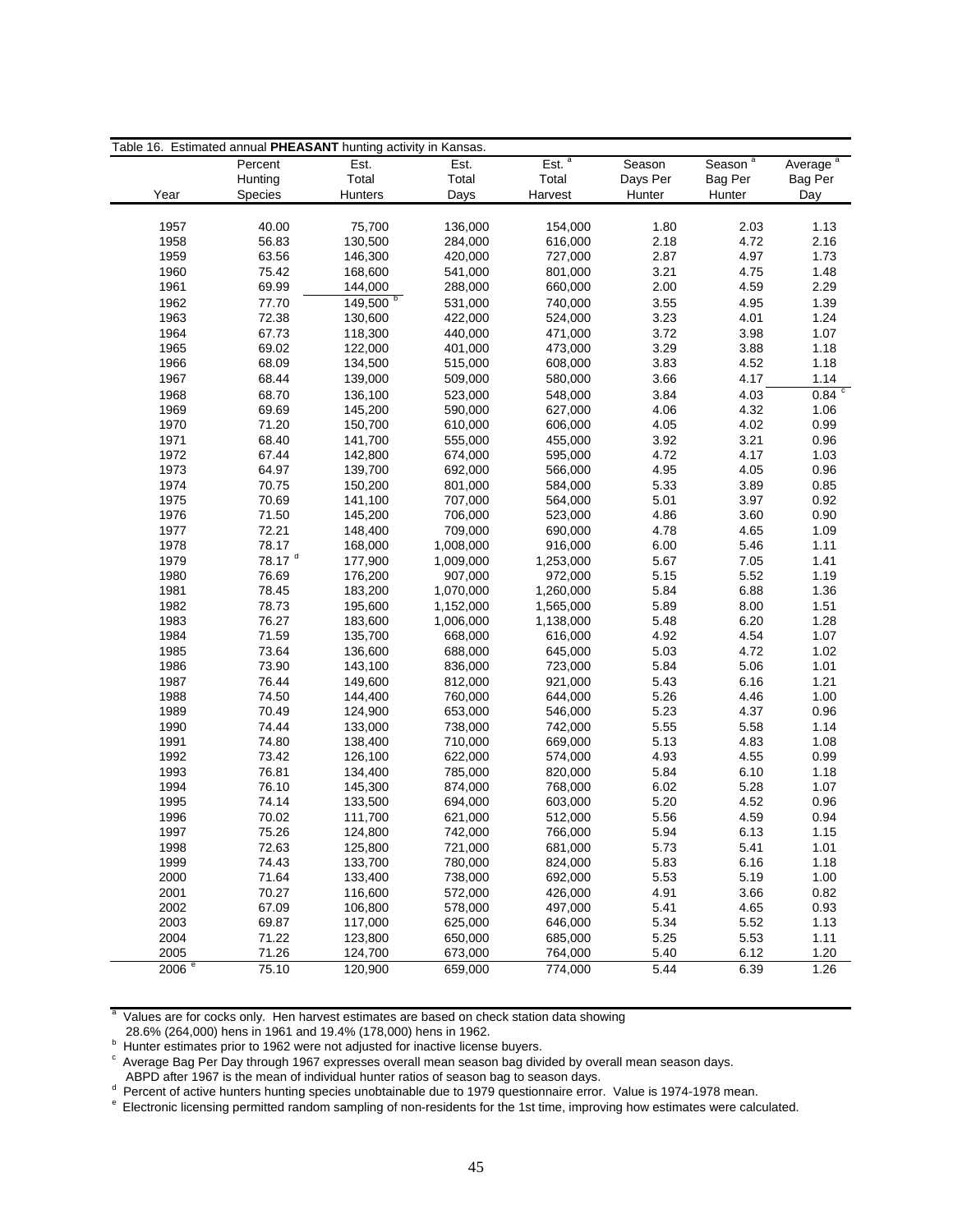|        |              | Est.             | Est.             | Est.             | Season       | Season       | Average      |
|--------|--------------|------------------|------------------|------------------|--------------|--------------|--------------|
| Mgmt.  |              | Total            | Total            | Total            | Days Per     | Bag Per      | Bag Per      |
| Region | Year         | Hunters          | Days             | Harvest          | Hunter       | Hunter       | Day          |
|        |              |                  |                  |                  |              |              |              |
| $1-NW$ | 1982         | 16,900           | 110,900          | 177,800          | 6.57         | 10.54        | 1.69         |
|        | 1983         | 19,700           | 111,900          | 140,900          | 5.84         | 8.11         | 1.59         |
|        | 1984         | 11,800           | 70,600           | 77,400           | 5.99         | 6.57         | 1.24         |
|        | 1985         | 12,700           | 76,000           | 82,300           | 6.00         | 6.50         | 1.14         |
|        | 1986         | 11,000           | 69,000           | 74,400           | 6.31         | 6.74         | 1.36         |
|        | 1987         | 14,600           | 82,600           | 112,200          | 5.66         | 7.69         | 1.44         |
|        | 1988         | 14,500           | 74,000           | 81,200<br>65,100 | 5.11         | 5.61         | 1.25         |
|        | 1989<br>1990 | 13,400           | 64,000<br>69,600 |                  | 4.79<br>5.36 | 4.87<br>7.09 | 1.18         |
|        | 1991         | 13,000           |                  | 92,100<br>78,000 | 5.35         | 6.17         | 1.43<br>1.28 |
|        | 1992         | 12,600<br>10,900 | 67,600<br>52,000 | 49,900           | 4.80         | 4.60         | 1.07         |
|        | 1993         | 12,100           | 69,400           | 89,600           | 5.76         | 7.43         | 1.41         |
|        | 1994         | 11,500           | 70,400           | 82,400           | 6.14         | 6.59         | 1.29         |
|        | 1995         | 11,400           | 61,800           | 56,100           | 5.43         | 4.93         | 1.08         |
|        | 1996         |                  | 58,700           |                  | 5.85         | 7.50         | 1.43         |
|        | 1997         | 10,000           | 69,100           | 75,300<br>98,400 | 5.51         | 7.84         | 1.41         |
|        | 1998         | 12,600<br>11,600 | 75,300           | 87,500           | 6.48         | 7.53         | 1.30         |
|        | 1999         | 11,900           | 73,500           | 97,100           | 6.16         | 8.13         | 1.53         |
|        | 2000         | 11,500           | 60,600           | 52,800           | 5.28         | 4.60         | 0.91         |
|        | 2001         | 9,500            | 47,300           |                  | 4.99         | 4.63         | 0.99         |
|        | 2002         |                  |                  | 43,900           | 6.10         | 5.97         | 1.05         |
|        | 2003         | 8,800<br>10,000  | 53,800<br>55,800 | 53,600<br>59,600 | 5.59         | 5.96         | 1.12         |
|        | 2004         | 9,600            | 58,500           | 57,100           | 6.09         | 5.94         | 1.11         |
|        | 2005         | 10,300           | 63,100           | 74,600           | 6.10         | 7.22         | 1.22         |
|        | 2006         | 12,200           | 76,000           | 97,200           | 6.24         | 7.98         | 1.27         |
|        |              |                  |                  |                  |              |              |              |
|        |              |                  |                  |                  |              |              |              |
| $2-SW$ | 1982         | 38,600           | 238,300          | 394,500          | 6.18         | 10.23        | 1.78         |
|        | 1983         | 36,300           | 212,000          | 294,000          | 5.84         | 8.11         | 1.59         |
|        | 1984         | 26,500           | 149,200          | 178,700          | 5.62         | 6.73         | 1.36         |
|        | 1985         | 29,400           | 139,000          | 145,100          | 4.73         | 4.94         | 1.14         |
|        | 1986         | 28,200           | 158,600          | 157,700          | 5.62         | 5.59         | 1.17         |
|        | 1987         | 29,200           | 167,200          | 213,000          | 5.73         | 7.30         | 1.37         |
|        | 1988         | 24,000           | 119,500          | 111,100          | 4.97         | 4.62         | 1.07         |
|        | 1989         | 20,700           | 111,200          | 135,300          | 5.36         | 6.52         | 1.35         |
|        | 1990         | 22,100           | 114,200          | 128,000          | 5.16         | 5.79         | 1.29         |
|        | 1991         | 20,900           | 105,300          | 101,800          | 5.04         | 4.87         | 1.17         |
|        | 1992         | 20,600           | 91,600           | 116,400          | 4.44         | 5.65         | 1.41         |
|        | 1993         | 23,400           | 120,000          | 137,200          | 5.13         | 5.87         | 1.17         |
|        | 1994         | 25,300           | 154,900          | 141,100          | 6.12         | 5.57         | 1.10         |
|        | 1995         | 22,200           | 124,400          | 125,500          | 5.62         | 5.66         | 1.06         |
|        | 1996         | 16,500           | 90,900           | 94,700           | 5.51         | 5.74         | 1.05         |
|        | 1997         | 23,300           | 157,200          | 213,900          | 6.74         | 9.17         | 1.48         |
|        | 1998         | 22,400           | 141,300          | 165,500          | 6.32         | 7.41         | 1.25         |
|        | 1999         | 21,300           | 144,500          | 192,100          | 6.79         | 9.03         | 1.60         |
|        | 2000         | 27,000           | 153,400          | 183,500          | 5.69         | 6.80         | 1.21         |
|        | 2001         | 22,900           | 124,200          | 133,800          | 5.42         | 5.84         | 1.22         |
|        | 2002         | 20,400           | 129,100          | 120,400          | 6.32         | 5.90         | 1.13         |
|        | 2003         | 22,900           | 144,500          | 183,200          | 6.31         | 8.00         | 1.40         |
|        | 2004         | 27,200           | 156,900          | 208,600          | 5.77         | 7.67         | 1.43         |
|        | 2005         | 27,700           | 170,600          | 237,600          | 6.16         | 8.57         | 1.51         |
|        | 2006         | 30,400           | 200,400          | 255,400          | 6.60         | 8.40         | 1.48         |
|        |              |                  |                  |                  |              |              |              |

Table 17a. Estimated annual **PHEASANT** hunting indices by management region -- **NW and SW**.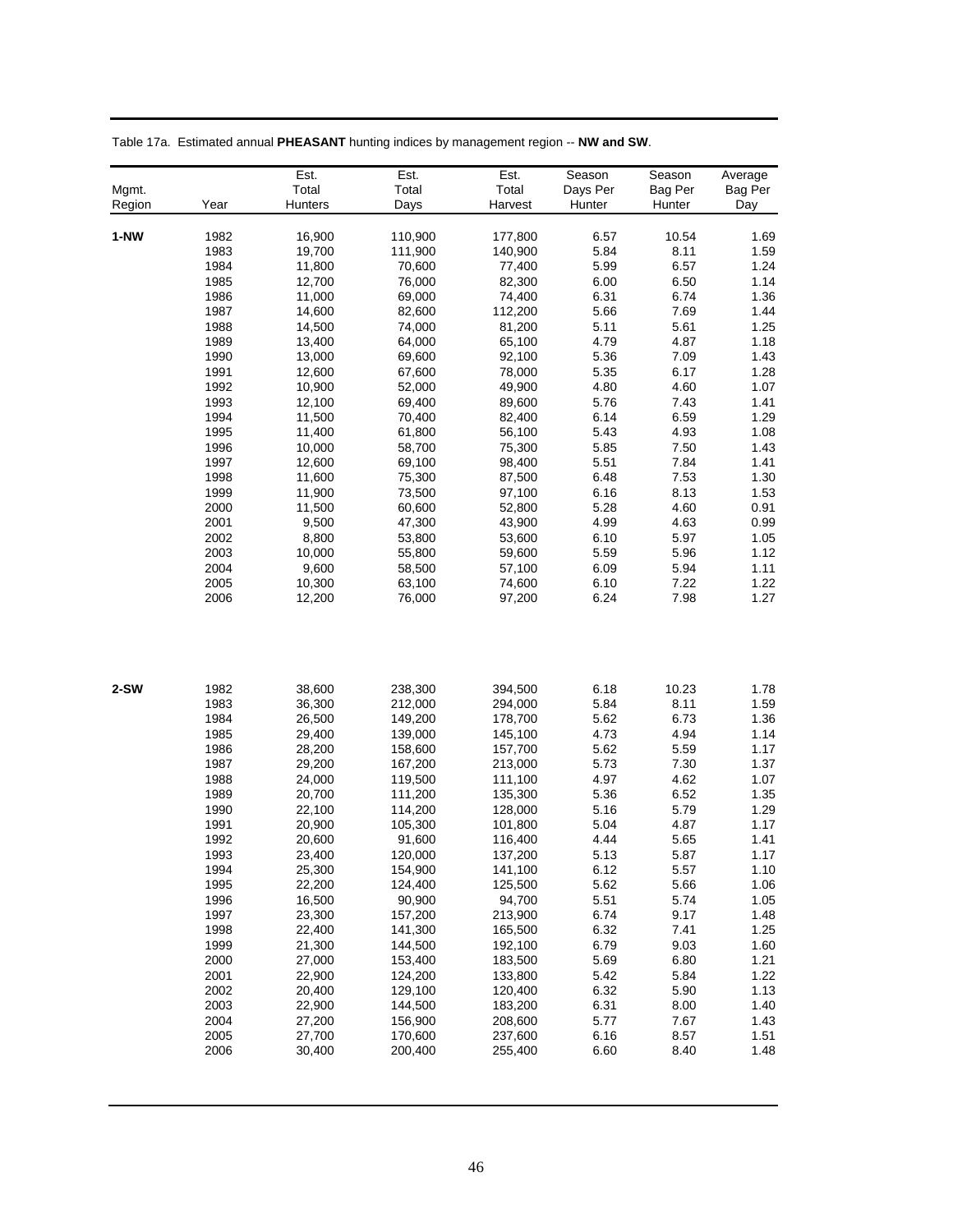|        |      | Est.           | Est.    | Est.    | Season   | Season  | Average |
|--------|------|----------------|---------|---------|----------|---------|---------|
| Mgmt.  |      | Total          | Total   | Total   | Days Per | Bag Per | Bag Per |
| Region | Year | <b>Hunters</b> | Days    | Harvest | Hunter   | Hunter  | Day     |
|        |      |                |         |         |          |         |         |
| $3-NC$ | 1982 | 45,200         | 274,000 | 395,200 | 6.07     | 8.75    | 1.69    |
|        | 1983 | 43,300         | 239,700 | 293,200 | 5.54     | 6.77    | 1.36    |
|        | 1984 | 29,700         | 124,700 | 122,000 | 4.19     | 4.10    | 1.17    |
|        | 1985 | 28,500         | 132,500 | 130,200 | 4.64     | 4.56    | 1.12    |
|        | 1986 | 31,100         | 175,800 | 181,100 | 5.65     | 5.82    | 1.17    |
|        | 1987 | 30,900         | 163,900 | 223,700 | 5.30     | 7.24    | 1.45    |
|        | 1988 | 30,900         | 171,200 | 146,500 | 5.55     | 4.74    | 1.02    |
|        | 1989 | 25,600         | 118,900 | 111,800 | 4.64     | 4.36    | 0.91    |
|        | 1990 | 29,600         | 161,900 | 217,000 | 5.47     | 7.33    | 1.45    |
|        | 1991 | 30,100         | 151,200 | 168,200 | 5.03     | 5.60    | 1.24    |
|        | 1992 | 26,500         | 124,400 | 125,300 | 4.69     | 4.72    | 1.05    |
|        | 1993 | 26,900         | 168,100 | 212,600 | 6.25     | 7.91    | 1.43    |
|        | 1994 | 33,900         | 195,600 | 204,500 | 5.77     | 6.03    | 1.24    |
|        | 1995 | 29,200         | 136,200 | 135,300 | 4.67     | 4.64    | 1.13    |
|        | 1996 | 24,400         | 125,700 | 121,000 | 5.14     | 4.95    | 1.09    |
|        | 1997 | 28,700         | 154,900 | 173,900 | 5.39     | 6.05    | 1.26    |
|        | 1998 | 27,900         | 147,100 | 152,700 | 5.27     | 5.47    | 1.11    |
|        | 1999 | 28,600         | 160,800 | 183,500 | 5.62     | 6.42    | 1.29    |
|        | 2000 | 28,500         | 146,700 | 150,700 | 5.15     | 5.29    | 1.12    |
|        | 2001 | 24,700         | 110,400 | 77,700  | 4.47     | 3.14    | 0.81    |
|        | 2002 | 27,900         | 144,200 | 150,200 | 5.18     | 5.39    | 1.11    |
|        | 2003 | 29,100         | 155,000 | 181,000 | 5.32     | 6.21    | 1.29    |
|        | 2004 | 29,100         | 139,400 | 166,100 | 4.80     | 5.71    | 1.24    |
|        | 2005 | 32,500         | 166,600 | 209,000 | 5.12     | 6.43    | 1.35    |
|        | 2006 | 28,600         | 155,700 | 191,900 | 5.44     | 6.71    | 1.27    |
|        |      |                |         |         |          |         |         |
| 4-SC   | 1982 | 31,500         | 194,500 | 201,200 | 6.18     | 6.39    | 1.13    |
|        | 1983 | 29,400         | 159,500 | 133,000 | 5.43     | 4.53    | 0.93    |
|        | 1984 | 24,700         | 117,700 | 73,700  | 4.76     | 2.98    | 0.77    |
|        | 1985 | 24,600         | 130,500 | 91,500  | 5.31     | 3.72    | 0.76    |
|        | 1986 | 28,400         | 173,600 | 126,600 | 6.12     | 4.46    | 0.81    |
|        | 1987 | 27,400         | 159,100 | 129,900 | 5.80     | 4.73    | 1.02    |
|        | 1988 | 29,200         | 151,300 | 119,200 | 5.18     | 4.08    | 0.89    |
|        | 1989 | 24,500         | 128,000 | 94,900  | 5.22     | 3.87    | 0.82    |
|        | 1990 | 23,900         | 138,500 | 109,500 | 5.78     | 4.58    | 0.88    |
|        | 1991 | 29,100         | 142,800 | 110,900 | 4.90     | 3.81    | 0.87    |
|        | 1992 | 29,200         | 162,400 | 129,900 | 5.56     | 4.45    | 0.80    |
|        | 1993 | 23,200         | 148.400 | 109.000 | 6.39     | 4.70    | 0.81    |
|        | 1994 | 26,000         | 156,000 | 84,300  | 6.00     | 3.24    | 0.72    |
|        | 1995 | 22,100         | 120,300 | 75,500  | 5.45     | 3.42    | 0.74    |
|        | 1996 | 19,000         | 103,900 | 41,400  | 5.46     | 2.18    | 0.53    |
|        | 1997 | 19,100         | 102,900 | 78,200  | 5.39     | 4.09    | 0.91    |
|        | 1998 | 21,500         | 117,800 | 78,500  | 5.49     | 3.66    | 0.77    |
|        | 1999 | 17,700         | 116,000 | 85,000  | 6.55     | 4.80    | 0.79    |
|        | 2000 | 22,300         | 129,500 | 97,300  | 5.80     | 4.35    | 0.82    |
|        | 2001 | 19,400         | 93,100  | 46,500  | 4.79     | 2.39    | 0.56    |
|        | 2002 | 15,400         | 73,400  | 56,400  | 4.78     | 3.67    | 0.77    |
|        | 2003 | 20,400         | 102,900 | 79,700  | 5.05     | 3.91    | 0.91    |
|        | 2004 | 21,400         | 96,300  | 93,400  | 4.51     | 4.37    | 0.91    |
|        | 2005 | 19,400         | 104,100 | 98,200  | 5.37     | 5.06    | 0.96    |
|        | 2006 | 14,000         | 80,400  | 68,900  | 5.75     | 4.92    | 0.93    |
|        |      |                |         |         |          |         |         |

Table 17b. Estimated annual **PHEASANT** hunting indices by management region -- **NC and SC**.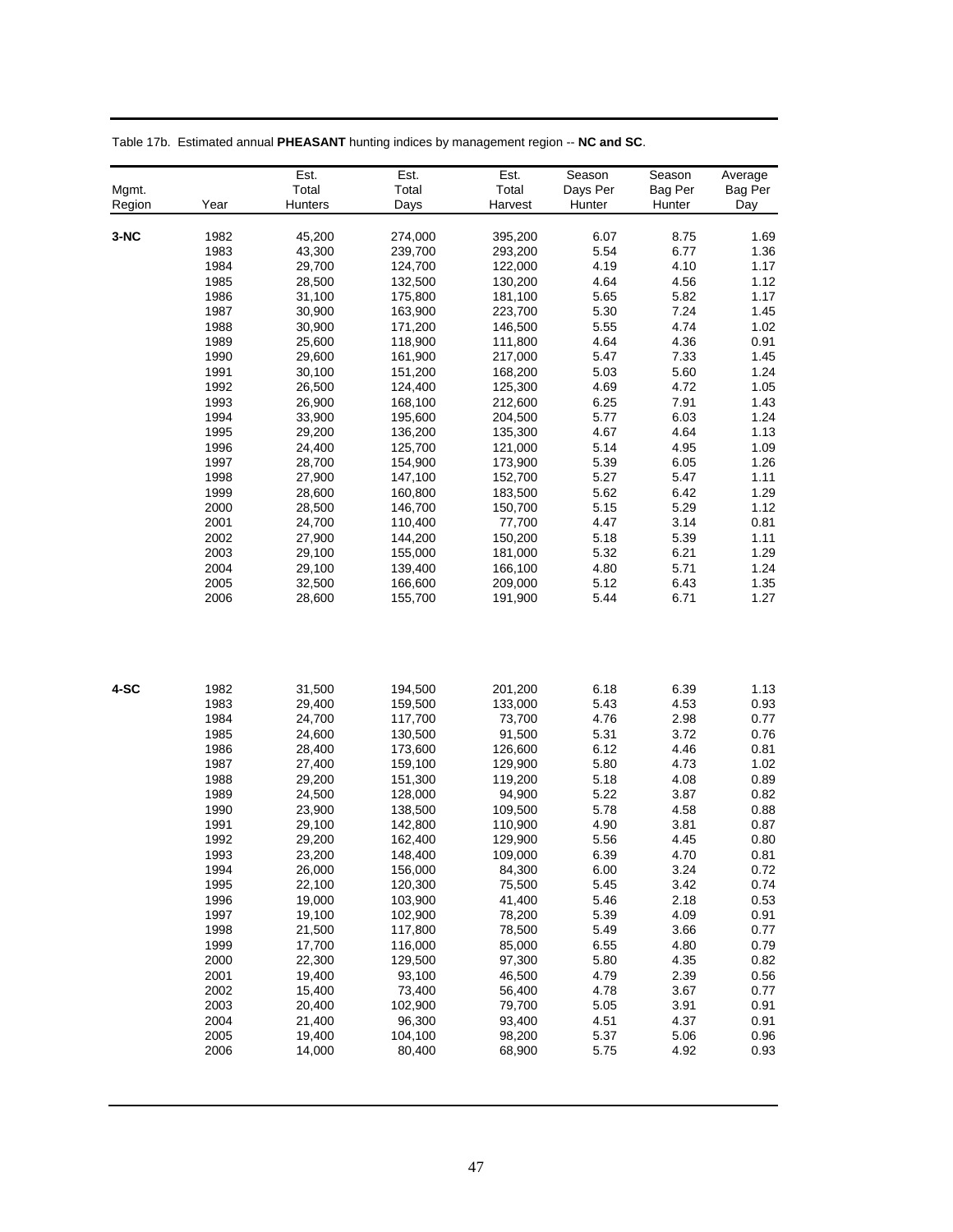|         |      | Est.    | Est.    | Est.    | Season   | Season  | Average |
|---------|------|---------|---------|---------|----------|---------|---------|
| Mgmt.   |      | Total   | Total   | Total   | Days Per | Bag Per | Bag Per |
| Region  | Year | Hunters | Days    | Harvest | Hunter   | Hunter  | Day     |
|         |      |         |         |         |          |         |         |
| $5-NE$  | 1982 | 49,200  | 280,500 | 313,600 | 5.71     | 6.38    | 1.27    |
|         | 1983 | 42,500  | 229,600 | 213,600 | 5.40     | 5.03    | 1.07    |
|         | 1984 | 33,200  | 172,600 | 131,800 | 5.19     | 3.96    | 0.93    |
|         | 1985 | 33,300  | 175,400 | 156,200 | 5.27     | 4.69    | 0.90    |
|         | 1986 | 34,900  | 214,000 | 147,100 | 6.14     | 4.22    | 0.78    |
|         | 1987 | 36,800  | 189,200 | 191,200 | 5.14     | 5.19    | 1.02    |
|         | 1988 | 35,800  | 207,100 | 152,200 | 5.78     | 4.25    | 0.90    |
|         | 1989 | 32,000  | 191,400 | 105,600 | 5.97     | 3.30    | 0.71    |
|         | 1990 | 36,600  | 218,300 | 161,900 | 5.97     | 4.43    | 0.89    |
|         | 1991 | 36,100  | 198,800 | 164,900 | 5.51     | 4.57    | 0.93    |
|         | 1992 | 32,600  | 167,300 | 128,500 | 5.13     | 3.94    | 0.78    |
|         | 1993 | 38,100  | 227,400 | 220,800 | 5.98     | 5.80    | 1.13    |
|         | 1994 | 39,400  | 251,500 | 211,700 | 6.39     | 5.38    | 0.98    |
|         | 1995 | 38,400  | 203,100 | 161,500 | 5.29     | 4.21    | 0.83    |
|         | 1996 | 32,800  | 198,900 | 141,400 | 6.07     | 4.31    | 0.79    |
|         | 1997 | 31,900  | 204,700 | 151,900 | 6.42     | 4.76    | 0.84    |
|         | 1998 | 28,900  | 161,100 | 121,400 | 5.58     | 4.20    | 0.75    |
|         | 1999 | 24,100  | 125,700 | 96,300  | 5.22     | 4.00    | 0.85    |
|         | 2000 | 26,700  | 164,900 | 122,400 | 6.18     | 4.59    | 0.76    |
|         | 2001 | 26,800  | 133,100 | 74,700  | 4.96     | 2.79    | 0.58    |
|         | 2002 | 25,600  | 135,300 | 83,900  | 5.29     | 3.28    | 0.65    |
|         | 2003 | 24,300  | 119,600 | 93,800  | 4.92     | 3.86    | 0.82    |
|         | 2004 | 23,700  | 137,500 | 103,000 | 5.79     | 4.34    | 0.76    |
|         | 2005 | 22,700  | 118,700 | 82,900  | 5.23     | 3.65    | 0.78    |
|         | 2006 | 17,400  | 81,200  | 67,700  | 4.65     | 3.88    | 0.86    |
|         |      |         |         |         |          |         |         |
| $0-NSa$ | 1982 | 13,300  | 44,900  | 74,300  | 3.38     | 5.59    | 1.74    |
|         | 1983 | 11,200  | 41,800  | 45,800  | 3.74     | 4.10    | 1.44    |
|         | 1984 | 8,600   | 20,900  | 20,500  | 2.44     | 2.39    | 0.92    |
|         | 1985 | 6,400   | 28,400  | 30,900  | 4.45     | 4.85    | 1.05    |
|         | 1986 | 8,200   | 37,400  | 27,500  | 4.55     | 3.34    | 1.09    |
|         | 1987 | 9,700   | 45,000  | 42,200  | 4.63     | 4.34    | 1.28    |
|         | 1988 | 9,000   | 28,000  | 26,400  | 3.11     | 2.93    | 1.06    |
|         | 1989 | 7,500   | 36,800  | 31,400  | 4.90     | 4.18    | 1.16    |
|         | 1990 | 6,800   | 30,000  | 28,900  | 4.43     | 4.26    | 1.17    |
|         | 1991 | 6,700   | 30,000  | 30,900  | 4.47     | 4.61    | 1.47    |
|         | 1992 | 5,200   | 19,100  | 19,100  | 3.65     | 3.66    | 1.23    |
|         | 1993 | 8,600   | 33,700  | 31,400  | 3.90     | 3.63    | 1.36    |
|         | 1994 | 7,400   | 34,000  | 33,300  | 4.59     | 4.49    | 1.17    |
|         | 1995 | 5,400   | 25,900  | 28,100  | 4.77     | 5.17    | 1.14    |
|         | 1996 | 7,700   | 39,500  | 34,300  | 5.14     | 4.46    | 1.14    |
|         | 1997 | 8,400   | 50,000  | 41,700  | 5.98     | 4.98    | 1.11    |
|         | 1998 | 12,500  | 76,400  | 68,000  | 6.10     | 5.43    | 0.98    |
|         | 1999 | 29,000  | 151,400 | 160,800 | 5.23     | 5.55    | 1.11    |
|         | 2000 | 16,000  | 73,300  | 76,600  | 4.57     | 4.78    | 1.01    |
|         | 2001 | 11,800  | 58,500  | 43,900  | 4.97     | 3.73    | 0.80    |
|         | 2002 | 7,700   | 36,700  | 27,300  | 4.78     | 3.56    | 0.84    |
|         | 2003 | 9,300   | 40,000  | 40,700  | 4.30     | 4.37    | 1.23    |
|         | 2004 | 12,200  | 56,100  | 49,200  | 4.61     | 4.05    | 1.10    |
|         | 2005 | 1,700   | 4,900   | 5,400   | 2.88     | 3.19    | 1.41    |
|         | 2006 | 17,300  | 60,700  | 84,900  | 3.51     | 4.91    | 1.50    |

Table 17c. Estimated annual **PHEASANT** hunting indices by management region -- **NE and NS**.

<sup>a</sup> County most hunted not specified by hunters returning survey.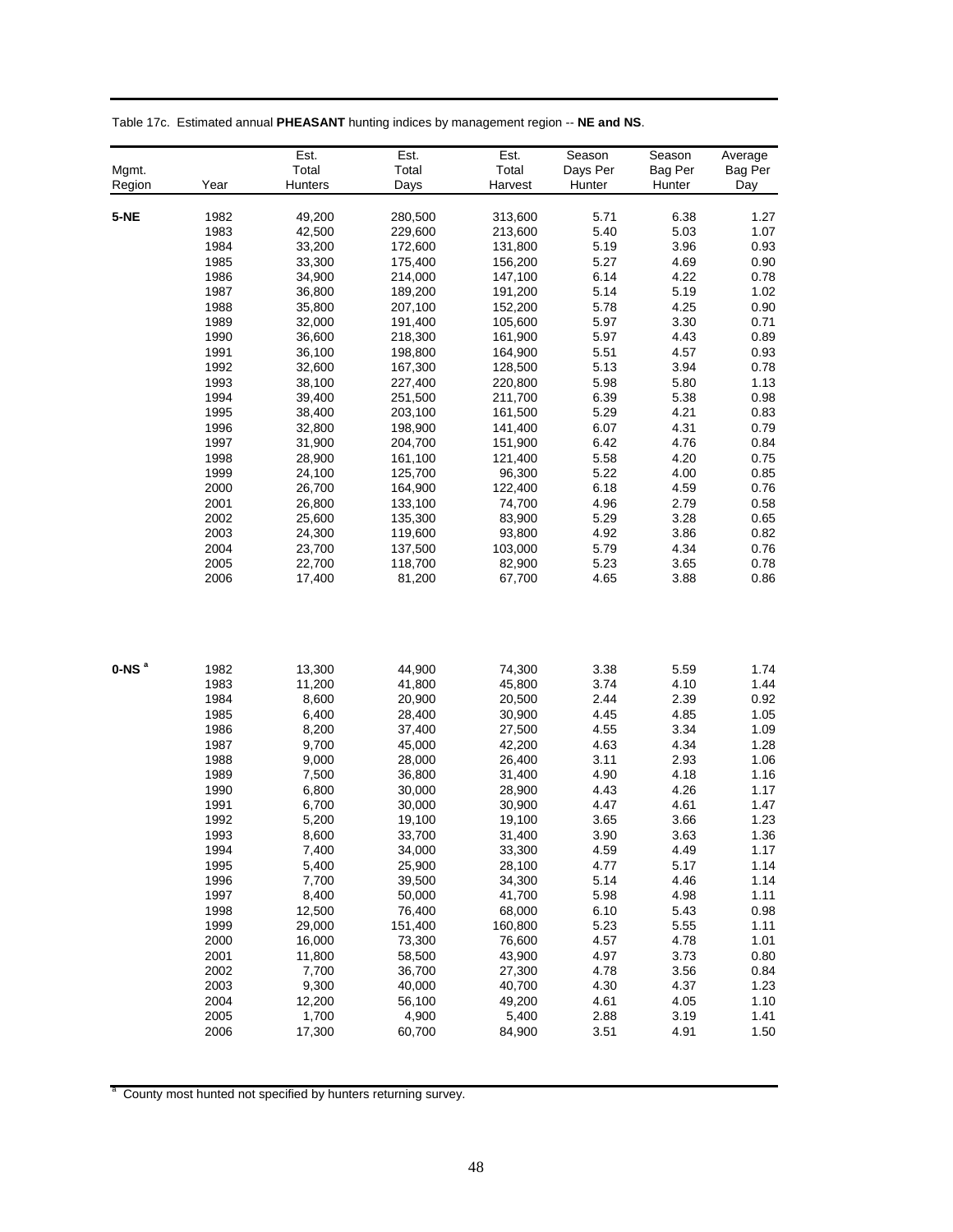| Year         | No.<br>Season<br>Days | Daily<br>Bag<br>Limit  | Possess.<br>Limit | Season Dates                                 | Special <sup>s</sup><br>Shooting<br>Hours | Area<br>Open               |
|--------------|-----------------------|------------------------|-------------------|----------------------------------------------|-------------------------------------------|----------------------------|
| 1917         | 16<br>16              | <b>NA</b><br><b>NA</b> | NA<br><b>NA</b>   | Dec. 1 - 15                                  |                                           | Statewide                  |
| 1918<br>1919 | 11                    | <b>NA</b>              | <b>NA</b>         | Dec. $1 - 10$                                |                                           | $\mathbf{u}$               |
| 1920         | 11                    | <b>NA</b>              | <b>NA</b>         |                                              |                                           | $\mathbf{u}$               |
| 1921         | 0                     |                        |                   |                                              |                                           |                            |
| 1922         | 0                     |                        |                   |                                              |                                           |                            |
| 1923         | 0                     |                        |                   |                                              |                                           |                            |
| 1924         | 0                     |                        |                   |                                              |                                           |                            |
| 1925         | 0                     |                        |                   |                                              |                                           |                            |
| 1926         | 0                     |                        |                   | <b>CLOSED</b>                                |                                           |                            |
| 1927         | 0                     |                        |                   |                                              |                                           |                            |
| 1928         | 0                     |                        |                   |                                              |                                           |                            |
| 1929         | 0                     |                        |                   |                                              |                                           |                            |
| 1930<br>1931 | 0<br>0                |                        |                   |                                              |                                           |                            |
| 1932         | 2                     | $\overline{c}$         | 4                 | Oct. 20 - 21                                 |                                           | 12 Counties                |
| 1933         | 2                     | 2                      | 4                 |                                              |                                           |                            |
| 1934         | 2                     | $\overline{2}$         | 4                 |                                              |                                           | 15 Counties                |
| 1935         | 2                     | 2                      | 4                 | Oct. 22 - 23                                 |                                           |                            |
| 1936         | 2                     | 2                      | 4                 |                                              |                                           |                            |
| 1937         | 3                     | 3 <sup>h</sup>         | 6                 | Oct. 18 - 20                                 |                                           | 9 Counties                 |
| 1938         | 3                     | 3 <sup>h</sup>         | 6                 |                                              |                                           |                            |
| 1939         | 3                     | 3 <sup>h</sup>         | 6                 | Nov. 1 - 3                                   |                                           | 21 Counties                |
| 1940         | 3                     | 3 <sup>h</sup>         | 6                 |                                              |                                           |                            |
| 1941         | 3                     | 3 <sup>h</sup>         | 6                 | Oct. 27 - 29 $\dots \dots \dots \dots \dots$ |                                           |                            |
| 1942         | 4                     | 3                      | 6                 | Nov. 8 - 11                                  | Noon to Sunset                            |                            |
| 1943         | 7                     | 3                      | 6                 | Nov. 8 - 14                                  |                                           |                            |
| 1944         | 4                     | 3                      | 6                 | Oct. 26 - 29 $\dots$                         | $\blacksquare$                            | 38 Counties                |
| 1945         | 5                     | 3 <sup>h</sup>         | 6                 | Nov. 1 - 5                                   |                                           |                            |
| 1946         | 5                     | 3                      | 6                 | Nov. 7 - 11                                  |                                           | 47 Counties                |
| 1947         | 5<br>3                | 3                      | 6                 | Oct. 30 - Nov. $3$                           |                                           | $\blacksquare$             |
| 1948<br>1949 | 3                     | 3<br>3                 | 6<br>6            | Nov. $5 - 7$<br>Oct. 29 - 31                 | 9 AM to Sunset                            | 44 Counties                |
| 1950         | 4                     | 3                      | 6                 | Nov. 9, 11 - 13                              | $\blacksquare$                            | 48 Counties                |
| 1951         | 4                     | 3                      | 6                 | Nov. 14, 16 - 18                             | $\blacksquare$                            | 51 Counties                |
| 1952         | 10                    | 3                      | 6                 | Oct. 24 - Nov. $2$                           |                                           | 60 Counties                |
| 1953         | 10                    | 3                      | 6                 | Nov. 7 - 16                                  | Noon to Sunset                            | 62 Counties                |
| 1954         | 10                    | 3                      | 6                 |                                              |                                           |                            |
| 1955         | 11                    | 3                      | 6                 | Oct. 21 - 31                                 |                                           | 59 Counties                |
| 1956         | З                     | 3                      | 6                 | Nov. $3 - 5$                                 |                                           | 55 Counties                |
| 1957         | 4                     | 3                      | 6                 | Nov. 9 - 12                                  |                                           | 58 Counties                |
| 1958         | 5                     | 4                      | 8                 | Nov. 7 - 11                                  |                                           |                            |
| 1959         | 20                    | 4                      | 8                 | Nov. 7 - 26                                  |                                           | 62 Counties                |
| 1960<br>1961 | 26<br>37              | 4<br>$5~^{\rm h}$      | 8<br>10           | Nov. $5 - 30$<br>Nov. 11 - Dec. 17           |                                           | 63 Counties<br>64 Counties |
| 1962         | 40                    | $5h$                   | 10                | Nov. 10 - 25, Dec. 8 - 13                    |                                           | 81 Counties                |
| 1963         | 30                    | 3                      | 6                 | Nov. $9 - Dec. 8$                            |                                           | 84 Counties                |
| 1964         | 44                    | 3                      | 6                 | Nov. 14 - Dec. 27                            |                                           | z                          |
| 1965         | 30                    | 3                      | 6                 | Nov. 13 - 28, Dec. 18 - 31                   |                                           | z<br>85 Counties           |
|              |                       |                        |                   |                                              |                                           |                            |

Table 18a. Summary of past PHEASANT hunting seasons in Kansas<sup>a</sup>.

<sup>a</sup> Pheasants were first released in Kansas in 1906.<br>Sa Narmal shooting hours were from 20 minutes heft

 $^{\circ}$  Normal shooting hours were from 30 minutes before sunrise to sunset.<br> $^{\circ}$  One hen was allowed in the daily bag limit.

<sup>z</sup> More restrictive regulations applied in certain zones.